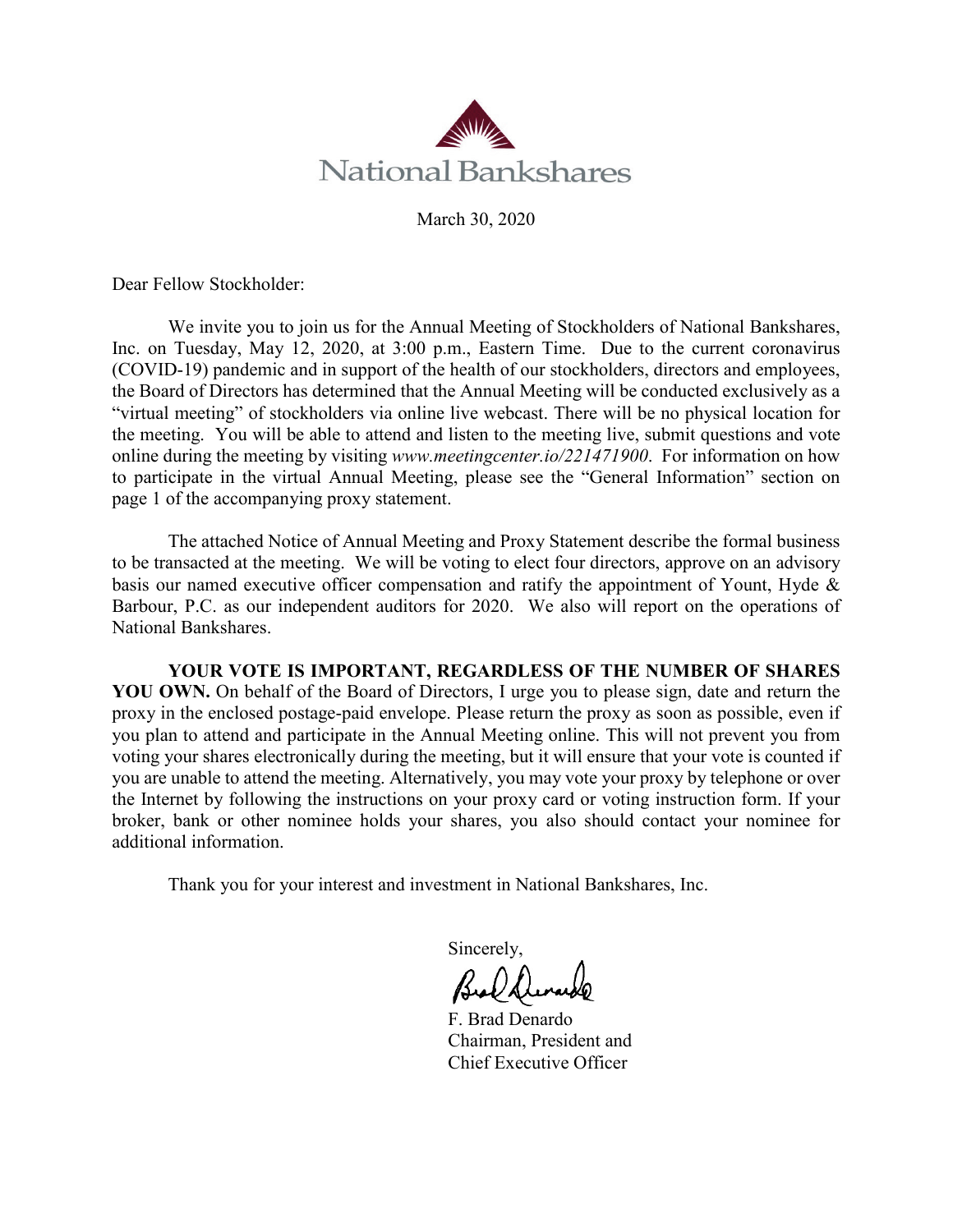# **NOTICE OF 2020 ANNUAL MEETING OF STOCKHOLDERS To Be Held on May 12, 2020**

To the Stockholders of National Bankshares, Inc.:

Notice is hereby given that the 2020 Annual Meeting of Stockholders of National Bankshares, Inc. will be held as follows:

*Date:* Tuesday, May 12, 2020

*Time:* 3:00 p.m., Eastern Time

*Location:* The Annual Meeting will be a virtual meeting conducted exclusively via online live webcast. You will be able to attend and listen to the meeting live, submit questions and vote online during the meeting by visiting *www.meetingcenter.io/221471900*. If you plan to attend and participate in the virtual Annual Meeting, please see the "General Information" section on page 1 of the accompanying proxy statement for further instructions on how to access the meeting.

The meeting is for the purpose of considering and acting upon the following items of business:

- **1.** *Election of Four Class 3 Directors:* To elect four Class 3 Directors to serve a term of three years each until the 2023 Annual Meeting.
- **2.** *Advisory (Non-Binding) Vote to Approve Executive Compensation:* To vote on a resolution to approve the compensation of the named executive officers disclosed in this proxy statement.
- **3.** *Ratification of Appointment of Independent Registered Public Accounting Firm:* To vote on a proposal to ratify the Board of Directors' appointment of Yount, Hyde & Barbour, P.C. as the Company's independent registered public accounting firm for the year ending December 31, 2020.
- **4.** *Other Business:* To consider and act on any other matters that may properly come before the Annual Meeting or any adjournment. The Board of Directors is not aware of any other business to come before the Annual Meeting.

Only stockholders of record at the close of business on March 11, 2020 are entitled to receive notice of and to vote at the meeting, or at any adjournments of the meeting.

Your attention is directed to the proxy statement accompanying this notice for a more complete statement of the matters proposed to be acted upon at the meeting.

To assure that your shares are represented at the meeting, you may vote your proxy by telephone or over the Internet or you may sign and return the form of proxy promptly, as applicable, so that if you are unable to attend and vote online during the meeting your shares can nevertheless be voted. You may revoke your proxy prior to the actual voting of the proxy.

BY ORDER OF THE BOARD OF DIRECTORS<br> $X$  Corc  $\Sigma$  *(Compary*)

Lara E. Ramsey Corporate Secretary

Blacksburg, Virginia March 30, 2020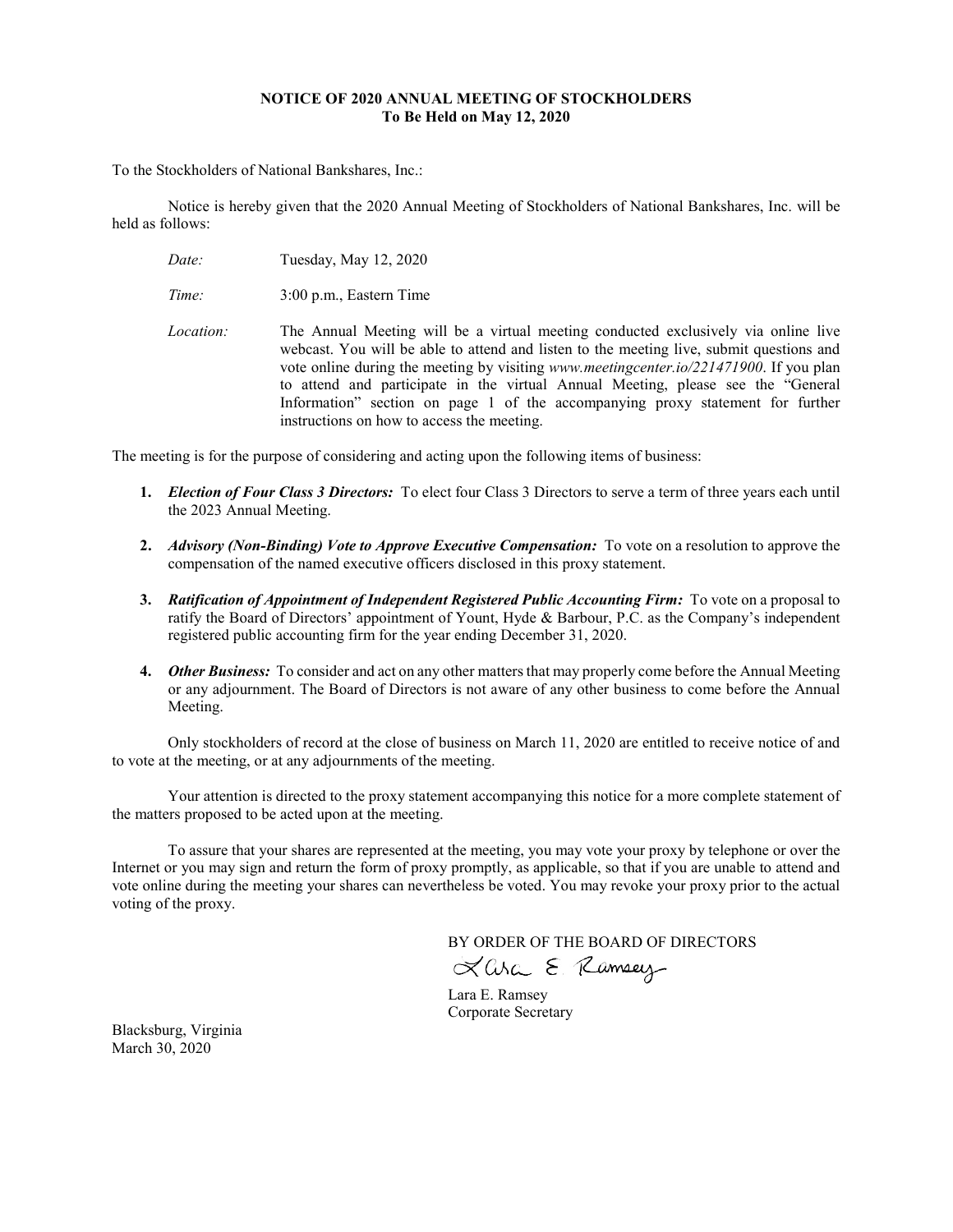# **IMPORTANT NOTICE**

**Please (1) vote your proxy by telephone (2) vote your proxy over the Internet or (3) mark, date, sign and promptly mail the form of proxy, as applicable, so that your shares will be represented at the meeting.**

**If you hold your shares in street name, it is critical that you instruct your broker, bank or other nominee how to vote if you want your vote to count in the election of directors and the advisory resolution to approve executive compensation (vote proposals 1 and 2 of this proxy statement). Under current regulations, if you hold your shares in street name and you do not instruct your broker, bank or other nominee how to vote in these matters, no votes will be cast on your behalf with respect to these matters.**

# **IMPORTANT NOTICE REGARDING THE AVAILABILITY OF PROXY MATERIALS FOR THE 2020 ANNUAL MEETING OF STOCKHOLDERS TO BE HELD ON MAY 12, 2020**

**This proxy statement and our annual report to shareholders and annual report on Form 10-K for the year ended December 31, 2019 are available at** [http://nationalbankshares.com](http://nationalbankshares.com/)**.**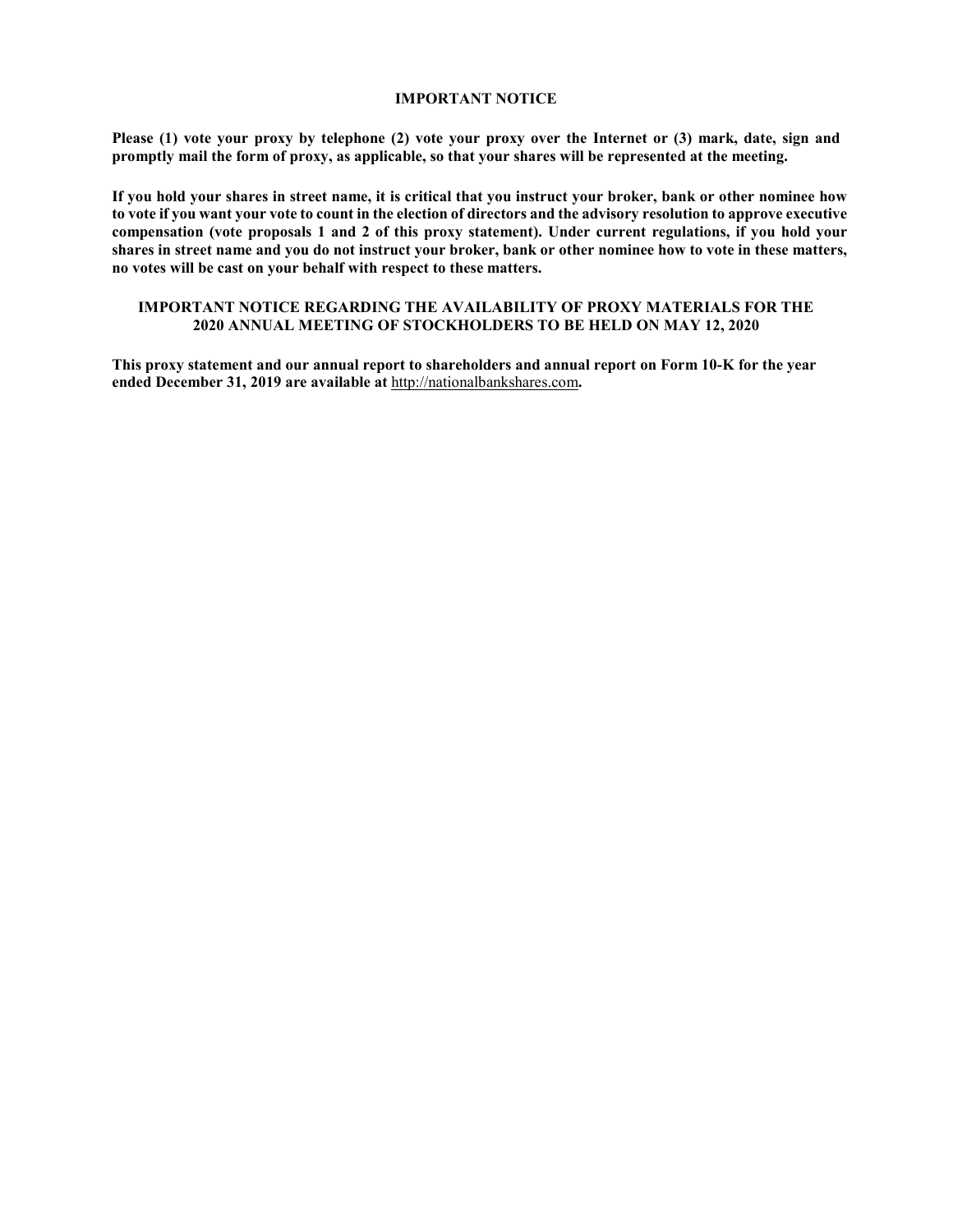# **PROXY STATEMENT OF NATIONAL BANKSHARES, INC. 101 HUBBARD STREET BLACKSBURG, VA 24060 P.O. BOX 90002 BLACKSBURG, VA 24062-9002 540-951-6300 [www.nationalbankshares.com](http://www.nationalbankshares.com/)**

# **-------------- ANNUAL MEETING OF STOCKHOLDERS TUESDAY, MAY 12, 2020**

#### **GENERAL INFORMATION**

This proxy statement is furnished in connection with the solicitation of proxies by and on behalf of the Board of Directors (the "Board") of National Bankshares, Inc. to be used at the 2020 Annual Meeting of Stockholders (the "Annual Meeting") to be held at 3:00 p.m., Eastern Time, on Tuesday, May 12, 2020, and at any adjournments of the meeting. The approximate mailing date of the proxy statement, the notice of annual meeting and the accompanying proxy is March 30, 2020. In this proxy statement, references to "NBI," "Bankshares," the "Company," "we," "us," or "our" refer to National Bankshares, Inc. and references to "NBB," "National Bank" or the "Bank" refer to The National Bank of Blacksburg, the Company's wholly-owned community bank subsidiary.

Due to the current coronavirus (COVID-19) pandemic and in support of the health of stockholders, directors and employees, the Board has determined that the Annual Meeting will be conducted exclusively as a "virtual meeting" of stockholders via online live webcast. There will be no physical location for the meeting. Stockholders will be able to attend and listen to the meeting live, submit questions and vote online during the meeting by visiting *www.meetingcenter.io/221471900*.

A stockholder holding shares of Bankshares common stock directly in his or her name through Bankshares' transfer agent, Computershare Trust Company, N.A. ("Computershare"), is considered the "stockholder of record" with respect to those shares. To attend the Annual Meeting virtually on the Internet, such stockholders of record should follow the instructions on the proxy card provided by Computershare.

A stockholder holding shares of Bankshares common stock through a broker, bank or other nominee or otherwise in "street name" ("broker shares"), is considered the "beneficial owner" of such shares held in street name. To attend the Annual Meeting virtually on the Internet, such beneficial owners must register in advance of the meeting. To register to attend the Annual Meeting, beneficial owners must submit proof of their proxy power (legal proxy) reflecting their holdings along with their name and email address to Computershare. Requests for registration must be labeled as "Legal Proxy" and be received no later than 5:00 p.m., Eastern Time, on or before May 8, 2020. Computershare will deliver a confirmation of registration by email after it receives the registration materials from beneficial owners. Requests for registration should be directed to Computershare as follows:

By email: Forward the email from your broker, bank or other nominee, or attach an image of the legal proxy, to *[legalproxy@computershare.com](mailto:legalproxy@computershare.com)*

By mail: Computershare National Bankshares, Inc. Legal Proxy P.O. Box 43001 Providence, RI 02940-3001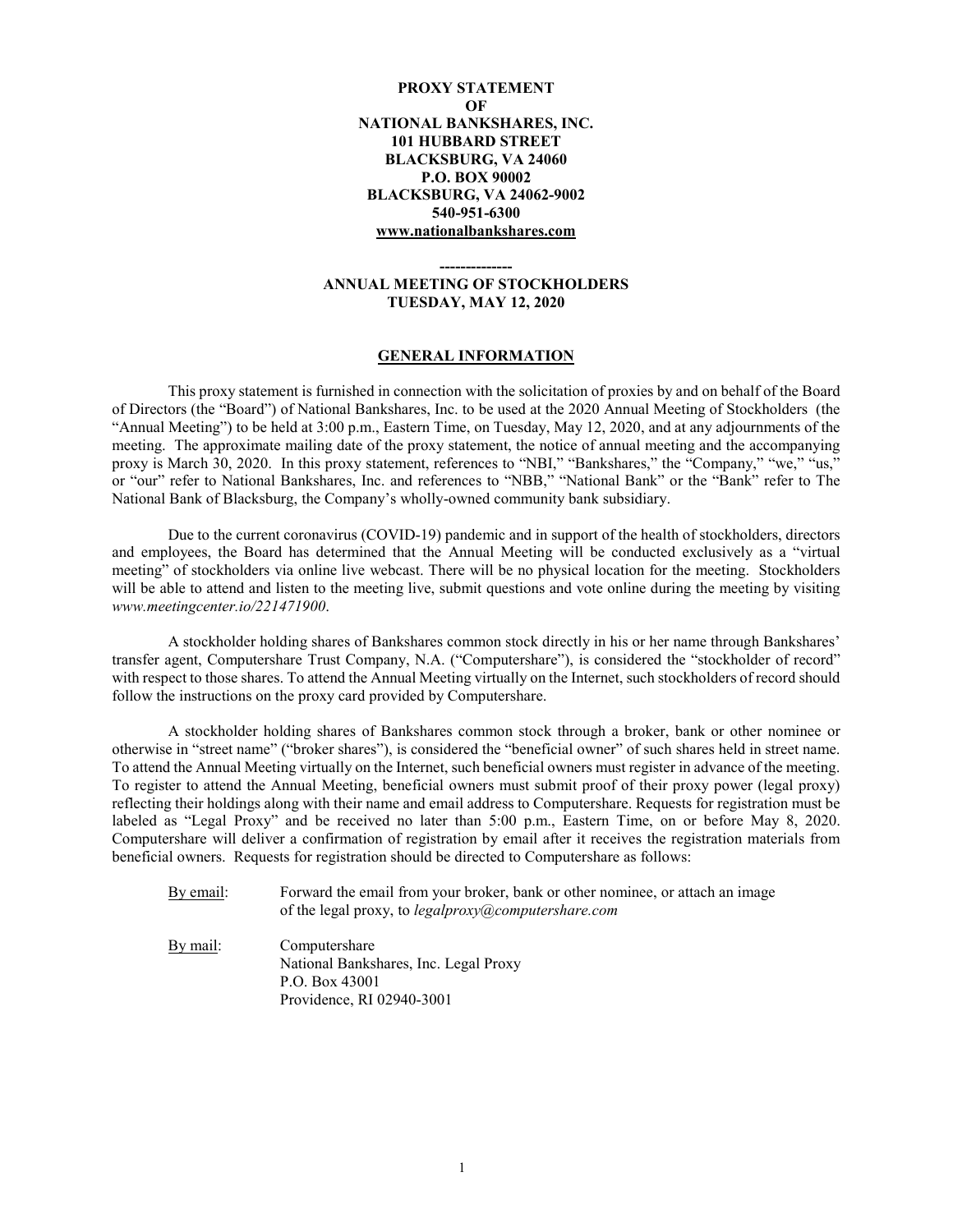# **REVOCATION OF PROXIES**

Stockholders who vote their proxies prior to the meeting retain the right to revoke them at any time prior to the actual voting of the proxies at the Annual Meeting. Proxies may be revoked by written notice received prior to the meeting, by attending the meeting and voting online at the meeting or by submitting a signed proxy with a later date. A written notice revoking a previously executed proxy should be sent to National Bankshares, Inc., P.O. Box 90002, Blacksburg, Virginia 24062-9002, Attention: F. Brad Denardo. Unless revoked, the shares represented by properly executed proxies will be voted at the meeting according to the instructions contained in the proxy.

Where no instructions are given, proxies will be voted *for* the nominees for directors set forth in Proposal 1; *for* the non-binding resolution to approve the compensation of the named executive officers described in Proposal 2; and *for* the ratification of the appointment of Yount, Hyde & Barbour, P.C. as the independent registered public accounting firm for the year ending December 31, 2020 described in Proposal 3.

An Annual Report to Stockholders, including the financial statements for the Company's fiscal year ended December 31, 2019, is being mailed to stockholders at the same time as this Proxy Statement, but should not be considered proxy solicitation material.

#### **VOTING SECURITIES AND STOCK OWNERSHIP**

As of March 11, 2020, Bankshares had 6,489,574 shares of common stock (\$1.25 par value) issued and outstanding. Each of the shares is entitled to one vote at the Annual Meeting. Only those stockholders of record at the close of business on March 11, 2020 will be entitled to vote at the meeting or at any adjournments.

A quorum of stockholders is necessary to transact business at the Annual Meeting. A quorum exists if the holders of a majority of votes entitled to be cast on matters to be considered at the Annual Meeting are present online at the Annual Meeting or represented by proxy. If a share is represented for any purpose at the Annual Meeting, it will be considered present for purposes of establishing a quorum. Abstentions and broker shares which are voted on any matter are included in determining the number of votes present online or represented by proxy at the Annual Meeting. Broker shares that are not returned and not voted on any matter will not be included in determining whether a quorum is present. If a quorum is established, directors will be elected by a plurality of votes cast by shares entitled to vote at the Annual Meeting. On all other matters, the vote of a majority of shares present online or represented by proxy and entitled to vote is required. Broker shares may not be voted in an uncontested Board election such as this one unless the beneficial owner has provided voting instructions. Votes that are withheld and broker shares that are not voted on any matter will not be included in determining the number of votes cast.

# **STOCK OWNERSHIP OF CERTAIN BENEFICIAL OWNERS**

Shown below is information with respect to persons or groups that beneficially own more than 5% of National Bankshares, Inc. common stock as of December 31, 2019. This share information is derived from Schedule 13G filed by such persons or groups with the Securities and Exchange Commission (the "SEC").

| Name of<br><b>Beneficial Owner</b> | <b>Shares of Common</b><br><b>Stock Beneficially</b><br>Owned as of December 31, 2019 | Percentage<br>of<br><b>Class</b> |
|------------------------------------|---------------------------------------------------------------------------------------|----------------------------------|
| BlackRock, Inc.                    | $470,411^{(1)}$                                                                       | $7.2\%$                          |
| 55 East 52 <sup>nd</sup> Street    |                                                                                       |                                  |
| New York, NY 10055                 |                                                                                       |                                  |
| Royce & Associates, LLC            | $467,789^{(2)}$                                                                       | 7.21%                            |
| 745 Fifth Avenue                   |                                                                                       |                                  |
| New York, NY 10151                 |                                                                                       |                                  |

(1) Sole dispositive power for 470,411 shares and sole voting power for 458,031 have been reported.<br>(2) Sole dispositive and sole voting power for 467.789 shares have been reported

Sole dispositive and sole voting power for 467,789 shares have been reported.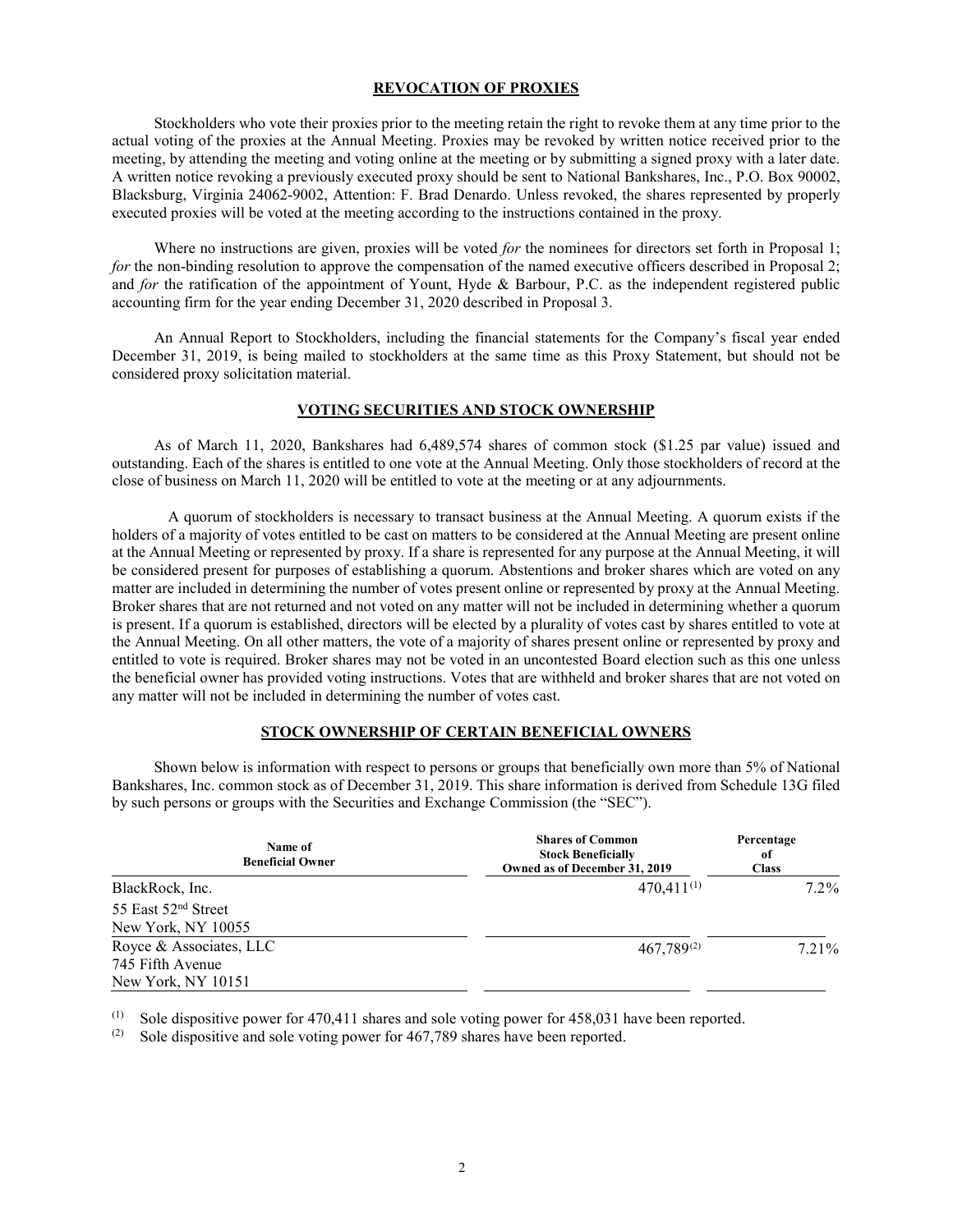# **STOCK OWNERSHIP OF DIRECTORS AND EXECUTIVE OFFICERS**

The following table presents the beneficial ownership of National Bankshares, Inc. common stock as of March 11, 2020, by each director, nominee and executive officer named in the Summary Compensation Table, and all directors and executive officers as a group. Except as otherwise noted, the named individual has sole voting and investment power with respect to the stock.

| Name of<br><b>Beneficial Owner</b>                                      | <b>Shares of Common</b><br><b>Stock Beneficially</b><br>Owned as of March 11, 2020 | Percentage<br>of<br><b>Class</b> |
|-------------------------------------------------------------------------|------------------------------------------------------------------------------------|----------------------------------|
| Lawrence J. Ball                                                        | 8,000                                                                              | $\ast$                           |
| F. Brad Denardo                                                         | $34,003$ <sup>(1)</sup> (2)                                                        | $\ast$                           |
| John E. Dooley                                                          | $6,100^{(2)}$                                                                      | *                                |
| Michael E. Dye                                                          | $2,717^{(2)}$                                                                      | $\ast$                           |
| Norman V. Fitzwater, III                                                | $5,668^{(2)}$                                                                      | *                                |
| Charles E. Green, III                                                   | $42,238^{(2)(3)}$                                                                  | $\ast$                           |
| Mildred R. Johnson                                                      | $2,009^{(3)}$                                                                      | $\ast$                           |
| Rebecca M. Melton                                                       |                                                                                    | $\ast$                           |
| Mary G. Miller                                                          | 4,257                                                                              | *                                |
| Paul M. Mylum                                                           | $724^{(1)}$                                                                        | *                                |
| William A. Peery                                                        | $12,998^{(3)}$                                                                     | $\ast$                           |
| Lara E. Ramsey                                                          | $4,686^{(1)}$                                                                      | $\ast$                           |
| Glenn P. Reynolds                                                       | $7,409^{(3)}$                                                                      | $\ast$                           |
| David K. Skeens                                                         | 8,831(1)                                                                           | $\ast$                           |
| James C. Thompson                                                       | 8,222                                                                              | *                                |
| J. Lewis Webb, Jr.                                                      | 7,218                                                                              | $\ast$                           |
| All current directors and executive officers<br>as a group (16 persons) | 155,080                                                                            | 2.39%                            |

\* Represents less than 1% of the Company's outstanding common stock.<br>(1) Includes shares owned through the National Bankshares. Inc. Employee

Includes shares owned through the National Bankshares, Inc. Employee Stock Ownership Plan as follows:

Mr. Denardo, 17,010 shares; Mr. Mylum, 724 shares; Ms. Ramsey, 4,686 shares; and Mr. Skeens, 8,769 shares. (2) Includes shares owned jointly with spouse: Mr. Denardo, 485 shares; Dr. Dooley, 6,100 shares; Mr. Dye, 1,717 shares; Mr. Fitzwater, 5,668 shares; and Mr. Green, 8,658 shares.

(3) Includes shares held by affiliated companies, spouses and dependent children, or as custodians or trustees, as follows: Mr. Green, 12,480 shares; Ms. Johnson, 1,002 shares; Mr. Peery, 7,332 shares; and Mr. Reynolds, 2,078 shares.

#### **Stock Ownership Guidelines**

While many of the Company's directors and executive officers hold Bankshares stock, the Company does not have specific policy regarding stock ownership and retention for its directors and executive officers at this time. The Compensation Committee, however, will continue to periodically review best practices and re-evaluate whether stock ownership guidelines are consistent with the compensation philosophy of Bankshares and with the stockholders' interests.

# **Anti-Hedging and Pledging Policy**

The Company has adopted an Anti-Hedging and Pledging Policy. Under the policy, Company directors and named executive officers are prohibited from engaging in short sales of Bankshares stock and from engaging in transactions in publicly-traded options, such as puts, calls and other derivative securities based on Bankshares stock including any hedging, monetization or similar transactions designed to decrease the risks associated with holding Bankshares stock such as zero-cost dollars and forward sales contracts. In addition, Company directors and named executive officers are prohibited from pledging Bankshares stock as collateral for any loan or holding Bankshares stock in a margin account.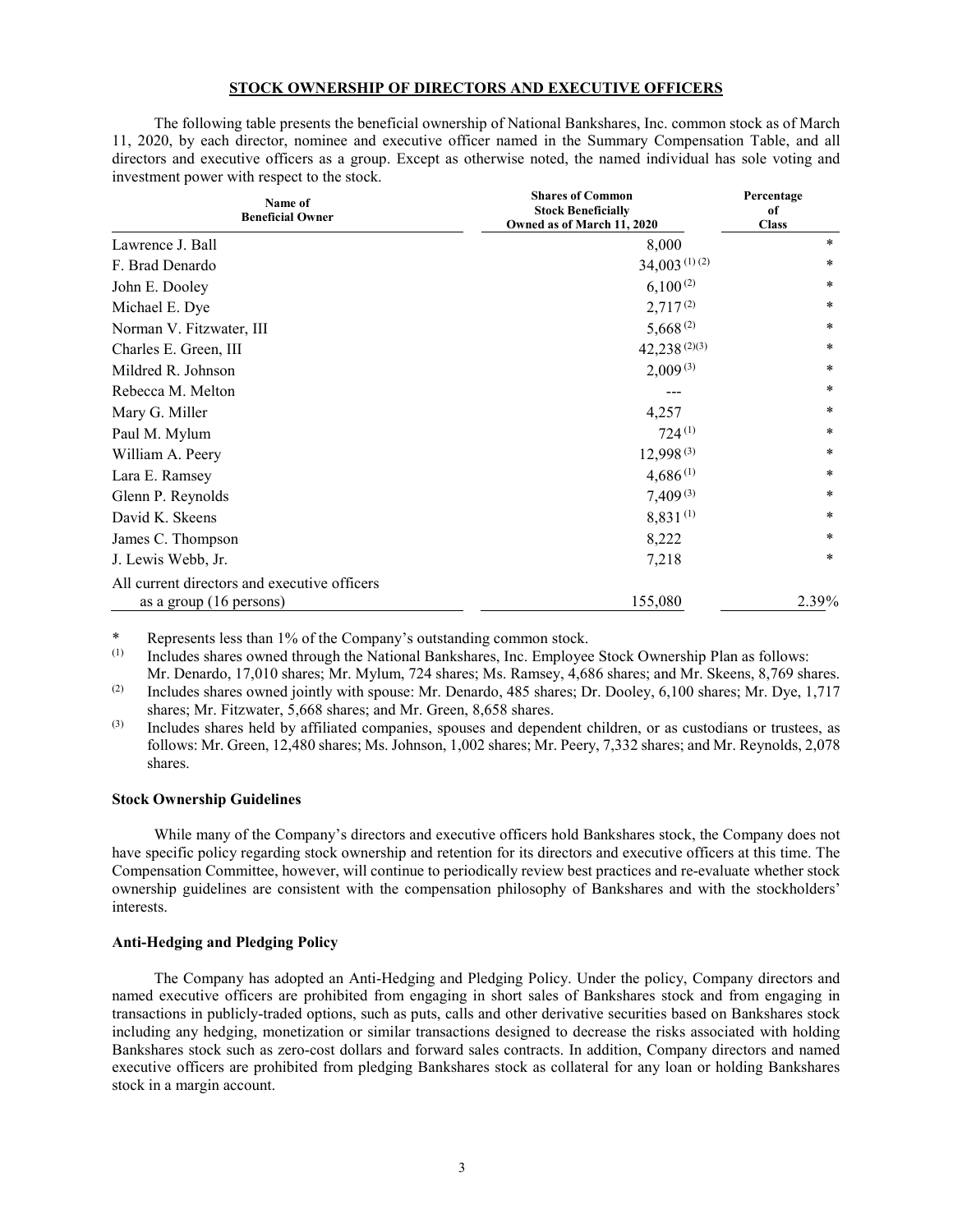# **ELECTION OF DIRECTORS**

The Company's articles of incorporation provide that the directors will be divided into three classes (1, 2 and 3) with each class as nearly equal in number as possible and the term of office of each class ending in successive years. The articles of incorporation also provide that the number of directors shall be set by the bylaws but shall not be less than nine or more than 26. On March 13, 2019, the Board of Directors amended the bylaws to set the number of directors from 14 to 12. For the purpose of the election of directors at the Annual Meeting, the number of directors set forth in the bylaws remains 12. The current term of office of the Class 3 directors expires at this 2020 Annual Meeting of Stockholders. The terms of Class 1 and Class 2 directors will expire in 2021 and 2022, respectively. In the future, the Board may consider adjustment of the size of each class of directors. All directors of the Company also serve as directors of NBB.

The Board of Directors has nominated four serving Class 3 directors, **Charles E. Green, III, Mildred R. Johnson, William A. Peery** and **James C. Thompson**, to serve a three-year term to expire at the Annual Meeting of Stockholders in 2023.

It is the intention of the persons named as proxies, unless instructed otherwise, to vote for the election of the four nominees for Class 3 director. Each nominee has agreed to serve if elected. If any of the nominees is unexpectedly unable to serve, the shares represented by all valid proxies will be voted for the remaining nominees and any other person or persons who may be designated by the Board. At this time, the Board knows of no reason why any nominee might be unable to serve.

# **THE BOARD OF DIRECTORS RECOMMENDS THAT THE STOCKHOLDERS VOTE "FOR" ALL OF THE NOMINEES SET FORTH BELOW.**

# **PROPOSAL 1**

#### **ELECTION OF FOUR CLASS 3 DIRECTORS**

# **Class 3 Nominees for Directors (Nominated to serve until the 2023 Annual Meeting):**

*Charles E. Green, III* (Age 69): Mr. Green has served on the National Bankshares, Inc. Board of Directors since 2011. Previously, Mr. Green served as a member of the Board of Directors of NBB. He has over 30 years of experience as a community bank director having been elected to the NBB Board in 2006 and to the board of a predecessor bank in 1986. Mr. Green has experience in small business management, as well as insurance and investment matters, all of which benefit the Company. He resides in, and was formerly the mayor of, Tazewell, Virginia, and possesses in-depth knowledge of that portion of the Company's market area and community.

*Mildred R. Johnson* (Age: 65): Ms. Johnson has served on the National Bankshares, Inc. Board of Directors since 2017. As of September 1, 2019, Ms. Johnson retired as the Dean of Admissions at Radford University. For 22 years prior to her retirement at Radford University, she served in various roles at Virginia Tech, most recently as the Associate Vice Provost for Enrollment Management and Director of Undergraduate Admissions. She is a recognized leader in higher education with a career which spans over 44 years, primarily in college admissions. Ms. Johnson has served in leadership positions and on academic boards in both Virginia and nationally. She joined the NBB Board in 2012 and brings valuable experience in higher education and management to the Company. She also serves on the Lewis Gale Hospital Montgomery Board of Trustees.

*William A. Peery* (Age 68): Mr. Peery has served on the National Bankshares, Inc. Board of Directors since 2005. As President of Cargo Oil Co., Inc. in Tazewell, Virginia, Mr. Peery has business management experience, including experience in financial management. Cargo Oil Co., Inc. operates convenience stores and sells petroleum products. The firm is headquartered in Tazewell, Virginia where Mr. Peery resides. Mr. Peery brings small business management experience to the Board. The Company considers small businesses to be a key component of its customer market.

*James C. Thompson* (Age 63): Mr. Thompson has served on the National Bankshares, Inc. Board of Directors since 2017. Mr. Thompson joined the NBB Board of Directors in 2006 with the merger of NBB and the Bank of Tazewell County. Prior to the merger he served on the Bank of Tazewell County Board of Directors since 2005. He served as the Chairman of the Board of Directors of Thompson & Litton, Inc. for 13 years and he is currently the Director of Strategic Initiatives for the firm. He has served on its Board of Directors for 33 years and has been employed by the firm full-time since 1981. Thompson & Litton, Inc. is engaged in the business of engineering, architecture, and construction in seven Mid-Atlantic states. Mr. Thompson brings extensive experience in executive management,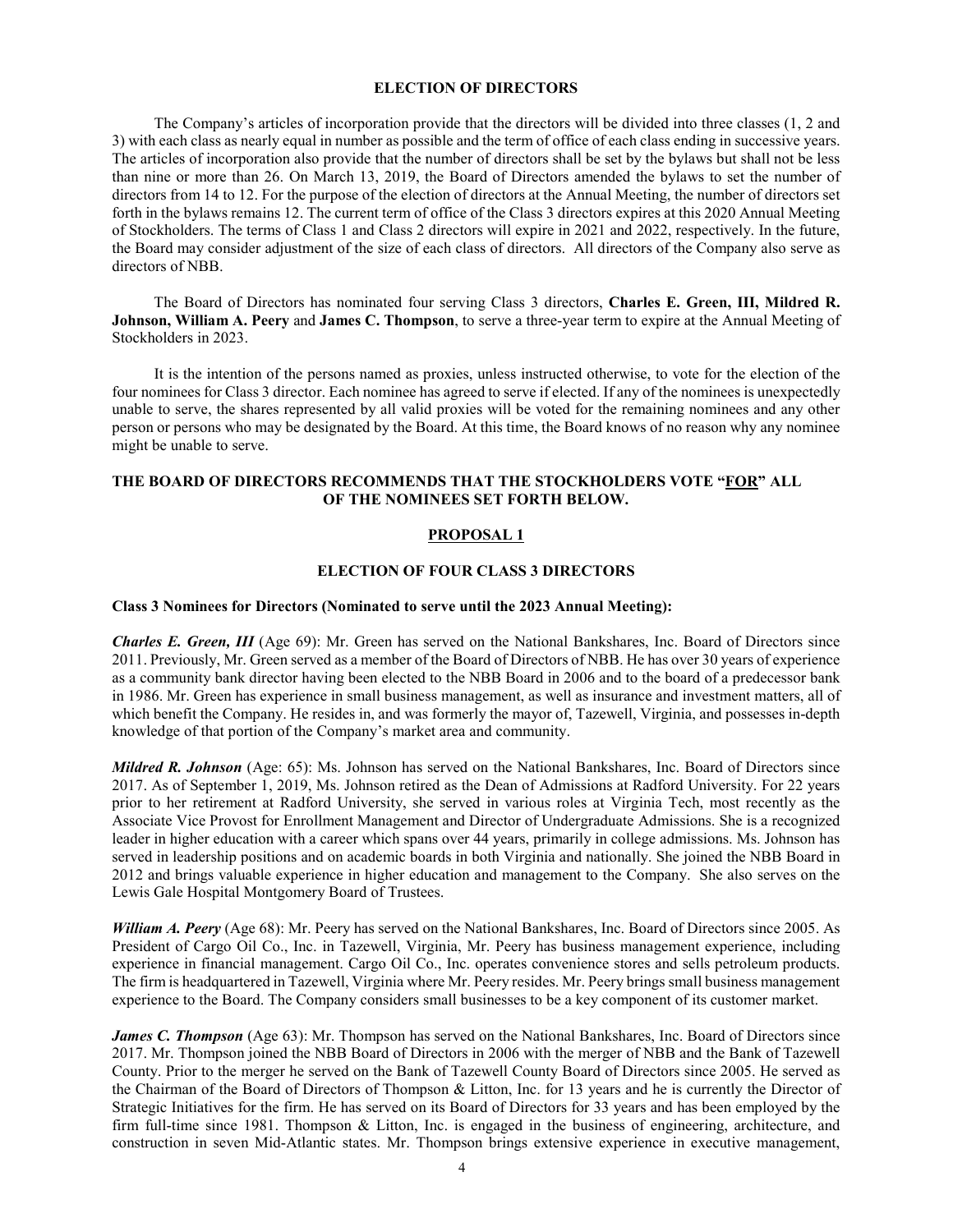finance and strategic planning. He serves as Chairman of the Board of Carilion Tazewell Community Hospital, and on the Carilion Clinic Board of Directors in Roanoke, Virginia, and the Tazewell Community Foundation Board of Directors.

# **DIRECTORS CONTINUING IN OFFICE**

# *Class 1 Directors (Serving until 2021 Annual Meeting)*

*Lawrence J. Ball* (Age 65): Mr. Ball has served on the National Bankshares, Inc. Board of Directors since 2006. He is retired President of Moog Components Group, a part of Moog, Inc., which is an international corporation. Prior to being named President, Mr. Ball was the Vice President and General Manager of Moog Components Group. Moog Components Group is headquartered in Blacksburg, Virginia, and the company designs and manufactures products in motion, electronics and fiber optics. Mr. Ball has extensive experience in management and financial reporting. Mr. Ball's experience as a senior manager with a large corporation is considered valuable in adding to the Board of Directors' understanding of larger business operations.

*Michael E. Dye* (Age 65): Mr. Dye has served on the National Bankshares, Inc. Board of Directors since 2017. He became a member of the NBB Board in 2006 with the merger of NBB and the Bank of Tazewell County. Prior to the merger, he had served on the Bank of Tazewell County Board of Directors since 2005. Mr. Dye is a Pharmacist and owner of New Graham Pharmacy (since 1979), Cornerstone Gifts, The Last Fountain and New Graham Knives, all located in Bluefield, Virginia. He possesses an extensive knowledge of the business activity and community life in the Company's important Bluefield market area. Mr. Dye is past president of the Bluefield, Virginia Downtown Development Corporation and is a member of the Bluefield, Virginia Business and Professional Association and the Bluefield Chamber of Commerce.

*Mary G. Miller* (Age 69): Dr. Miller has served on the National Bankshares, Inc. Board of Directors since 2003. For 30 years, she owned and operated Interactive Design & Development, Inc. ("IDD"), a custom software development company. After selling IDD in 2016, Dr. Miller accepted the position of Director of the Regional Acceleration and Mentoring Program ("RAMP"), which provides programs for technology businesses in the Roanoke-Blacksburg-Lynchburg, Virginia region. In her role at RAMP, she is building a mentor network in the region, conducting business development clinics and directing a residential program for promising technology companies. Dr. Miller brings indepth knowledge of the region's developing technology sector and technology issues to her service on the Board of Directors. She also serves on the Board of Directors of the Roanoke-Blacksburg Technology Council.

*Glenn P. Reynolds* (Age 67): Mr. Reynolds has served on the National Bankshares, Inc. Board of Directors since 2006. He is the founder and President of Reynolds Architects Incorporated, an architecture firm located in Blacksburg, Virginia. Mr. Reynolds' familiarity with the area's construction and development projects and his experience with local building firms are useful to the Board. In addition, Mr. Reynolds has small business management experience and a network of contacts in the local business and academic communities. He also serves on several area boards and Virginia Tech organizations.

*Dr. J. Lewis Webb, Jr.* (Age 71): Dr. Webb has served on the National Bankshares, Inc. Board of Directors since 2017. He was elected to the NBB Board of Directors in 1994 after serving on NBB's Giles County Advisory Board since 1988. He is a retired dentist after 35 years of practice in Narrows, Virginia. Dr. Webb is a past member of the Giles County School Board, where he served as Chairman for two years and helped manage a \$26 million annual budget. He is also a past member of the New River Community College ("NRCC") Board and is a current member of the NRCC Educational Foundation Board. Dr. Webb has been a Managing Partner for Buchanan Coal Group since 1980, and is currently Lead Manager for the group. Dr. Webb has considerable professional, personal and civic experience and longstanding ties in the Company's Giles County market.

# *Class 2 Directors (Serving until 2022 Annual Meeting)*

*F. Brad Denardo* (Age 67): Mr. Denardo has served on the National Bankshares, Inc. Board of Directors since 2017. He joined National Bank as a Vice President in 1983 and was promoted to Executive Vice President of Loans in 1989. In 2002, he was named Executive Vice President and Chief Operating Officer of National Bank and was also elected to the National Bank Board of Directors. He was named President and Chief Executive Officer of NBB in May 2014 and named Chairman, President and Chief Executive Officer ("CEO") of NBB in September 2017. He was Treasurer of National Bankshares Financial Services, Inc. ("NBFS") from 2001 until 2017. He currently serves as Chairman, President and CEO of NBFS and has served as a director since 2001. He served as Executive Vice President of the Company from 2008 until August 31, 2017. Mr. Denardo was named President and CEO of the Company on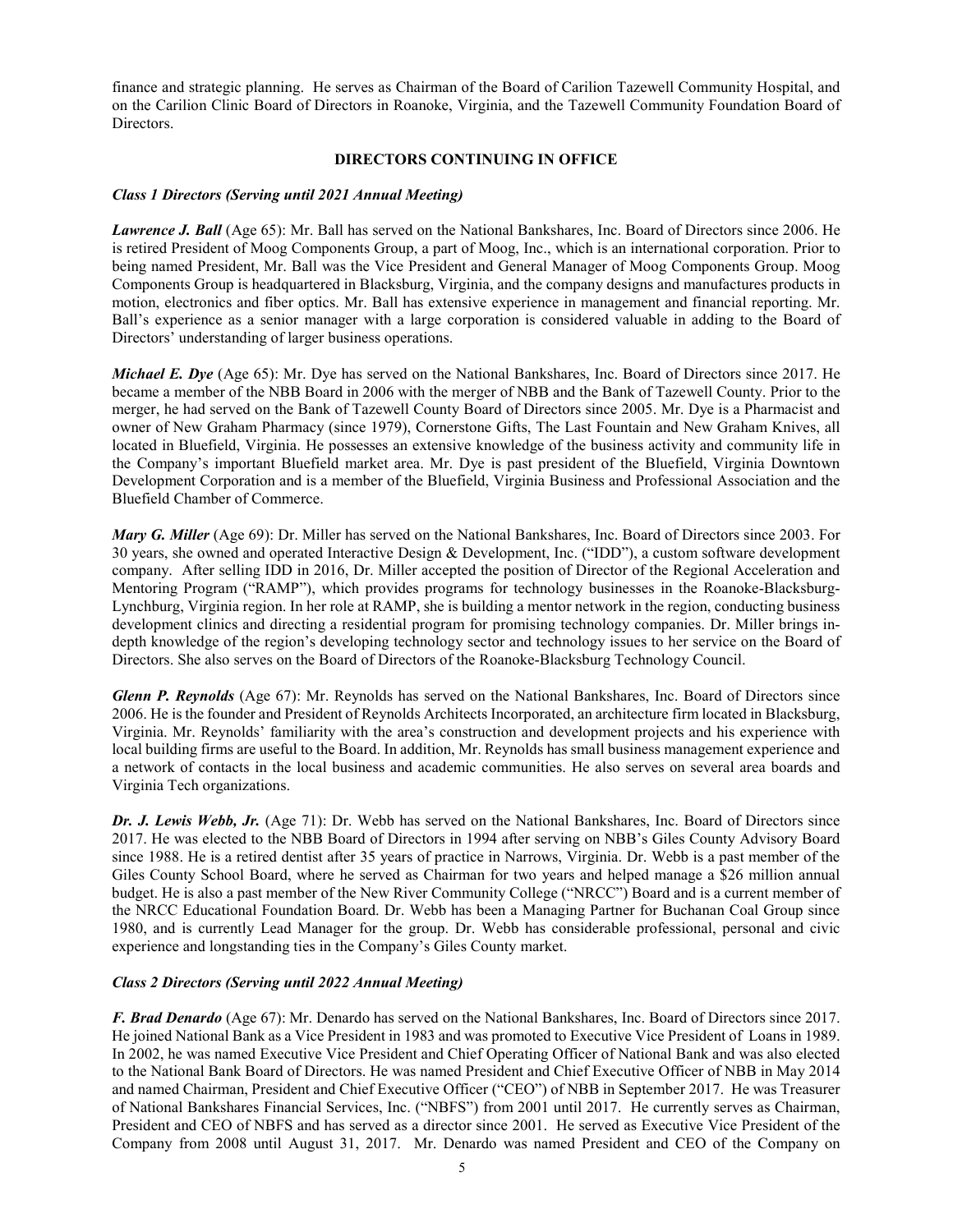September 1, 2017 and named Chairman, President and CEO of the Company on May 15, 2019. In addition to Mr. Denardo's considerable banking experience, his community and professional involvement bring a valuable perspective to the Board. Mr. Denardo is a Board Member of the Virginia Tech Corporate Research Center, the Community Foundation of the New River Valley, the Blacksburg Partnership, Bankers Insurance, LLC, and Virginia Bankers Association Management Services, Inc. He is Assistant Treasurer of Blacksburg United Methodist Church.

*John E. Dooley* (Age 65): Dr. Dooley has served on the National Bankshares, Inc. Board of Directors since 2012. He is CEO and Secretary-Treasurer of the Virginia Tech Foundation, Inc., where he oversees the leadership and management of Virginia Tech's private assets in support of university programs and initiatives which total assets exceed \$2.1 billion. Prior to becoming CEO of the Foundation in July 2012, Dr. Dooley served as Virginia Tech's Vice President for Outreach and International Affairs for ten years. Dr. Dooley is an active member of the Virginia Tech community through several committees and special projects. He also serves on the boards of several community and state organizations, including Go Virginia Region 2 Council and The Virginia Chamber of Commerce. He brings extensive financial knowledge and management capabilities to the Board as well as a significant network of contacts in the regional business and academic communities.

*Norman V. Fitzwater, III* (Age 69): Mr. Fitzwater has served on the National Bankshares, Inc. Board of Directors since 2017. He retired as President of A Cleaner World dry cleaning in Blacksburg, Virginia. Prior to opening the Blacksburg dry cleaning business in 1992, he was involved in the management and operation of several furniture manufacturing companies in Virginia and North Carolina. Mr. Fitzwater joined NBB's Board in 2013 and contributes extensive small business and manufacturing experience to the Board. He is President of the Blacksburg Hokie Club and is a member of the Blacksburg Partnership, the Montgomery County Chamber of Commerce and the Blacksburg United Methodist Church.

All information is provided as of March 11, 2020, and employment information is provided for the past five years. No director or nominee is related by blood, marriage or adoption to any other director, nominee or executive officer. No director or nominee currently serves or has served within the past five years, as a director of any company which has a class of securities registered pursuant to Section 12 of the Exchange Act, or is subject to the requirements of Section 15(d) of the Exchange Act, or of any company registered as an investment company under the Investment Company Act of 1940. Mr. Denardo currently serves as a director on both of the wholly-owned subsidiaries of the Company, National Bank and NBFS. Except for Mr. Denardo, no other director has been employed by a subsidiary affiliate of the Company during the last five years. Each director and nominee, except for Mr. Denardo, has been determined to be independent by the Board of Directors using the definition of "independent director" that is used for determining compliance with the applicable listing standards for The Nasdaq Stock Market ("Nasdaq"), the national securities exchange on which the Company's common stock is listed. (See also "Director Independence and Certain Transactions with Officers and Directors.")

# **PROPOSAL 2**

#### **ADVISORY (NON-BINDING) VOTE TO APPROVE EXECUTIVE COMPENSATION**

Under the Dodd-Frank Wall Street Reform and Consumer Protection Act of 2010 (the "Dodd-Frank Act") and rules adopted by the SEC under the Dodd-Frank Act, at least once every three years, our stockholders have the opportunity to vote, on a non-binding, advisory basis, to approve the compensation of the Company's named executive officers, as described in the disclosures and discussion regarding executive compensation in this proxy statement (often referred to as a "say-on-pay" vote). Our performance-related compensation philosophy is the basis for all of our compensation decisions. Please refer to the "Executive Compensation" section for an overview of the compensation of the Company's named executive officers, as required by SEC rules. At the 2017 Annual Meeting, stockholders voted in favor to hold this non-binding, advisory vote annually. Accordingly, the Company is asking stockholders to approve our named executive officers compensation through the following resolution:

"RESOLVED, that the stockholders approve the compensation of executive officers as disclosed in the proxy statement for the 2020 Annual Meeting of Stockholders of National Bankshares, Inc. pursuant to the rules of the Securities and Exchange Commission."

The vote is not intended to address any specific item of compensation, but rather the overall compensation of our named executive officers and the compensation policies and practices discussed in this proxy statement. Because the vote is advisory, it will not be binding on the Company or its Board of Directors. However, the Compensation Committee will take into account the outcome of the vote when considering future executive compensation arrangements.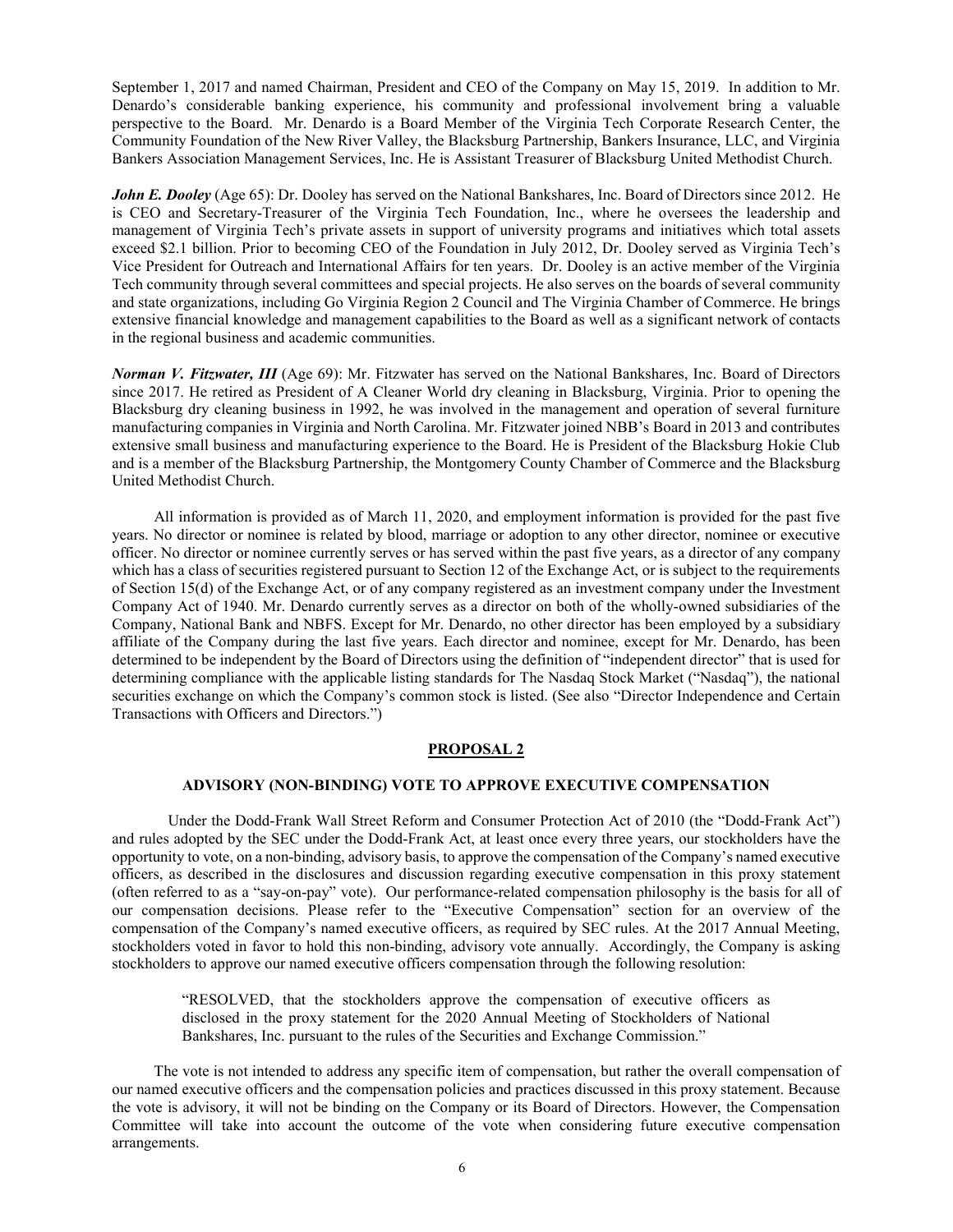# **THE BOARD OF DIRECTORS RECOMMENDS A VOTE "FOR" APPROVAL OF THE COMPANY'S EXECUTIVE COMPENSATION.**

#### **PROPOSAL 3**

# **RATIFICATION OF APPOINTMENT OF INDEPENDENT REGISTERED PUBLIC ACCOUNTING FIRM**

For the year ending December 31, 2020, the Audit Committee of the Board of Directors has appointed Yount, Hyde & Barbour, P.C., ("YHB") as the independent registered public accounting firm to audit the Company's financial statements and its internal controls over financial reporting, subject to ratification by the Company's stockholders. YHB has acted as the Company's independent registered public accounting firm for many years.

The selection of YHB as the Company's independent auditors is not required to be submitted to a vote of the stockholders for ratification. The Company is doing so because it believes that it is a matter of good corporate practice. If the stockholders fail to vote on an advisory basis in favor of the selection of YHB, the Audit Committee will reconsider whether to retain YHB, and may retain that firm or another firm without re-submitting the matter to the stockholders. Even if the stockholders ratify the appointment, the Audit Committee may, in its discretion, direct the appointment of a different independent registered public accounting firm at any time during the year if it determines that a change would be in the Company's best interests.

Representatives of YHB are expected to be at the Annual Meeting of Stockholders. Those representatives will have the opportunity to make a statement at the meeting and to respond to appropriate questions from stockholders.

# **THE BOARD OF DIRECTORS RECOMMENDS THAT THE STOCKHOLDERS VOTE "FOR" RATIFICATION OF THE APPOINTMENT OF YOUNT, HYDE & BARBOUR, P.C. AS THE COMPANY'S INDEPENDENT REGISTERED PUBLIC ACCOUNTING FIRM FOR THE YEAR ENDING DECEMBER 31, 2020.**

# **OTHER BUSINESS**

Management knows of no other matters to be presented for consideration at the Annual Meeting or any adjournments thereof. If any other matters shall properly come before the Annual Meeting, it is intended that the proxy holders named in the enclosed form of proxy will vote the shares represented thereby in accordance with their judgment, pursuant to the discretionary authority granted therein.

# **CORPORATE GOVERNANCE MATTERS**

#### **The Board and Board of Directors Meetings**

Each director is expected to devote sufficient time, energy and attention to ensure diligent performance of the director's duties and to attend all regularly scheduled Board, committee, and stockholder's meetings. The Company's Board of Directors meets monthly. In 2019, there were 12 regular Board meetings. During 2019, each incumbent director attended 75% or more of the total number of meetings of the Board of Directors of Bankshares and of the Board committees on which he or she served. All directors except for Dr. Dooley and Mr. Thompson attended the Company's 2019 Annual Meeting. The Board does not have a formal policy regarding directors' attendance at the Annual Meeting of Stockholders.

#### **Board Leadership Structure**

In past years, the Company chose to combine the position of chairman of the board and principal executive officer. Mr. Denardo, who has served as the Company's President and Chief Executive Officer since September 1, 2017, first was elected as the Chairman of the Board of Directors in May 2019. He served as the Company's Executive Vice President from 2008 until August 31, 2017 and has served as President and Chief Executive Officer of the Company's primary subsidiary, The National Bank of Blacksburg, where nearly all of the Company's business operations occur, since May 2014. He was named Chairman, President and CEO September 2017. Prior thereto, Mr. Denardo served as Executive Vice President of NBB. Mr. Denardo has spent his long career in banking and has held leadership positions in both state and national banking trade organizations. The Board of Directors determined that Mr. Denardo's knowledge of NBB and the banking industry, combined with his Board experience, make him the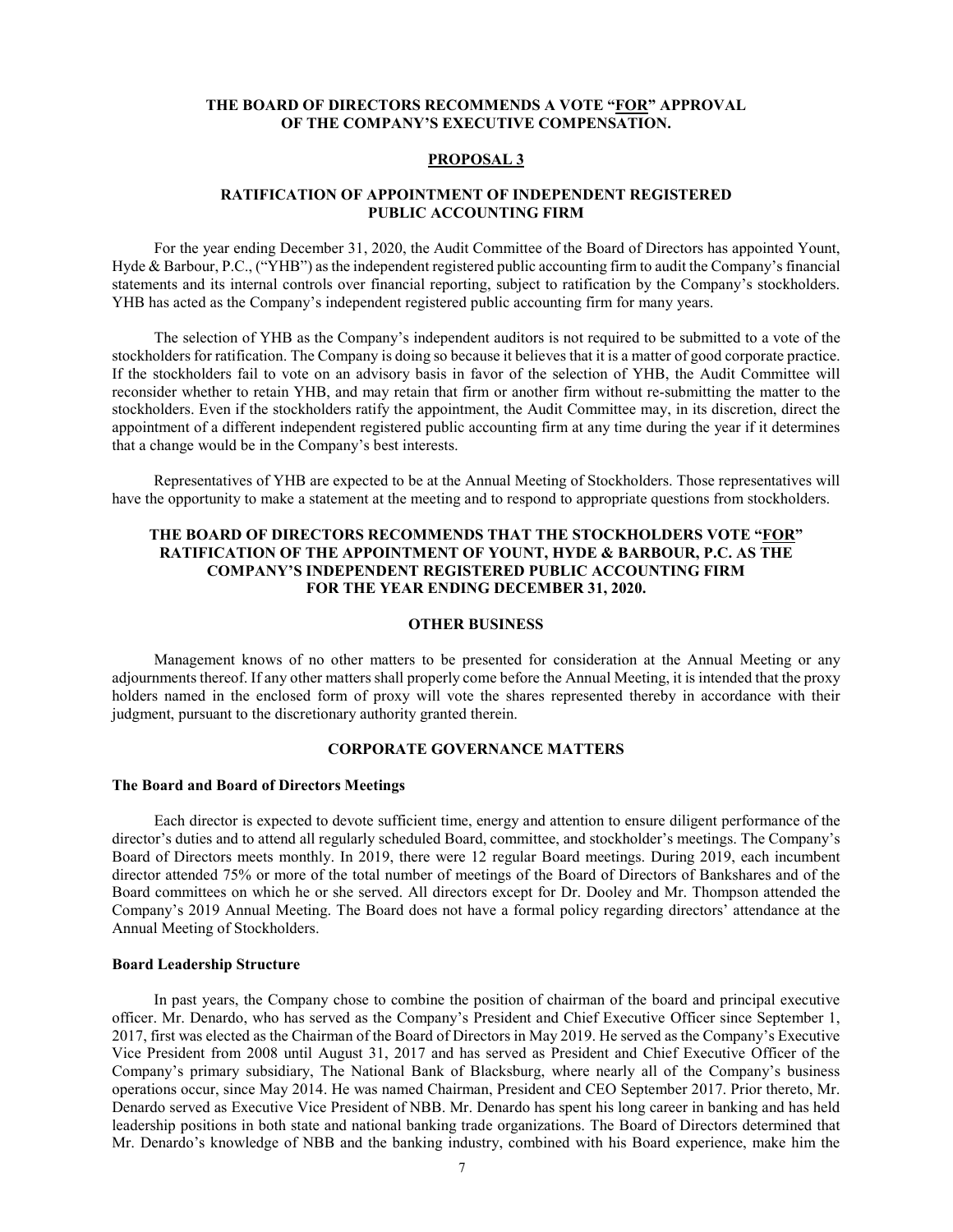logical and natural choice to serve as Chairman of the Board of the Company. We believe the Board also benefitted from the continuity that Mr. Denardo provided in chairing the Board.

The Board does not have a lead director designated as such. However, the Board of Directors believes that at times it is important for the independent directors to deliberate and act without having Company management present. To ensure that it has experienced leadership in these situations, the Board annually elects a Vice Chairman, who has the responsibility of chairing meetings when the Chairman is absent or when the Board wishes to meet without any representative of management being present. Mr. Green has served as Vice Chairman since May 2019. We believe this structure provides the Board with independent leadership in situations where the Chairman is excused from acting as such due to his prior management position.

# **Board Committees**

The Company's Board has standing Executive, Audit, Compensation, Nominating and Risk Committees. The purpose of these committees is outlined below.

The **Executive Committee** did not meet in 2019. From January 1, 2019 through May 14, 2019, James G. Rakes, retired Chairman, President and Chief Executive Officer of the Company, Dr. Jack M. Lewis, retired director, and Charles E. Green, III served on the committee. Since May 15, 2019, Mr. Denardo, Mr. Ball, Dr. Dooley and Mr. Green have served on the committee. The committee, which is subject to the supervision and control of the Board of Directors, has been delegated substantially all of the powers of the Board of Directors to act between meetings of the Board, except for certain matters reserved to the Board by law. Mr. Denardo serves as Chairman of the Executive Committee because of his past roles with the Company. Given his past experience with the Company's management responsibilities, he is able to identify issues that require either the involvement of the Executive Committee or the full Board during interim periods between regularly scheduled Board meetings. Mr. Denardo is well suited to convene such meetings with proper notices in an expeditious and efficient manner.

The **Audit Committee** met five times in 2019. From January 1, 2019 through March 2019, Dr. Lewis, Mr. Ball, Dr. Dooley, Mr. Reynolds and Dr. Webb served on the committee. In March 2019, Mr. Reynolds left the Audit Committee. Since May 15, 2019, Mr. Ball (Chair), Dr. Dooley, Mr. Fitzwater, Mr. Green and Dr. Webb have served on the committee. The committee reviews significant audit, accounting and financial reporting principles, policies and practices; is directly responsible for engaging and monitoring the independent auditors of the Company; and provides oversight of the financial reporting and internal auditing functions. A more detailed description of the functions of this committee is contained under the heading "Audit Committee Report". Mr. Ball is qualified as our audit committee financial expert within the meaning of SEC regulations and the Board has determined that he has the accounting and related financial management expertise within the meaning of the listing standards of Nasdaq.

The **Compensation Committee** met two times in 2019. From January 1, 2019 through May 14, 2019, Mr. Green (Chair), Mr. Ball, Dr. Dooley, Ms. Johnson, Dr. Lewis and Mr. Thompson served on the committee. Since May 15, 2019, Mr. Green (Chair), Mr. Ball, Dr. Dooley, Ms. Johnson, Mr. Reynolds and Mr. Thompson have served on the committee. This committee is responsible for establishing and approving the compensation of executive officers of the Company. Reference is made to the "Compensation Discussion and Analysis" section of this proxy statement for further information on the duties and responsibilities of this committee. All members of this committee are considered independent within the meaning of SEC regulations and the listing standards of Nasdaq.

The **Nominating Committee** met one time in 2019. From January 1, 2019 through May 14, 2019, Dr. Miller (Chair), Mr. Dye, Mr. Peery and Dr. Webb served on the committee. Since May 15, 2019, Dr. Miller (Chair), Mr. Dye, Ms. Johnson, Mr. Peery, and Dr. Webb have served on the committee. The committee is responsible for developing and reviewing background information on candidates for the Board and makes recommendations to the Board regarding such candidates. All the members of this Committee are considered independent within the meaning of SEC regulations and the listing standards of Nasdaq.

The **Risk Committee** met two times in 2019. From January 1, 2019 through May 14, 2019, Dr. Miller (Chair), Mr. Denardo, Mr. Fitzwater, Ms. Johnson, Mr. Peery and Mr. Reynolds served on the committee. Since May 15, 2019, Dr. Miller (Chair), Mr. Denardo, Mr. Fitzwater, Mr. Peery and Mr. Reynolds have served on the committee. The committee is responsible for overseeing the Company's overall risk framework and risk appetite, and to oversee and approve the Company's practices for risk identification, measurement, monitoring and control.

The charters of the Audit, Compensation, Nominating, and Risk Committees are available on the Company's website, [www.nationalbankshares.com.](http://www.nationalbankshares.com/) For access to the charters, select the "Corporate Governance" tab.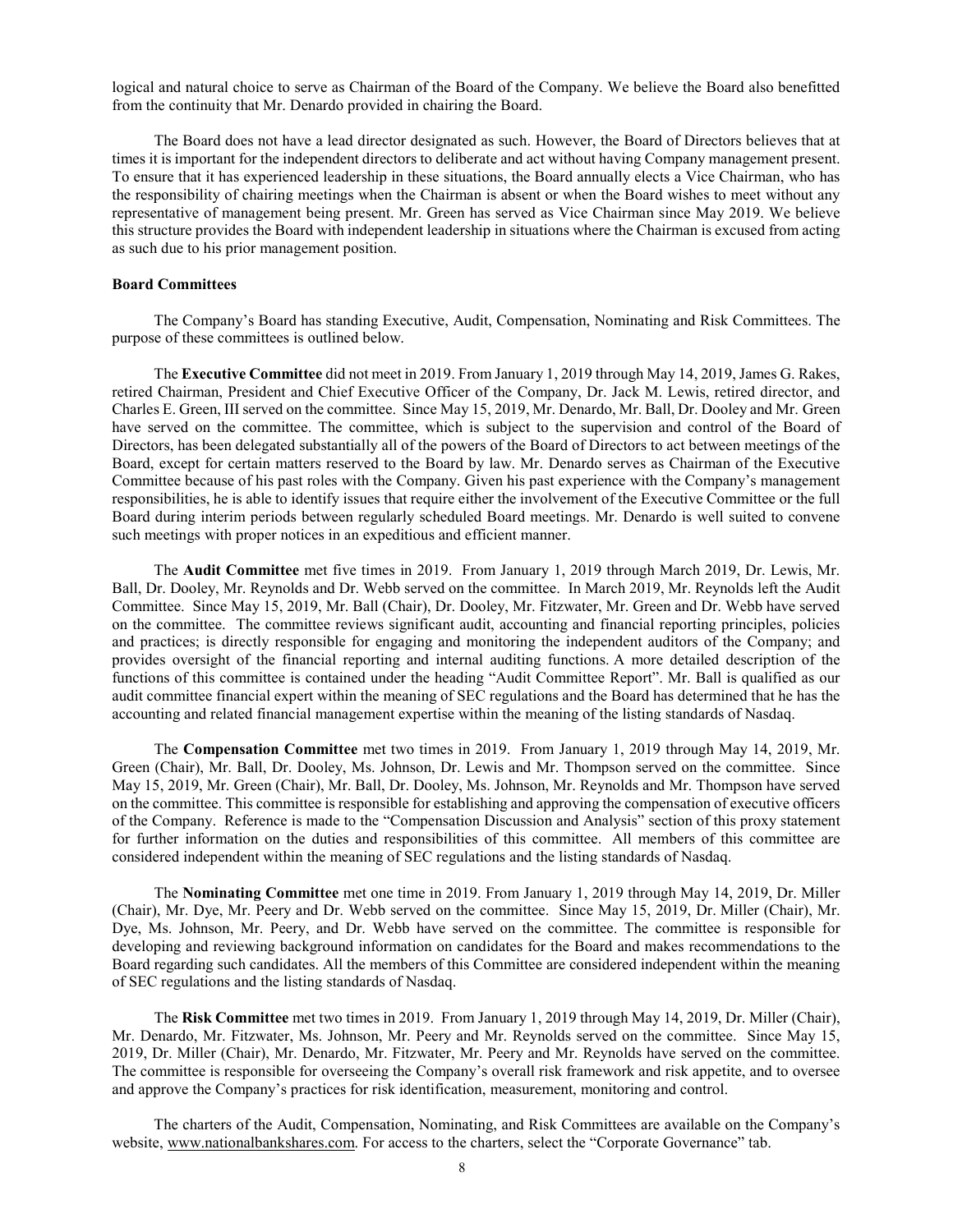#### **Board Compensation**

In 2019, the members of the NBI Board of Directors received \$1,250 for each regular or special Board meeting they attended. They were paid \$800 for each committee meeting unless the committee meeting was held concurrently with the regular board meeting. Directors were also paid an annual retainer fee of \$22,000. The Company's directors receive no other forms of compensation, except as described in the table and paragraph below.

| Directors Compensation Table <sup>(1)</sup> |                                  |                   |            |  |  |  |
|---------------------------------------------|----------------------------------|-------------------|------------|--|--|--|
|                                             | Fees Earned or Paid in Cash (\$) | Other (\$)        | Total (\$) |  |  |  |
| Lawrence J. Ball                            | 39,400                           |                   | 39,400     |  |  |  |
| John E. Dooley                              | 38,150                           |                   | 38,150     |  |  |  |
| Michael E. Dye                              | 37,000                           |                   | 37,000     |  |  |  |
| Norman V. Fitzwater, III                    | 38,600                           |                   | 38,600     |  |  |  |
| Charles E. Green, III                       | 36,550                           |                   | 36,550     |  |  |  |
| Mildred R. Johnson                          | 37,000                           |                   | 37,000     |  |  |  |
| Jack M. Lewis <sup><math>(2)</math></sup>   | 7,050                            |                   | 7,050      |  |  |  |
| Mary G. Miller                              | 35,750                           |                   | 35,750     |  |  |  |
| William A. Peery                            | 34,500                           |                   | 34,500     |  |  |  |
| James G. Rakes <sup>(2)</sup>               | 5,000                            | $36,274^{(3)(4)}$ | 41,274     |  |  |  |
| Glenn P. Reynolds                           | 37,800                           |                   | 37,800     |  |  |  |
| James C. Thompson                           | 35,750                           |                   | 35,750     |  |  |  |
| J. Lewis Webb, Jr.                          | 39,400                           |                   | 39,400     |  |  |  |

(1) Directors fees paid to Mr. Denardo are disclosed in the Summary Compensation Table in "Executive Compensation."

- (2) Dr. Lewis' and Mr. Rakes' terms of service on the Board of Directors expired at the 2019 Annual Meeting held on May 14, 2019.
- (3) Includes a \$25,000 retainer paid in semi-annual installments to Mr. Rakes pursuant to the Continued Service Agreement dated May 9, 2017 with the Company in order for the Company to continue to benefit from his long years of service, expertise, and experience. This agreement expired in May 2019.
- (4) Includes \$11,274 paid to Mr. Rakes from the Bank Directors' Deferred Compensation Plan (see "Nonqualified Retirement Plans" below). The last payment to Mr. Rakes was made in July 2019.

# **Director Independence and Certain Transactions with Officers and Directors**

As has been mentioned, each director of the Company, except for Mr. Denardo, is independent, as defined by the listing standards for Nasdaq, the national securities exchange on which the Company's common stock is listed, and none of them is a present or past employee or officer of the Company or its subsidiaries.

In determining that each director meets the Nasdaq listing standards for independence, the Board of Directors recognized that NBB extends credit to the Company's directors and executive officers, and business organizations and persons with whom Company directors and executive officers are associated or related. All loans extended to directors, executive officers and members of their immediate families, and corporations, partnerships and other entities with which such persons are affiliated, are made in the ordinary course of business upon substantially the same terms, including interest rates and collateral, as those prevailing at the time for comparable transactions with persons not affiliated with the Company, and do not involve more than the normal risk of collectability or present other unfavorable features. In making the determination that all of the directors are independent, except for Mr. Denardo, the Board of Directors considered that Mr. Green rents a small office space at a National Bank office. He has a lease with the Bank and pays market rate rent of \$4,560 each year, including in 2018 and 2019. In 2019, NBB paid Mr. Reynolds's firm \$27,512 for architectural services. On April 3, 2018, M2 Holdings, LLC sold to NBB certain real property that NBB acquired for administrative offices for a purchase price of \$800,000. At the time of the sale, the real property had a tax assessed value of \$790,500. M2 Holdings, LLC is owned and controlled by Ms. Miller. Except for Mr. Denardo, the transactions listed in this paragraph and the directors' fees, no director received direct or indirect compensation from the Company in 2018 and 2019 that is required to be reported.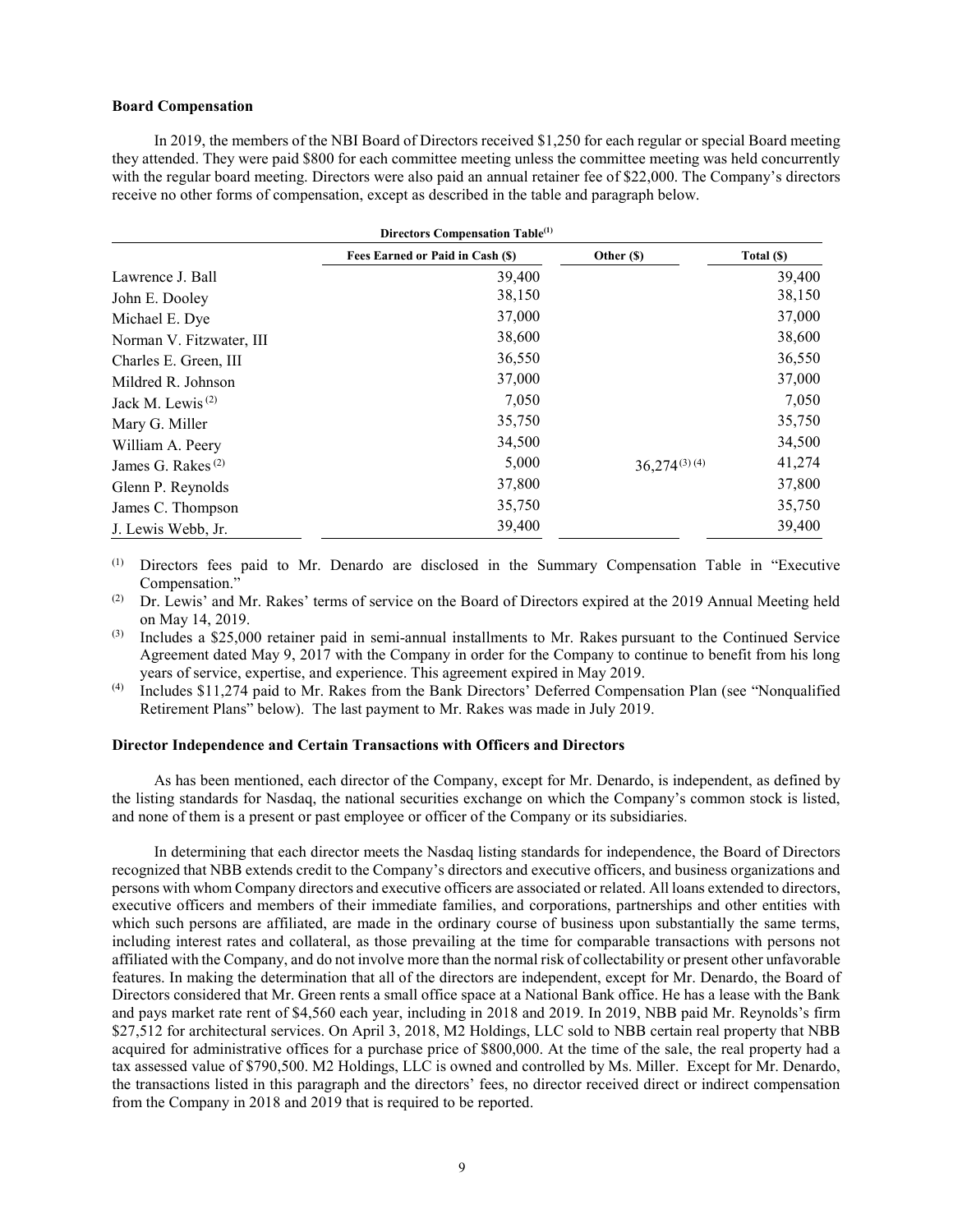# **Board Tenure**

The Company does not have a formal board tenure policy. However, in order to promote director succession planning, the Company's by-laws state that directors reaching the age of 73 shall be ineligible for re-nomination to the Board at the expiration of the term of office during which the director becomes 73 years of age.

#### **Risk Oversight Practices**

In a financial institution, the role of the board of directors is critical to the organization. To fulfill its responsibility to oversee the Company's risk management processes, the full Board of Directors receives extensive and regular reports from management outlining the status of financial, operational, credit, interest rate, liquidity, information technology (including cyber risk), capital, reputation, strategic, legal, compliance and other risks. The Company's Treasurer and Chief Financial Officer, who serves as the subsidiary bank's Senior Vice President/Operations & Risk Management, attends most meetings of the Board of Directors, is readily available to report to the directors, to answer the directors' questions and is responsible, along with the Risk Committee, for raising any material risk management concerns with the Board.

The Risk Committee of the Board of Directors is responsible for assisting the Board in its oversight of the above-identified risks and for overseeing the Company's enterprise risk management framework. Although risk management is primarily the responsibility of the Company's management, the Risk Committee actively engages with management to establish risk management principles and to determine risk appetite and tolerance. In addition to the Company's Treasurer and Chief Financial Officer being available at Board meetings, the chairperson of the Risk Committee also provides reports to the Board of Directors on various matters relating to risk. These reports are often the result of the committee meeting with such officers and other members of management regularly to discuss major risk exposures.

In addition to the efforts of the Risk Committee, other committees of the Board consider risk within their areas of responsibility. The Audit Committee has responsibility for oversight of risks associated with financial accounting and reporting, including the internal audits completed at both the parent company and subsidiary levels and the system of internal control. This oversight includes reviewing and discussing with management the Company's major financial risk exposures and the procedures utilized by management to monitor and control such exposure. The Compensation Committee oversees risks relating to the Company's compensation plans and programs.

# **Executive Officers**

Information on the Company's executive officers as of December 31, 2019 who are not directors is disclosed in Part I, Item 1, of the Company's Annual Report on Form 10-K for the year ended December 31, 2019, which was mailed with this proxy statement.

#### **Code of Ethics**

We expect all of our directors, executive officers and employees to adhere to the highest standards of ethics and business conduct with each other, customers, stockholders and the communities we serve, and to comply with all applicable laws, rules and regulations that govern our business. The Board of Directors has adopted a Directors' Code of Ethics and an Employees' Code of Ethics. A portion of the Code of Ethics contains special provisions for the principal executive officer and senior financial officers of the Company or person performing similar functions for the Company. The Code of Ethics for senior financial officers meets the requirements of a "code of ethics" as defined by Item 406 of the SEC's Regulation S-K. The Code of Ethics is available on the Company's website, [www.nationalbankshares.com.](http://www.nationalbankshares.com/) Select the "Corporate Governance" tab. The respective Codes of Ethics are reviewed on an annual basis by the Board and the executive officers.

# **Stockholder Communication**

Stockholders may communicate with all or any member of the Board of Directors by addressing correspondence to the "Board of Directors" or to the individual director and addressing such correspondence to National Bankshares, Inc., P. O. Box 90002, Blacksburg, Virginia 24062-9002, Attention: Board of Directors (in the case of correspondence addressed to the "Board of Directors"), or to the individual director. All stockholder communications are forwarded to the Board or to the specified directors.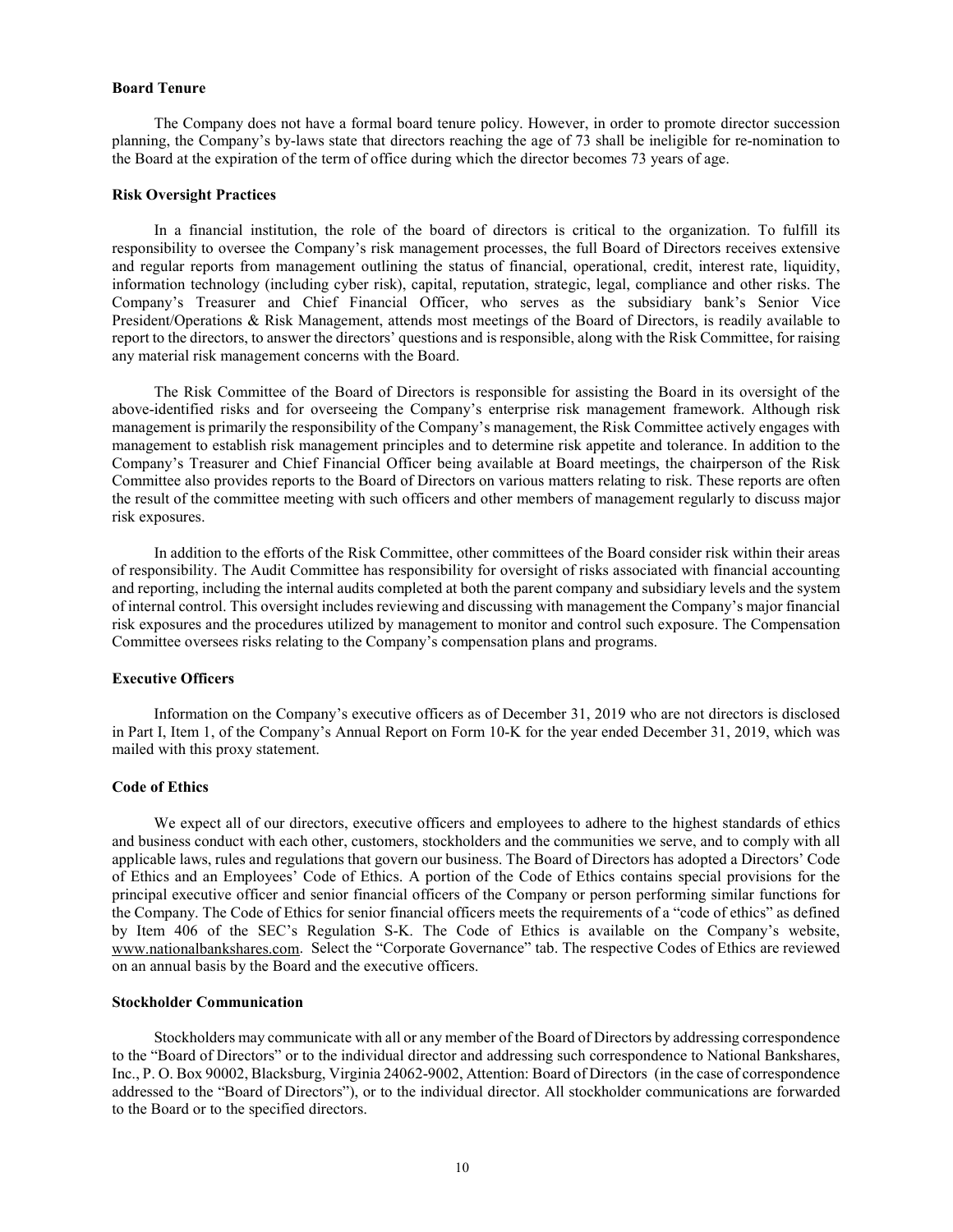## **COMPENSATION COMMITTEE REPORT**

The Compensation Committee of the Board of Directors reviewed and discussed with management the following Compensation Discussion and Analysis. Based on this review and discussion, the Compensation Committee recommended to the Board of Directors that the Compensation Discussion and Analysis be included in this proxy statement and incorporated by reference into the Company's Annual Report on Form 10-K for the year ended December 31, 2019. This report was prepared by the following independent directors who compose the Compensation Committee:

Charles E. Green, III (Chair) Lawrence J. Ball John E. Dooley Mildred R. Johnson Glenn P. Reynolds James C. Thompson

#### **COMPENSATION DISCUSSION AND ANALYSIS**

#### **What are the objectives of the Company's compensation program for its named executive officers?**

National Bankshares, Inc. has four goals for its compensation program for named executive officers. In 2019, these officers were: F. Brad Denardo, Chairman, President & CEO; David K. Skeens, Senior Vice President, Treasurer and Chief Financial Officer ("CFO"); Paul M. Mylum, Executive Vice President/Chief Lending Officer; Lara E. Ramsey, Senior Vice President/Administration and Corporate Secretary; and Rebecca M. Melton, Senior Vice President/Chief Credit Officer. The four goals are:

- To offer salaries and bonuses to fairly reward executive officers for their individual contributions in meeting short-term and long-term corporate strategic and financial goals.
- To offer retirement and post-retirement benefits which incent executive officers to remain in leadership roles and which recognize and reward long tenure with the Company.
- To offer total compensation that allows the Company to retain and recruit executive talent and which is competitive with peer financial institutions, but which fits within the Company's conservative approach to managing overhead expense.
- To offer a compensation program that does not increase, or have the potential to increase, material risk to the Company.

The Compensation Committee considers the results of the stockholder advisory "say-on-pay" vote in its deliberations regarding compensation of the named executive officers. At the Company's 2019 Annual Meeting, the stockholders voted to approve, on an advisory basis, the compensation of the Company's named executive officers, as described in the Compensation Discussion and Analysis set forth in the Company's 2019 Annual Meeting proxy statement. The vote was 3,720,961 shares "For" (90.27% of the shares voted) and 401,087 shares "Against" (9.73% of the shares voted).

#### **What is the program designed to reward?**

The compensation program for the President & CEO is designed to reward the profitable operation of the Company compared to its peers, particularly as measured by return on assets and return on equity. In addition, the program rewards the President & CEO when the Company's short- and long-term strategic goals are met. Inherent in meeting strategic goals is the ability to recognize and manage risks to the Company. Named executive officers other than the President & CEO are rewarded for the Company's success in meeting its performance goals and particularly for success in those areas for which they have individual management responsibility. One measure of the officers' success is their ability to recognize and manage risk in their areas of responsibility.

#### **Has the Compensation Committee engaged a compensation consultant?**

In the second half of 2016, the Compensation Committee retained the services of Pearl Meyer & Partners, LLC ("PM&P"), an independent executive compensation consulting firm, to provide consulting services in connection with developing the Company's compensation philosophy and providing a competitive compensation review and incentive plan with respect to executive management, a larger group than the named executive officers. With the assistance of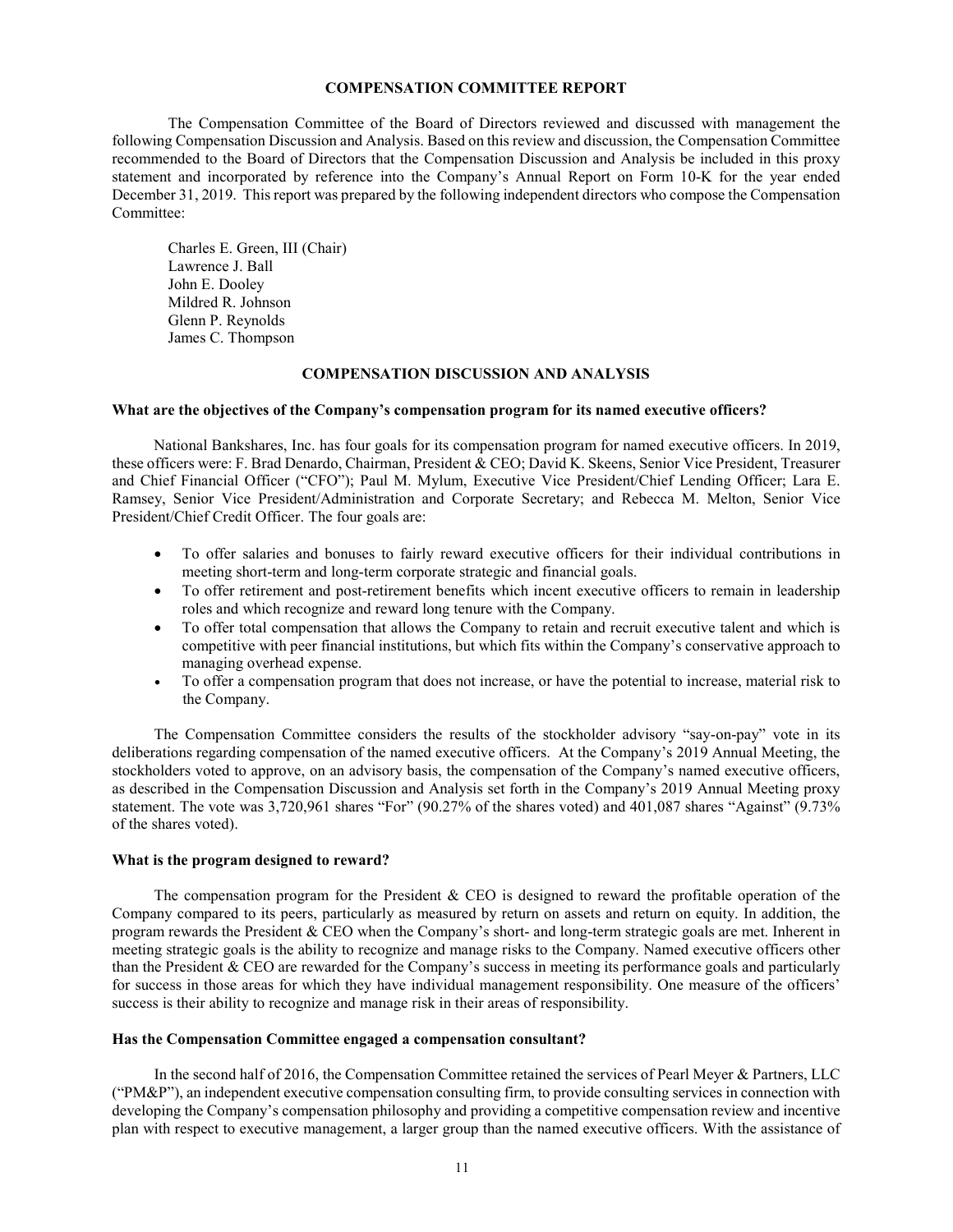PM&P, the Compensation Committee also developed a peer group of similarly-sized financial institutions.

The compensation review encompassed (i) an assessment of the Company's executive compensation as compared to market (similar executives in the peer group); (ii) a high-level assessment of the Company's performance relative to peers; and (iii) establishing a basis for discussing potential pay or other compensation changes in future periods.

PM&P was not engaged by the Compensation Committee during 2019.

## **What was the Company's peer group for 2019?**

For 2019, the Compensation Committee, without the assistance of PM&P, updated the Company's peer group of comparable financial institutions that was established in 2016. The 2019 peer group consisted of the following companies with assets ranging from approximately \$2.5 billion to \$1.1 billion:

American National Bankshares Inc.<br>
Mid Penn Bancorp, Inc.<br>
Shore Bancshares, Inc. Mid Penn Bancorp, Inc. CapStar Financial Holdings, Inc. First United Corporation Reliant Bancorp. Inc.<br>
Codorus Valley Bancorp, Inc.<br>
Franklin Financial Servic ACNB Corporation **AmeriCerv** Financial, Inc. Penns Woods Bancorp, Inc. The Compact of Riverview Financial Corporation C&F Financial Corporation Old Point Financial Corporation Community Bankers Trust Corporation

Franklin Financial Services Corporation Premier Financial Bancorp, Inc. Peoples Bancorp of North Carolina, Inc.

# **What is each element of compensation?**

The elements of compensation are:

- Salary (all named executive officers)
- Non-equity (cash) incentive plan (all named executive officers)
- Qualified retirement plans, including defined benefit, 401(k) and employee stock ownership plan (all named executive officers)
- Nonqualified officers salary continuation plan (all named executive officers except Ms. Melton)
- Board of Directors fees (President & CEO)
- Perquisites and other personal benefits (President & CEO)

# **Why does the Company choose to pay each element of compensation?**

During 2019, the Company used salary as the cornerstone of its compensation program because it believes that the focus of executive officers, particularly of those below the level of the President & CEO, should be on the Company's long-term growth and performance. Annual increases are awarded based upon individual performance in meeting stated goals for that review period. Because salary rather than some form of annual incentive has been the major component of their compensation through 2019, executive officers have sufficient personal economic security to make and support management decisions that may trade immediate gain for greater long-term corporate success. In addition, limiting compensation primarily to salary inhibits the incentive to take unreasonable short-term risks at the expense of reaching long-term goals.

The Company has an annual incentive plan designed to reward achievements of annual corporate financial goals and individual performance goals that are consistent with the Company's strategic plan and focused on growing return to stockholders. The plan provides a method for the Company to motivate, attract and retain qualified executives. Incentive compensation under the plan is paid in the form of a cash bonus and is based on an incentive target for each participant's position. Each of the named executive officers participates in the plan. More information is contained in "Annual Incentive Plan" discussed below.

Each named executive officer, along with all other eligible Company employees, participates in three qualified retirement plans. NBI sponsors a defined benefit pension plan, the National Bankshares, Inc. Retirement Income Plan. The Company also sponsors The National Bankshares, Inc. Retirement Accumulation Plan, which is a 401(k) plan,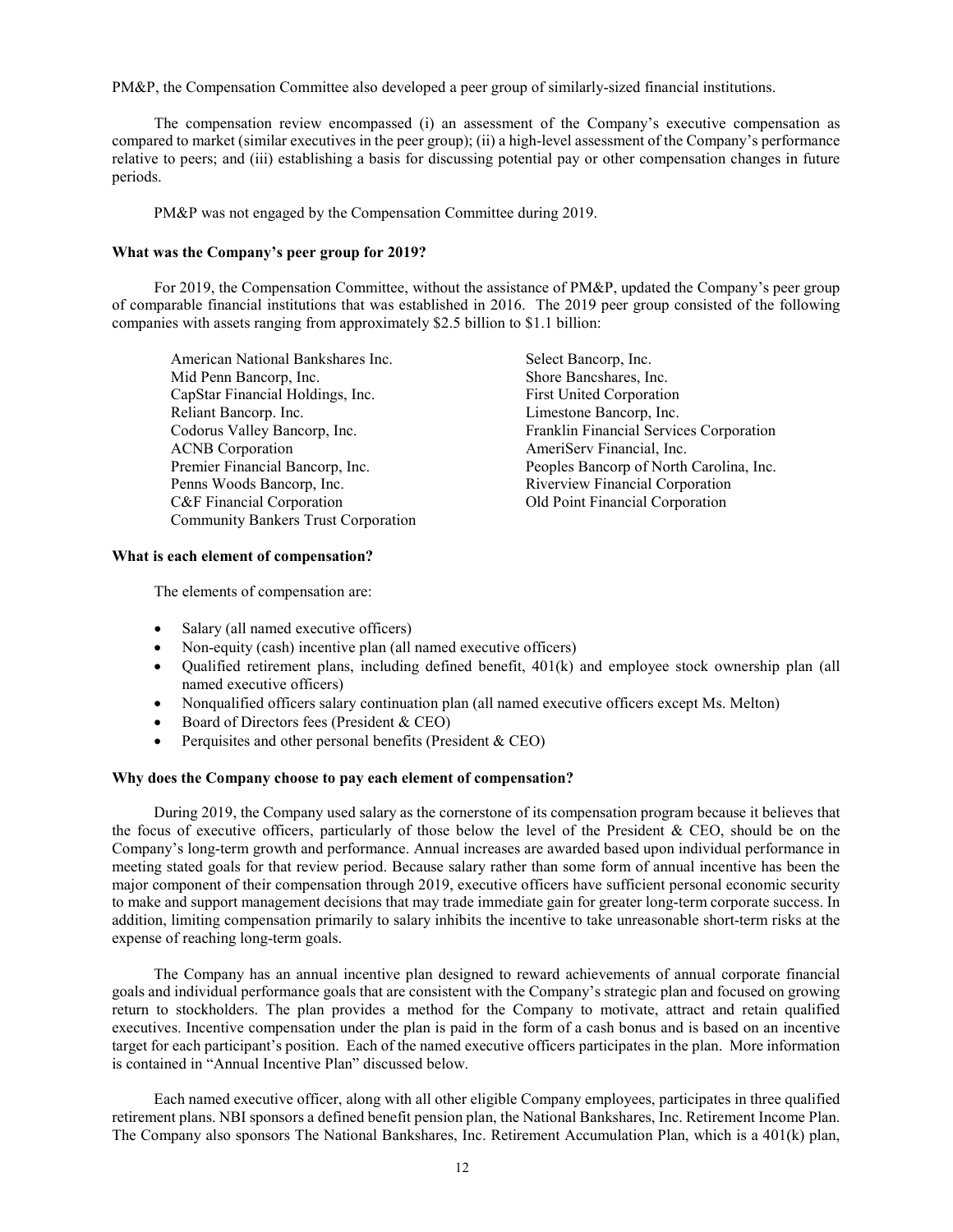and the National Bankshares, Inc. Employee Stock Ownership Plan. The Company believes that it is important to assist its long-term employees, including its executive officers, in assuring financial security in retirement for themselves and their families. National Bankshares, Inc. also believes that its Employee Stock Ownership Plan helps to align the interests of all employees, including executive officers, with the interests of its stockholders. More information is contained in "Qualified Retirement Plans."

The Company established a nonqualified salary continuation plan that is designed to provide certain key Company officers, including certain named executive officers, with supplemental retirement income. This plan was established to enhance the Company's ability to retain key decision-makers and to supplement the retirement benefits of those more highly compensated executives who, because of legal limitations, are unable to participate fully in the qualified retirement plans. There is further discussion in "Nonqualified Retirement Plans."

In 2019, Mr. Denardo served as a paid director of the Company and/or of one of its subsidiaries. He received the same compensation as outside directors. The Company believes that this is an appropriate practice because this executive officer devotes additional time to his Board of Directors' responsibilities, and all directors, both internal and external, share the same fiduciary obligations and liability risk.

The perquisites and personal benefits that are provided to Mr. Denardo are defined in his employment agreement. These items were agreed to for two reasons. First, they are typical benefits for individuals holding the respective positions in peer banks and financial holding companies. As such, they are part of a total compensation package that is competitive in the Company's operating environment. Second, certain perquisites that offer a degree of personal benefit are also directly related to job performance. The perquisites that are available to any of the other named executive officers are limited in nature and available to all employees of the Company. See "Executive Compensation" and "Employment Agreements and Change in Control Arrangements."

#### **How does the Company determine the amount for each element?**

**Salary**: The salaries of National Bankshares' named executive officers, except for the President & CEO, are within the Company's established salary ranges for each officer position. The ranges are developed after considering an annual salary survey published by the Virginia Bankers Association as well as publicly available salary information about comparable positions at institutions in the Company's peer group and in the locations in which Bankshares and its subsidiaries do business. The annual increase in base salary for these individuals is determined by the President & CEO. In making the determination, Mr. Denardo considers the nature and responsibility of the position; the competitiveness of the market for the executive's services; the expertise of the individual executive; and to what degree the executive has achieved annual performance goals. Individual annual performance goals support the Company's business strategy, but are not tied to objective performance measures. The President & CEO reports changes to the executive officer salaries to the Compensation Committee at least annually.

Mr. Denardo's base salary of at least \$360,000 was set in the amended and restated employment agreement dated March 11, 2015, effective January 1, 2015. The base salary was increased to its current level primarily as a result of Mr. Denardo being named President & CEO of the Company and assuming these roles and responsibilities, as well as his continuing in those positions.

The base salary for Mr. Denardo was determined after considering compensation for this position reported in the Virginia Bankers Association's annual salary survey and from the public documents of peer group institutions that disclose salaries paid to other individuals holding similar positions. The Compensation Committee determines annual salary increases for Mr. Denardo after assessing his contributions to the success of the Company. In measuring the Company's success, the Committee compares NBI's financial results to the peer group listed above. Specifically, the Compensation Committee compares Bankshares' return on assets ("ROA") and return on equity ("ROE") with the average ROA and ROE of the peer bank holding companies. Based on the Company's performance relative to its peers in 2018, the Compensation Committee set Mr. Denardo's 2019 salary at \$476,833, which was an increase over his salary in 2018. The Committee also considered Mr. Denardo's extensive tenure and long track record of success in profitably leading the Company and NBB and in managing risks to the Company and NBB encountered in a challenging economic environment. Although the Committee weighs the peer comparison heavily in determining Mr. Denardo's salary increase, it does not utilize an objective formula. The Committee considers the Company's progress in meeting budget goals for the year, but it does not utilize a quantitative assessment of budget goals in determining the amount of annual salary increase. Likewise, although there are no objective measures utilized, the Committee considers stock performance and the level of stockholder dividends, among other criteria, in establishing salary. In assessing Bankshares' stock performance, the Compensation Committee looks at its price, the price to earnings ratio and dividend yield as compared with the stock of the Company's identified peers. The Committee validates salary increases by referring to the Virginia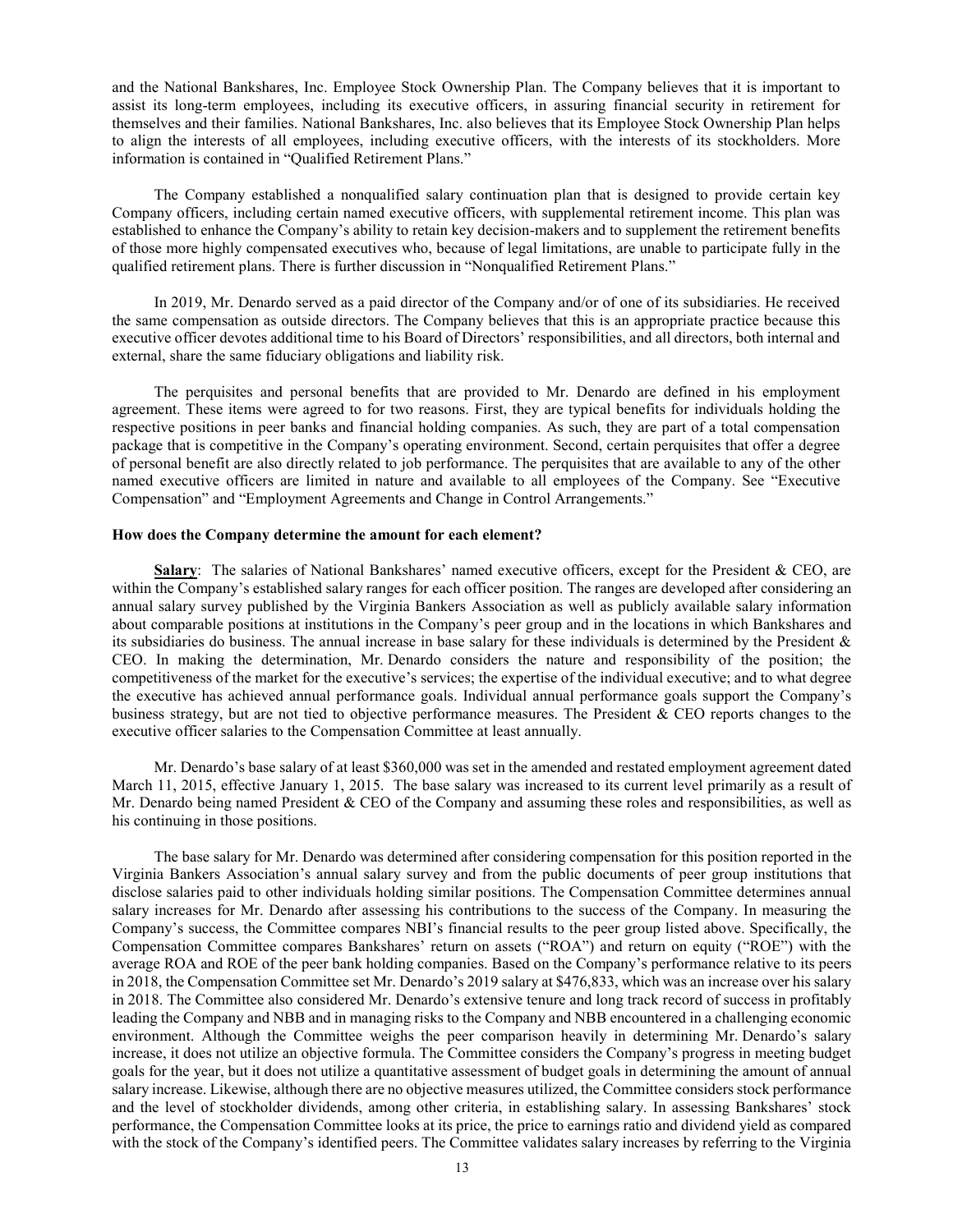Bankers Association salary survey and to public documents from peer institutions. As mentioned above, the annual increase in base salary for all other executive officers is determined by the President  $&$  CEO, who reports such increases to the Board.

**Annual Incentive Plan Bonus**: An annual incentive cash bonus paid to each of the named executive officers for 2019 was determined pursuant to the Company's Annual Incentive Plan. This plan is discussed in greater detail under "Annual Incentive Plan."

**Qualified Retirement Plans**: The named executive officers participate with other eligible employees in the Company's three qualified retirement plans. Every participant's benefits are determined under the specific provisions of each of the plans. These plans are discussed in greater detail under "Qualified Retirement Plans."

**Nonqualified Salary Continuation Plan**: In early 2006, the Company's subsidiaries entered into salary continuation plan agreements, which may be amended from time to time, with a group of selected senior officers. Assuming retirement at normal retirement age (as defined in the plan), contributions to the Salary Continuation Plan are sufficient to provide a minimum of 15 annual supplemental retirement income payments of 25.0% of 2008 annual compensation (adjusted by a pre-retirement inflation factor of 4%) for Mr. Denardo, 25.0% of 2013 annual compensation (adjusted by a pre-retirement inflation factor of 4%) for Mr. Skeens, 20.0% of 2012 annual compensation (adjusted by a pre-retirement inflation factor of 4%) for Mr. Mylum, and 23.1% of 2016 annual compensation (adjusted by a pre-retirement inflation factor of 4%) for Ms. Ramsey. Ms. Melton does not participate in the plan.

**Board of Directors Fees**: Mr. Denardo received the same compensation as outside directors for serving as a director of the Company. See also "Corporate Governance Matters."

**Perquisites and Other Personal Benefits**: The Compensation Committee has determined that Mr. Denardo, as President & CEO, should receive a comprehensive and competitive total compensation package, including perquisites. During 2019, these perquisites were limited to a Company-owned automobile, which facilitates business travel, as well as sports tickets and club memberships which assist Mr. Denardo with marketing and business development efforts. Mr. Denardo, with approval of the Compensation Committee, determines perquisites available to the other named executive officers, if any, and reports annually to the Compensation Committee on these items.

# **How does each element and the Company's decisions regarding that element fit into the Company's overall compensation objectives and affect the decisions regarding other elements?**

As noted above, each compensation element supports retention, the achievement of short- and long-term corporate goals, and provides reasonable financial security to the employee. Each year, the Compensation Committee assesses the total compensation package for each named executive officer to determine that it is appropriate. The Compensation Committee also reviews each element of the compensation package and determines that each is satisfactory in relation to the other.

# **Annual Incentive Plan for 2019**

As described above, during 2016, the Compensation Committee retained the services of PM&P, an independent executive compensation consulting firm, to assist the Compensation Committee in its review of executive compensation and to develop an Annual Incentive Plan (the "Incentive Plan") for certain executive officers, which the Compensation Committee approved and adopted in 2016. The Compensation Committee believes that the Incentive Plan demonstrates that the Board and management recognize current trends and best practices with respect to executive compensation, and provides a focus for management to create value for stockholders.

#### **Plan Purpose**

The purpose of the Incentive Plan is to reward the achievements of annual corporate financial goals and individual performance goals that are consistent with the Company's strategic plan and focused on growing return to stockholders. The Incentive Plan is further intended to assist the Company in its ability to motivate, attract and retain qualified executives. The Incentive Plan was in effect January 1, 2019 through December 31, 2019, and will continue to renew for successive one-year periods (each year called a "Plan Year") as determined by the Compensation Committee.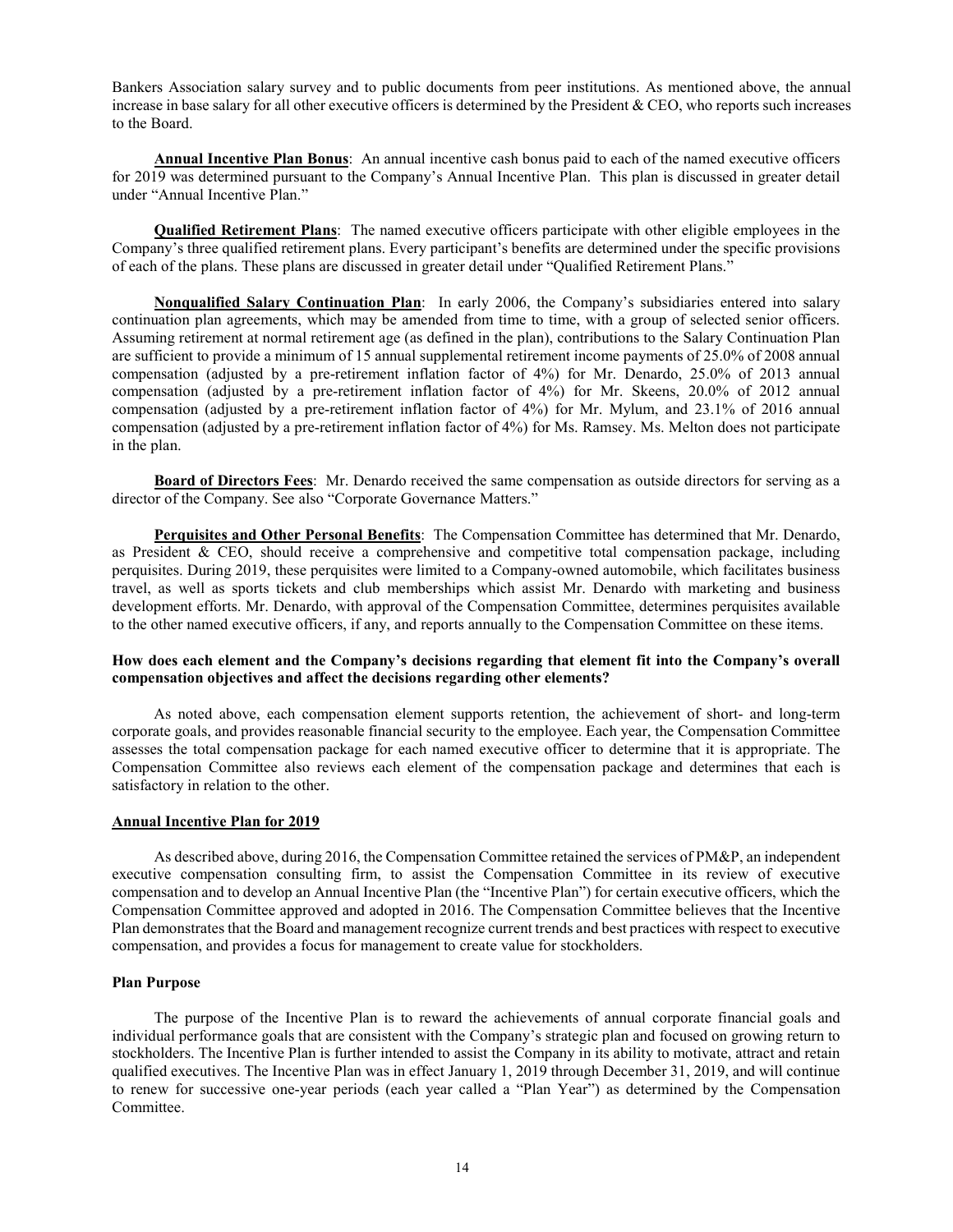# **Plan Participation**

Incentive Plan participation is limited to the President & CEO and those executive officers, including the named executive officers, that the President & CEO recommends and that the Committee approves during the first 90 days of each Plan Year. Any incentive compensation is paid in the form of a cash bonus and is based on an incentive target for each participant's position that is approved at the beginning of each Plan Year by the Compensation Committee. The Compensation Committee determines the amount of any incentive compensation award to be paid, following a review of the recommendations of the President & CEO.

# **How are Incentive Plan awards calculated?**

Awards under the Incentive Plan are paid out of a pool calculated on both the individual incentive targets of each participant in the Incentive Plan and of the Company's level of performance achieved in one or more financial objectives that the Compensation Committee approves at the beginning of each Plan Year. Target annual incentive awards for each named executive officer is expressed as a percentage of base salary, as follows:

| <b>Named Executive Officer</b> | <b>Target Annual Incentive</b><br>(As a % of Base Salary) |
|--------------------------------|-----------------------------------------------------------|
| F. Brad Denardo                | 30%                                                       |
| David K. Skeens                | 20%                                                       |
| Rebecca M. Melton              | 20%                                                       |
| Paul M. Mylum                  | 20%                                                       |
| Lara E. Ramsey                 | 20%                                                       |

One-half (50%) of an executive officer's target incentive award is based on the achievement of pre-determined corporate financial goals. The financial goals are established by the Compensation Committee. The remaining onehalf (50%) is based on individual performance. For Mr. Denardo, such assessment is performed by the Compensation Committee, and for the other named executive officers such assessment is performed by the Compensation Committee and Mr. Denardo. The assessments take into account both quantitative and qualitative factors.

#### **Award Components**

**Corporate Financial Component**:Cash awards under the Incentive Plan are paid out of the plan's incentive pool after a Plan Year. At the beginning of the Plan Year, the Compensation Committee establishes threshold, target and superior levels of corporate financial performance. The ultimate value of the incentive pool can increase based on actual performance and is funded based on year-end results as follows:

| <b>Level of Performance</b> | <b>Incentive Pool Funding</b> |
|-----------------------------|-------------------------------|
| Superior                    | 150%                          |
| Target                      | 100%                          |
| Threshold                   | 50%                           |
| Below Threshold             | $0\%$                         |

The Compensation Committee also retains the discretion to consider other factors (including, for example, our performance relative to peers, market conditions, the interest rate environment or any unusual expenses) in determining the overall corporate financial component payout. For the 2019 Plan Year, the incentive pool was funded based on the achievement of pre-determined company-wide Net Income goals for 2019 established by the Compensation Committee, as follows:

| <b>Corporate Financial</b>   |           |          |          |          |
|------------------------------|-----------|----------|----------|----------|
| Goal                         | Threshold | Target   | Superior | Actual   |
| Net Income<br>(in thousands) | \$8.565   | \$17.129 | \$25,694 | \$17,466 |

Based on the Net Income achieved by the Company in 2019, the incentive pool was not funded at 100% of target, because of two one-time income occurrences which caused actual Net Income to be above the target. The Compensation Committee determined that it was not appropriate to reduce the participants awards for such an event.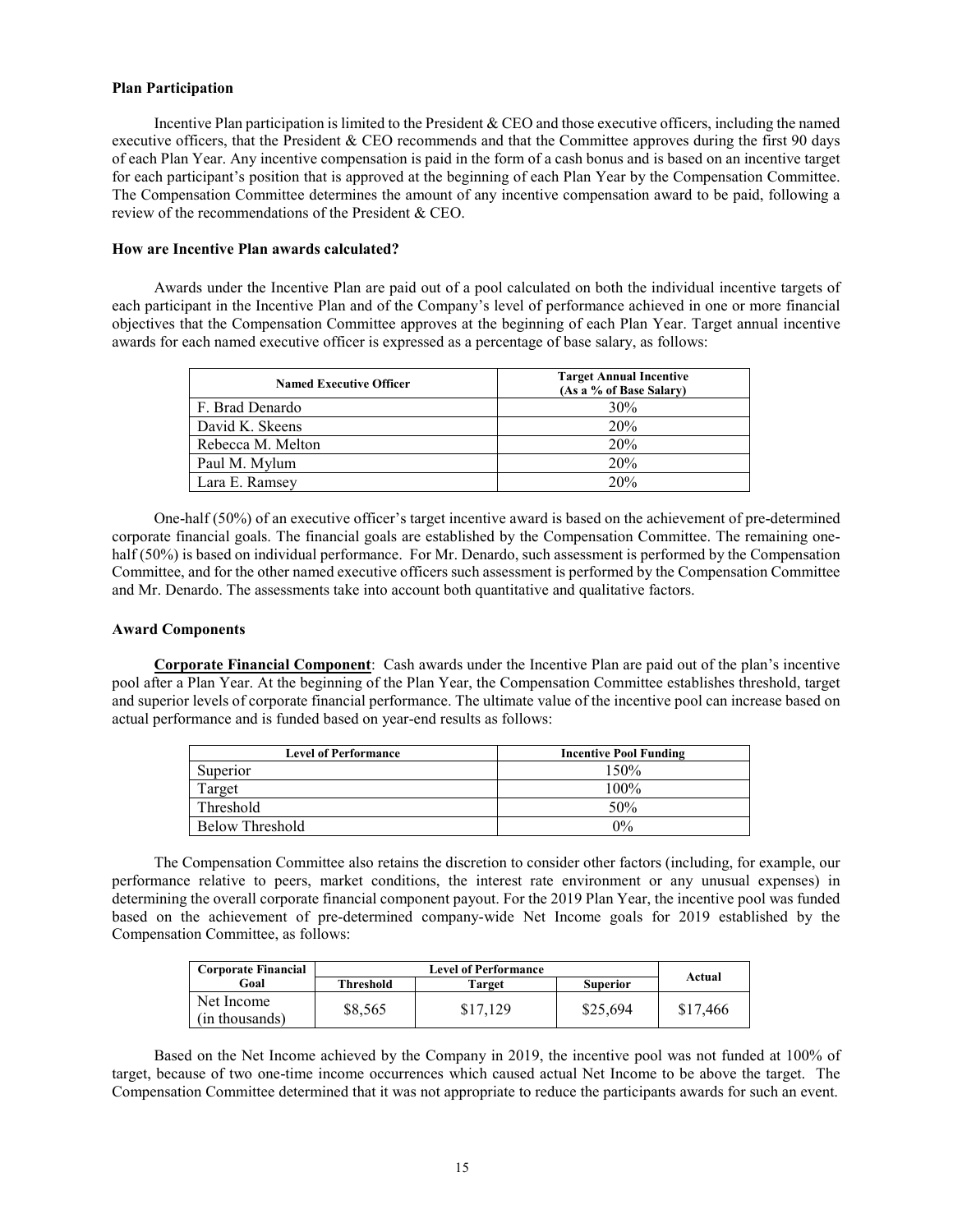**Individual Performance Component**: At the beginning of the Plan Year, individual performance criteria for each of the named executive officers is presented to the Compensation Committee by the President & CEO. The Company considers the individual goals confidential strategic information, and does not publicly disclose such information for competitive reasons.

In February 2020, the Compensation Committee reviewed and considered each named executive officer's performance during the 2019 Plan Year, including recommendations and performance summaries from the President & CEO for each of the other named executive officers. The Compensation Committee reviewed the President & CEO's 2019 Plan Year performance independently.

### **2019 Award Payouts**

Based on the corporate financial component and individual performance component determinations described above, the actual cash incentive awards received by each of our named executive officers for 2019 were as follows:

| <b>Named</b><br><b>Executive Officer</b> |                | <b>Corporate Component</b><br>(50% of Total Award) |                | <b>Individual Component</b><br>(50% of Total Award) | <b>Actual Award Payout</b> |         |
|------------------------------------------|----------------|----------------------------------------------------|----------------|-----------------------------------------------------|----------------------------|---------|
|                                          | As of % Target |                                                    | As of % Target |                                                     | As of % Target             |         |
| F. Brad Denardo                          | 14.54%         | 67,029                                             | 15%            | 69.150                                              | 29.54%                     | 136,179 |
| David K. Skeens                          | 9.69%          | 16.492                                             | $8.5\%$        | 14.467                                              | 18.19%                     | 30,959  |
| Becky M. Melton                          | $9.69\%$       | 17.442                                             | 10%            | 18,000                                              | 19.69%                     | 35,442  |
| Paul M. Mylum                            | $9.69\%$       | 15,504                                             | $10\%$         | 16,000                                              | 19.69%                     | 31,504  |
| Lara E. Ramsey                           | 9.69%          | 12,209                                             | 10%            | 12,600                                              | 19.69%                     | 24,809  |

The Incentive Plan awards paid to the named executive officers in early 2020 for fiscal 2019 performance are also provided in the Summary Compensation Table.

#### **How are the Corporate Financial and Individual Performance components of the Incentive Plan determined?**

The President & CEO recommends corporate financial goals for a Plan Year to the Compensation Committee within the first 90 days of a Plan Year, which the Compensation Committee reviews and, if in agreement, approves in writing.

# **How is the Incentive Plan administered?**

The Compensation Committee is responsible for the oversight, supervision and existence of the Incentive Plan and for any modification or termination of the Incentive Plan. As mentioned above, the Compensation Committee also retains the discretion to consider other factors (including, for example, our performance relative to peers, market conditions, the interest rate environment or any unusual expenses) in determining the overall corporate financial component payout. The President & CEO monitors the individual performance component for each participant and makes recommendations to the Compensation Committee concerning award opportunities and the amount of a participant's awards under the Incentive Plan. The President & CEO has been delegated discretion to interpret the terms of the Incentive Plan, to determine eligibility for benefits, and to calculate the incentive compensation awards under the Incentive Plan, with the exception of matters concerning his own eligibility or awards under the Incentive Plan. The Compensation Committee will make decisions concerning all matters concerning the President & CEO's award, approve all opportunities, goals and award payments made to the named executive officers and approve the aggregate value of opportunities and award payout under the Incentive Plan. The Compensation Committee, in its discretion, makes all final determinations which may be necessary or desirable for the effective administration of the Incentive Plan.

Unless the Compensation Committee deems otherwise, awards will not be earned or paid, regardless of corporate financial or individual performance, if (1) any regulatory agency issues a formal, written enforcement action, memorandum of understanding or other negative directive action where the Compensation Committee considers it imprudent to provide awards under the Incentive Plan, or (2) after a review of the Company's credit quality measures, the Compensation Committee considers it imprudent to provide awards under the Incentive Plan.

The Compensation Committee may withhold or adjust any incentive compensation award in its sole discretion as it deems appropriate and will have the President & CEO notify each participant of its decision to withhold or adjust an incentive compensation award.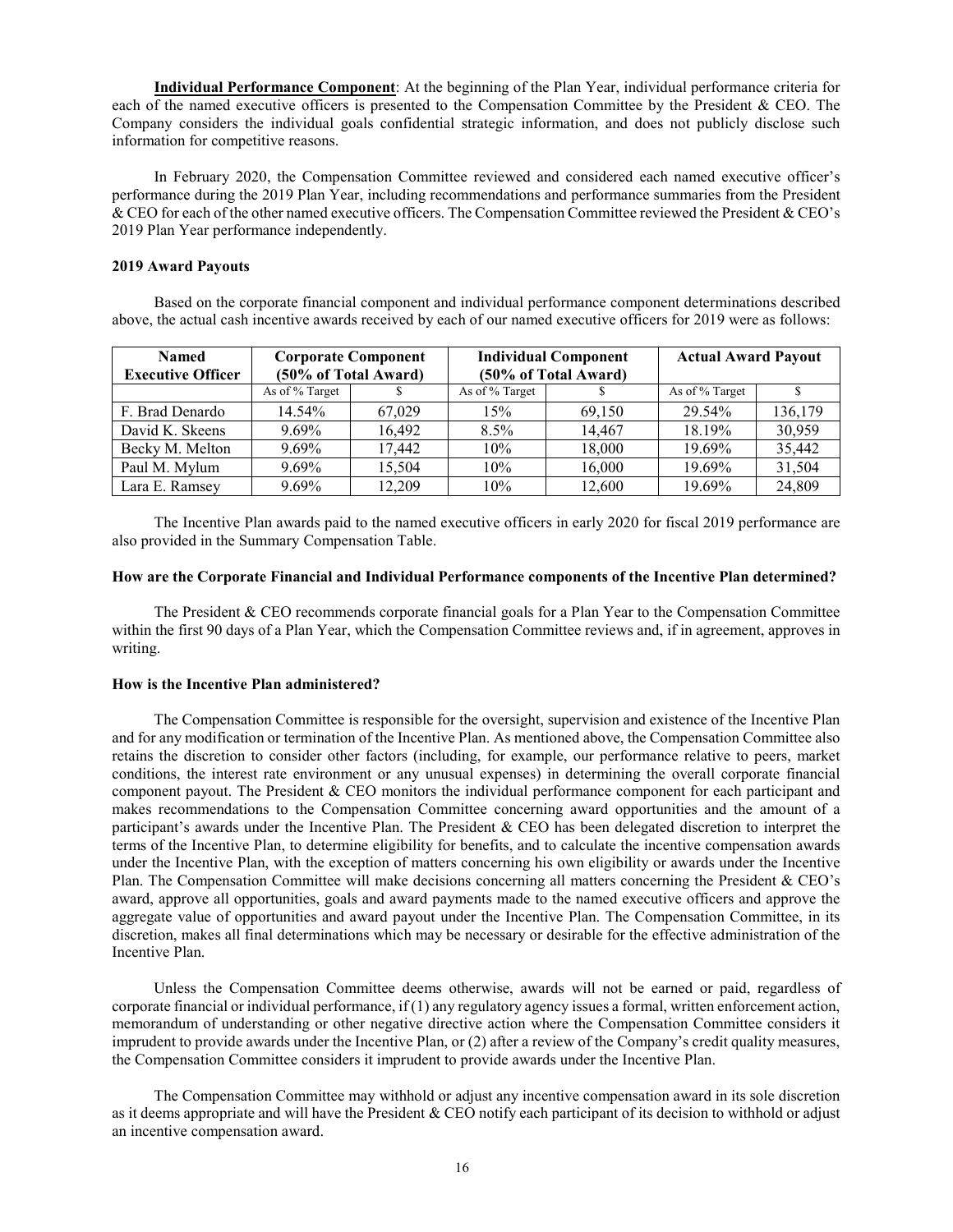The Incentive Plan has provisions for prorated payments to a participant in the event of the participant's death, permanent disability or retirement. If a participant's employment ceases for any other reason, including, without limitation, a voluntary termination of employment by a participant as defined by the Company's personnel policies, or an involuntary termination with or without cause, the participant will not be eligible for any incentive compensation award under the Incentive Plan.

Payments under the Incentive Plan are subject to the Company's Clawback Policy described below.

# **Compensation Clawback**

The Company has adopted a clawback policy applicable to our named executive officers. Under the clawback policy, the Compensation Committee may, in its reasonable discretion, require an executive officer to reimburse the Company for the amount of any payment previously received by such officer under a cash bonus plan as well as an equity compensation plan. This type of reimbursement is often called a "clawback." The clawback would apply if the Company is required to restate financial statements for any year in the three-year period preceding the date on which the Company would be required to prepare a restatement, regardless of whether such restatement was a result of an officer's intentional misconduct or gross negligence. Once the SEC and Nasdaq adopt and implement a final rule for clawback policies as mandated by the Dodd-Frank Act, the Company will modify its existing policy as necessary.

# **COMPENSATION COMMITTEE PROCEDURES**

Pursuant to its charter, the Compensation Committee is charged with annually evaluating the performance of the Company's President & CEO and determining the appropriate compensation and benefits package for him. As authorized by its charter, the Compensation Committee has delegated to Mr. Denardo the responsibility for evaluating the performance and setting the compensation of the other named executive officers, and he reports to the Compensation Committee at least annually about those matters.

In carrying out its responsibilities, the Compensation Committee meets at least once each year. There are no officers or employees present at the Compensation Committee's annual meeting to evaluate the performance of the President & CEO and to determine his compensation. The Compensation Committee considers the Company's financial performance data; information about the financial performance of peer institutions; and salary data from salary surveys and publicly available sources. The Compensation Committee also monitors the results of the annual advisory "say-on-pay" vote and incorporates such results as one of many factors considered in connection with the discharge of its responsibilities, although no such factor is assigned a quantitative weighting. Because a substantial majority of our stockholders approved the compensation program described in the Company's proxy statement in 2019, the Compensation Committee did not implement changes to the Company's executive compensation program as a result of the stockholder advisory vote. At the conclusion of the Compensation Committee's meeting or at a separate meeting, the President & CEO provides the Compensation Committee with a report on the performance and compensation of the other named executive officers.

# **COMPENSATION COMMITTEE INTERLOCKS AND INSIDER PARTICIPATION**

No director who serves on the Compensation Committee is an officer or employee of Bankshares or any Bankshares' subsidiary. No executive officer of Bankshares, NBB or NBFS serves as a director of another entity which has an executive officer serving on the Compensation Committee. No executive officer of Bankshares, NBB or NBFS serves as a member of the compensation committee of another entity which has an executive officer who serves as a director or member of our Compensation Committee. None of the members of the Compensation Committee, or any business organizations or persons with whom they may be associated, has had any transactions with Bankshares or its subsidiaries, except as explained in "Director Independence and Certain Transactions with Officers and Directors."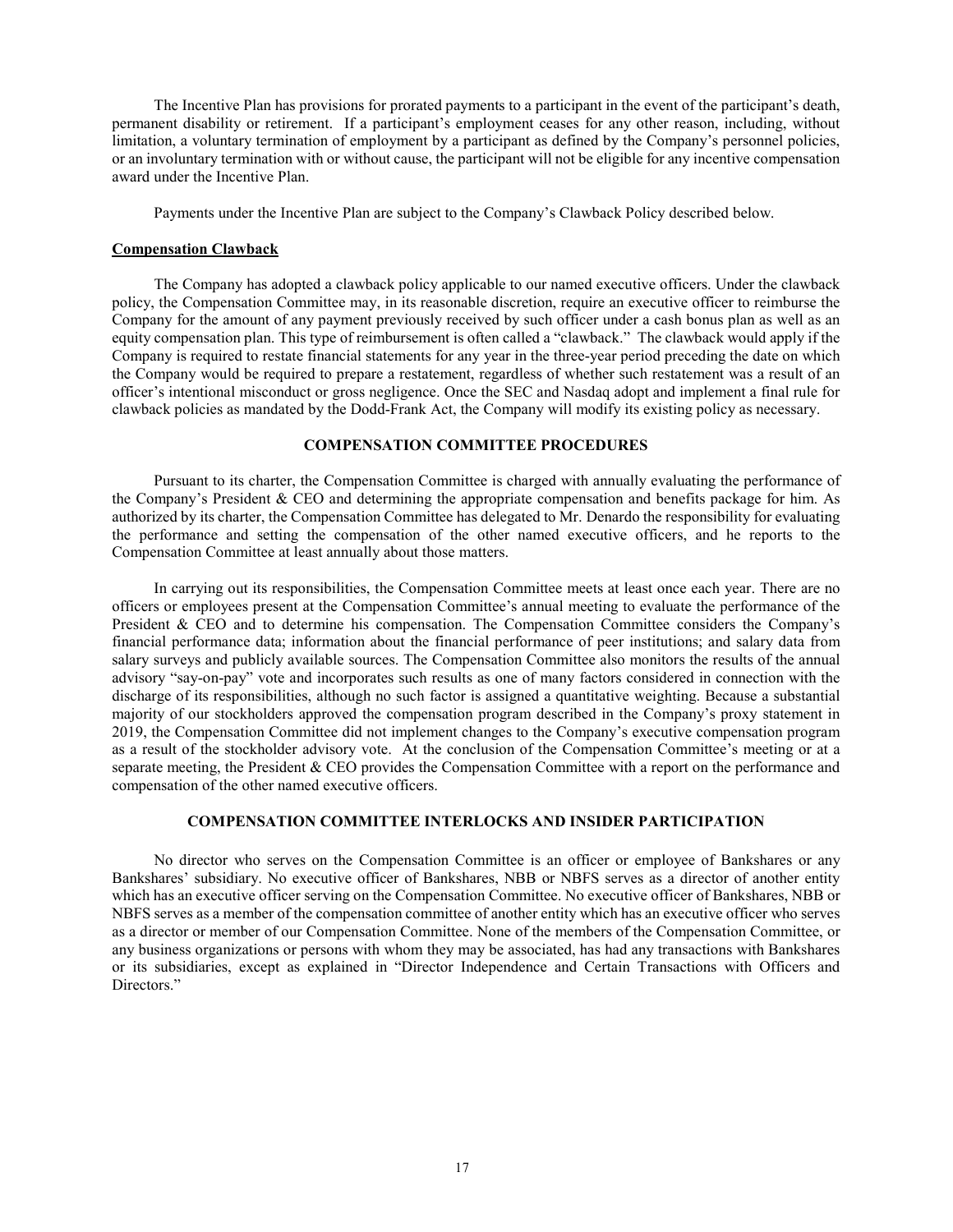# **EXECUTIVE COMPENSATION**

# Summary Compensation Table

The following table sets forth information concerning total compensation earned or paid to the individuals who served as Bankshares' named executive officers during 2019.

| <b>Summary Compensation Table</b>                                 |      |             |            |  |  |  |
|-------------------------------------------------------------------|------|-------------|------------|--|--|--|
| <b>Name and Principal Position</b>                                | Year | Salary (\$) | Bonus (\$) |  |  |  |
| F. Brad Denardo                                                   | 2019 | 476,833     |            |  |  |  |
| Chairman, President & CEO - NBI(1)                                | 2018 | 460,375     |            |  |  |  |
| (Principal Executive Officer)                                     | 2017 | 444,750     |            |  |  |  |
| Chairman, President & CEO - NBB                                   |      |             |            |  |  |  |
| Chairman, President & CEO - NBFS                                  |      |             |            |  |  |  |
| David K. Skeens                                                   | 2019 | 174,783     |            |  |  |  |
| Treasurer & CFO – NBI                                             | 2018 | 169,908     |            |  |  |  |
| (Principal Financial Officer)                                     | 2017 | 166,183     |            |  |  |  |
| Senior Vice President/Operations & Risk<br>Management & CFO - NBB |      |             |            |  |  |  |
| Rebecca M. Melton                                                 | 2019 | 180,917     |            |  |  |  |
| Senior Vice President/Chief Credit Officer – $NBB^{(2)}$          | 2018 | 28,707      |            |  |  |  |
|                                                                   | 2017 |             |            |  |  |  |
| Paul M. Mylum                                                     | 2019 | 164,192     |            |  |  |  |
| Executive Vice President/Chief Lending Officer -                  | 2018 | 154,192     |            |  |  |  |
| <b>NBB</b>                                                        | 2017 | 146,208     |            |  |  |  |
| Lara E. Ramsey                                                    | 2019 | 128,333     |            |  |  |  |
| Senior Vice President/Administration – NBB                        | 2018 | 132,174     |            |  |  |  |
| Corporate Secretary - NBI / NBB                                   | 2017 | 115,883     |            |  |  |  |

(1) Mr. Denardo was appointed Chairman of the Board as of May 15, 2019.

(2) Ms. Melton joined the Bank in October 2018.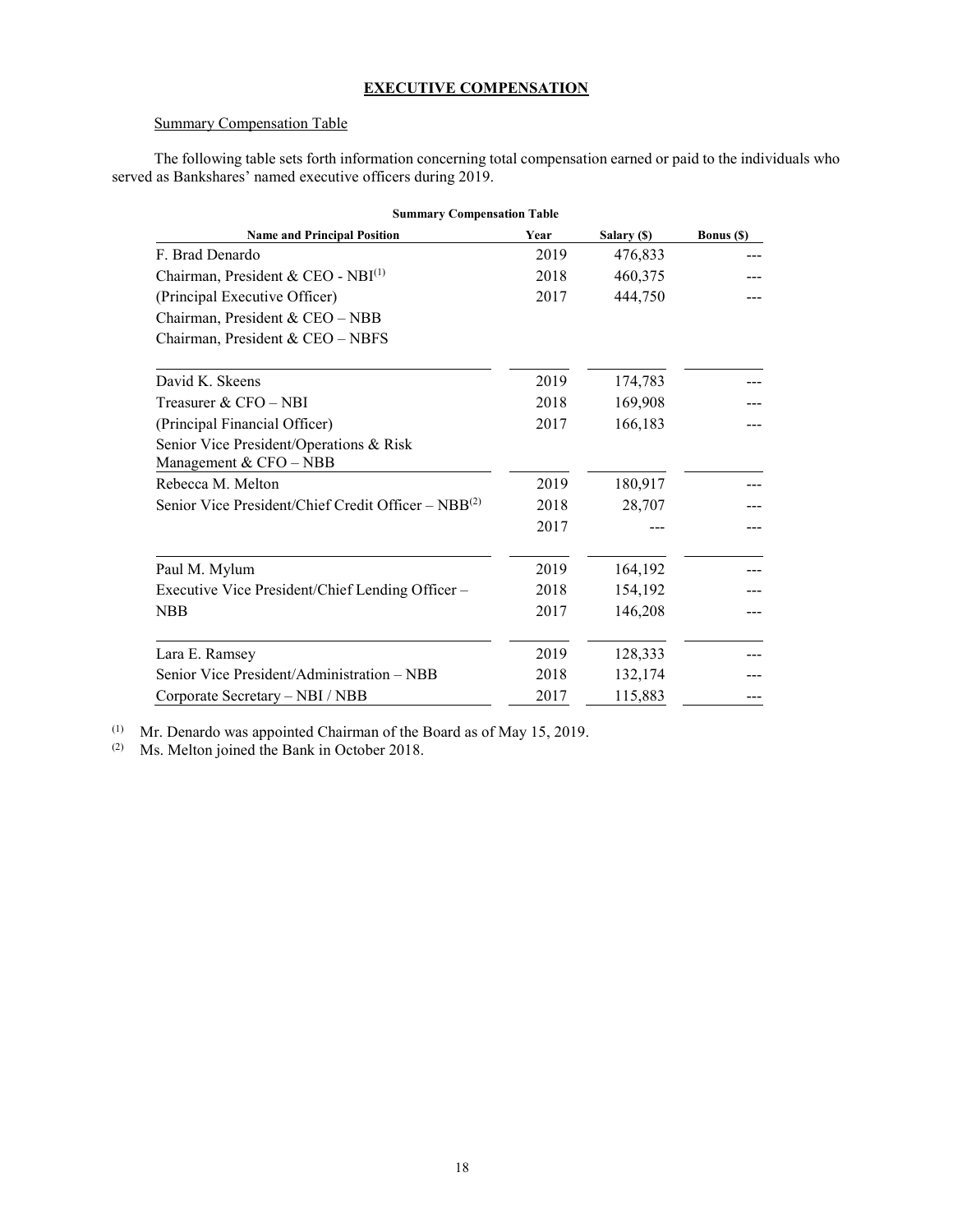| Name              | Year | <b>Non-Equity</b><br><b>Incentive Plan</b><br>Compensation<br>$({\bf S})^{(1)}$ | <b>Summary Compensation Table (continued)</b><br><b>Change in Pension Value and</b><br><b>Nonqualified Deferred</b><br>Compensation<br>Earnings $(S)^{(2)}$ | <b>All Other</b><br>Compensation<br>$(S)^{(3)}$ | Total (\$) |
|-------------------|------|---------------------------------------------------------------------------------|-------------------------------------------------------------------------------------------------------------------------------------------------------------|-------------------------------------------------|------------|
| F. Brad Denardo   | 2019 | 136,179                                                                         | 356,258                                                                                                                                                     | 146,080                                         | 1,115,350  |
|                   | 2018 | 136,800                                                                         | 101,381                                                                                                                                                     | 142,742                                         | 841,298    |
|                   | 2017 | 127,800                                                                         | 355,967                                                                                                                                                     | 98,310                                          | 1,026,827  |
| David K. Skeens   | 2019 | 30,959                                                                          | 214,091                                                                                                                                                     | 17,514                                          | 437,347    |
|                   | 2018 | 32,090                                                                          | 41,281                                                                                                                                                      | 17,203                                          | 260,482    |
|                   | 2017 | 31,040                                                                          | 104,197                                                                                                                                                     | 12,473                                          | 313,893    |
| Rebecca M. Melton | 2019 | 35,442                                                                          | 22,946                                                                                                                                                      | 4,546                                           | 243,851    |
|                   | 2018 |                                                                                 |                                                                                                                                                             |                                                 | 28,707     |
|                   | 2017 |                                                                                 |                                                                                                                                                             |                                                 |            |
| Paul M. Mylum     | 2019 | 31,504                                                                          | 143,239                                                                                                                                                     | 16,345                                          | 355,280    |
|                   | 2018 | 28,500                                                                          | 42,468                                                                                                                                                      | 15,482                                          | 240,642    |
|                   | 2017 | 26,640                                                                          | 94,636                                                                                                                                                      | 10,978                                          | 278,462    |
| Lara E. Ramsey    | 2019 | 24,809                                                                          | 139,989                                                                                                                                                     | 12,897                                          | 306,028    |
|                   | 2018 | 24,000                                                                          | 30,576                                                                                                                                                      | 12,766                                          | 199,516    |
|                   | 2017 | 22,000                                                                          | 64,826                                                                                                                                                      | 8,694                                           | 211,403    |

(1) Consists of cash bonus payments earned by the officer pursuant to the Company's Incentive Plan for the respective year.

(2) Consists of changes in the actuarial present fair value in the National Bankshares, Inc. Retirement Income Plan and in the Officers Salary Continuation Plan for each officer. All changes in values are based on reports from independent advisors, using the assumptions described in the "National Bankshares, Inc. Retirement Income Plan" and "Officer Salary Continuation Plan" sections of this proxy statement.

(3) Additional information about "All Other Compensation" for the executive officers is provided in the following chart.

|                   |      |                       |                               | <b>Detail of All Other Compensation</b> |                    |                      |                        |
|-------------------|------|-----------------------|-------------------------------|-----------------------------------------|--------------------|----------------------|------------------------|
|                   |      |                       | Matching                      | <b>Contribution Under</b>               |                    | Nonqualified         |                        |
|                   |      |                       | <b>Contribution Under</b>     | <b>National</b>                         |                    | <b>Deferred</b>      |                        |
|                   |      |                       | <b>National Bankshares,</b>   | Bankshares, Inc.                        |                    | Compensation         | <b>Total All Other</b> |
|                   |      | <b>Directors Fees</b> | <b>Inc. Retirement</b>        | <b>Employee Stock</b>                   | <b>Perquisites</b> | <b>Plan Payments</b> | Compensation           |
| Name              | Year | $(S)^{(1)}$           | <b>Accumulation Plan (\$)</b> | <b>Ownership Plan (\$)</b>              | $(S)^{(2)}$        | $(S)^{(3)}$          | <b>(S)</b>             |
| F. Brad Denardo   | 2019 | 37,000                | 14,000                        | 9,705                                   | 12,887             | 72,488               | 146,080                |
|                   | 2018 | 35,000                | 13,750                        | 9,793                                   | 11,711             | 72,488               | 142,742                |
|                   | 2017 | 35,650                | 13,500                        | 6,762                                   | 12,195             | 30,203               | 98,310                 |
| David K. Skeens   | 2019 | ---                   | 10,344                        | 7,170                                   |                    |                      | 17,514                 |
|                   | 2018 | ---                   | 10,047                        | 7,156                                   |                    |                      | 17,203                 |
|                   | 2017 | ---                   | 8,309                         | 4,164                                   |                    |                      | 12,473                 |
| Rebecca M. Melton | 2019 | ---                   | 4,546                         | ---                                     |                    |                      | 4,546                  |
|                   | 2018 | ---                   |                               | ---                                     |                    |                      |                        |
|                   | 2017 | ---                   | ---                           | ---                                     | ---                | ---                  |                        |
| Paul M. Mylum     | 2019 | ---                   | 9,653                         | 6,692                                   |                    |                      | 16,345                 |
|                   | 2018 | ---                   | 9,042                         | 6,440                                   |                    |                      | 15,482                 |
|                   | 2017 | ---                   | 7,313                         | 3,665                                   |                    |                      | 10,978                 |
| Lara E. Ramsey    | 2019 | ---                   | 7,617                         | 5,280                                   |                    |                      | 12,897                 |
|                   | 2018 |                       | 7,275                         | 5,491                                   |                    |                      | 12,766                 |
|                   | 2017 | ---                   | 5,792                         | 2,902                                   |                    |                      | 8,694                  |

See "All Other Compensation" in the Summary Compensation Table above.

(1) Director's fees for Mr. Denardo include fees from NBI and NBB.

(2) In 2019, perquisites for Mr. Denardo's totaled \$7,132 for personal use of a Company-owned automobile and \$5,755 for club dues and sports tickets.

(3) On August 1, 2017, at age 65, Mr. Denardo began receiving monthly payments of \$6,040.67 from the Officer Salary Continuation Plan. Please see "Nonqualified Retirement Plans" below.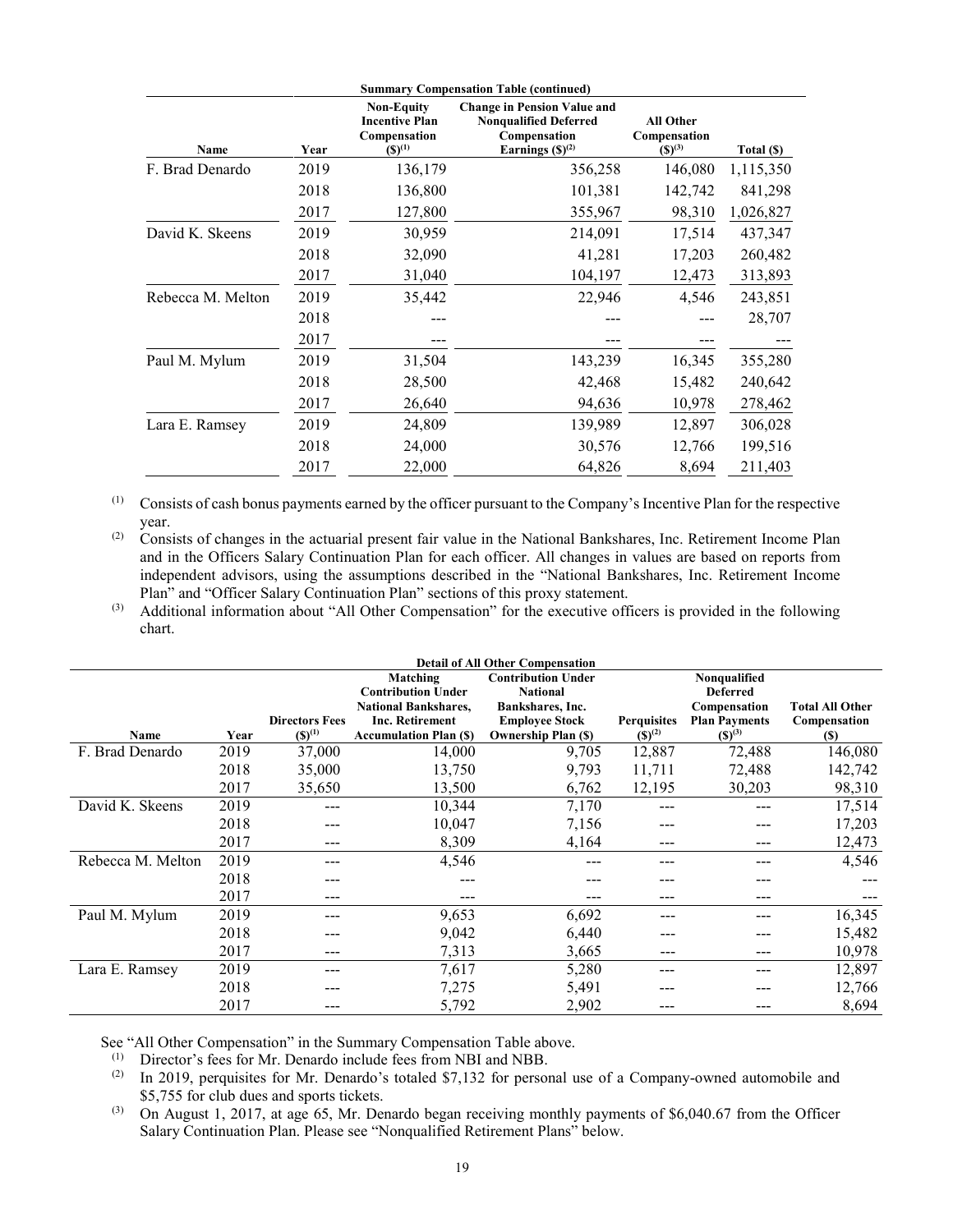#### Employment Agreements and Change in Control Arrangements

The Company's Chairman, President & CEO has been employed by the Company and its subsidiaries for many years. He has provided guidance in the growth and long-term development of the Company's business. His experience and knowledge of the operations and customs of Bankshares is a benefit to the future success of the Company. As an inducement to his continued employment, the Board of Directors determined that Bankshares should enter into employment and change in control agreements with Mr. Denardo. The Board implemented the change in control provisions in part to insure that Bankshares would be more likely to retain his services during periods of uncertainty resulting from significant ownership changes, should they occur.

#### Employment Agreement with Mr. Denardo

Mr. Denardo has an executive employment agreement with the Company that is dated December 17, 2008, and which became effective on December 31, 2008. It was amended and restated again on March 11, 2015, effective January 1, 2015 (the "employment agreement"). Mr. Denardo's employment agreement provides for his initial employment as the Company's Executive Vice President and for his service in any other executive or management position with the Company and its affiliates at an initial annual base salary of \$360,000. Mr. Denardo's employment agreement had an initial two-year term and continues for successive one-year terms unless either party provides a one year notice of termination.

Mr. Denardo's employment agreement states that compensation will be paid and benefits provided for 24 months if the Company terminates his employment "without cause" or if he resigns "for good reason," as those terms are defined in the employment agreement. "Cause" is defined in the employment agreement as (i) continual or deliberate neglect in the performance of job duties or deliberate failure to follow reasonable instructions or Company policies, (ii) conviction of or pleading no contest to a felony, a crime of moral turpitude, fraud or embezzlement or any crime for which imprisonment is a possible punishment, (iii) a material breach of the agreement, (iv) material dishonesty or breach of fiduciary duty with respect to the Company, or (v) willful conduct likely to result in material injury to the Company. The employment agreement defines "for good reason" as (i) material assignment of duties inconsistent with his position, (ii) Company action that results in a material reduction in status, authority or duties, (iii) relocation, without consent, more than 50 miles from initial place of employment, and (iv) failure by the Company or any successor to comply with the agreement.

The employment agreement does not contain the "for good reason" definition that would allow Mr. Denardo to voluntary terminate during the 30-day period immediately following the first anniversary of a change in control.

The employment agreement also contains provisions which can have the effect of prolonging, enhancing and accelerating Mr. Denardo's benefits and compensation under certain circumstances involving a change in control of the Company. A change in control generally involves circumstances where an individual or group acquires 20% or more of the Company's stock or a merger occurs which results in a change in the majority of the Company's Board of Directors and the Company's stockholders do not constitute a majority of the stockholders in the surviving company. The sale or disposition of all or substantially all of the Company's assets is also defined as a change in control.

The term of the employment agreement is automatically extended for three years from the date of a change in control and Mr. Denardo is entitled to continue to receive all of his compensation and benefits during that period, except that he becomes entitled to minimum annual stock-based awards equal to 30% of his base salary. In addition, if within two years after a change in control, Mr. Denardo's employment is terminated by the Company "without cause" or by Mr. Denardo "for good reason," he becomes entitled to receive a lump sum salary continuation benefit equal to 2.99 times his average annual compensation includable in his annual gross income for the period of five years preceding the change in control. He also would be entitled to a continuation of certain executive benefits for 36 months and certain enhancements to his retirement benefits.

The employment agreement for Mr. Denardo includes provisions stating that all payments under the employment agreement are intended either to be outside the scope of Internal Revenue Code Section 409 or to comply with its provisions.

The employment agreement for Mr. Denardo contains provisions requiring him to maintain the confidentiality of Company information. The agreement provides that Mr. Denardo will not compete with the Company for 24 months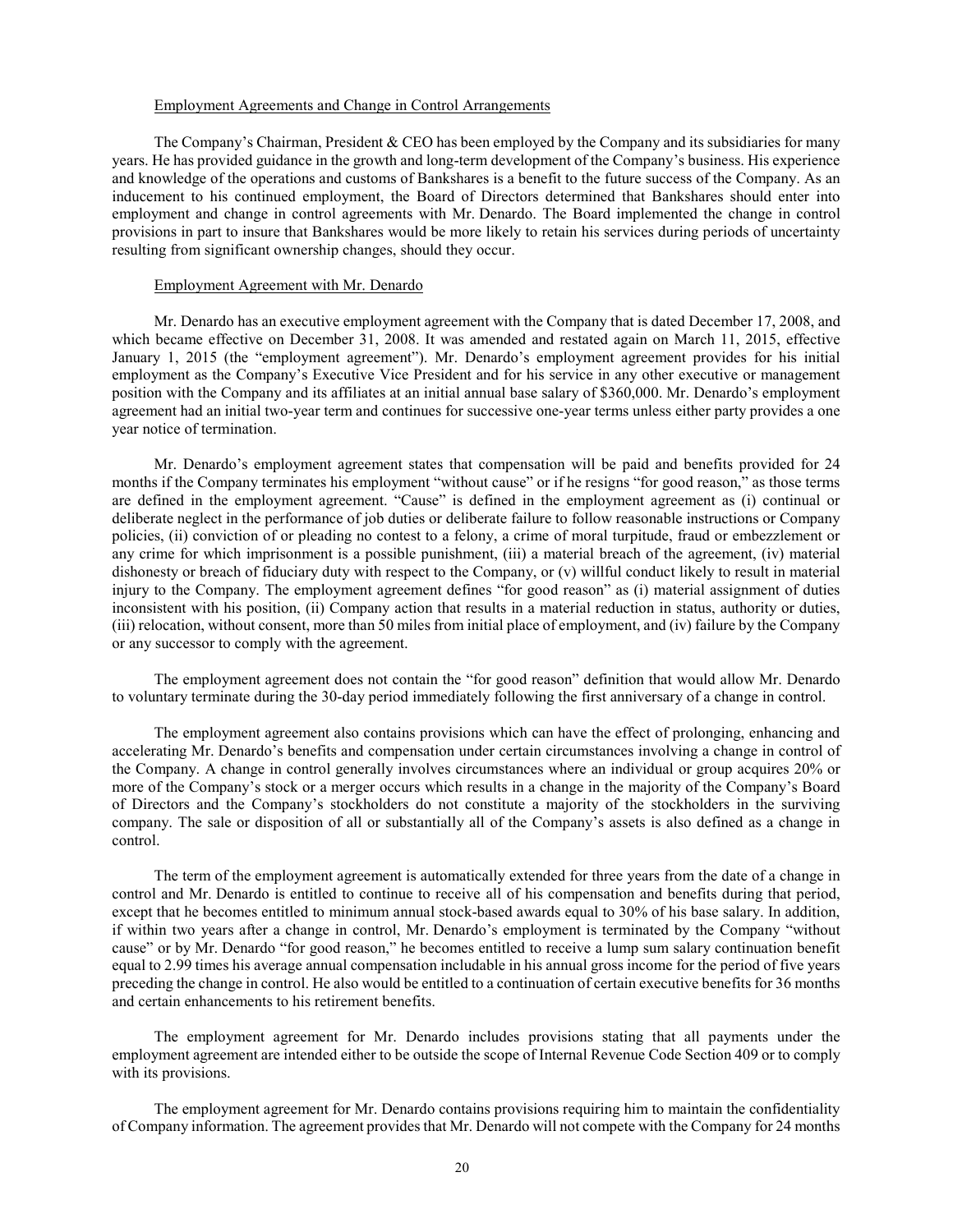after ceasing employment with the Company, unless the termination is by the Company "without cause" or by the executive officer "for good reason" following a change in control.

# Potential Payments Upon Termination or Change in Control

The following table provides information on the potential payments to the named executive officers upon termination of employment or a change in control of the Company, assuming the termination or change in control occurred on December 31, 2019.

| Name              | <b>Benefit</b>                                                                | <b>Before Change in</b><br>Control<br><b>Termination</b><br><b>Without Cause or</b><br><b>Resignation</b><br>For Good Reason (\$) | <b>After Change in</b><br>Control<br><b>Termination</b><br><b>Without Cause or</b><br><b>Resignation</b><br><b>For Good Reason</b><br><b>(\$)</b> | Long-Term<br>Incapacity (\$) | Death (\$)     |
|-------------------|-------------------------------------------------------------------------------|-----------------------------------------------------------------------------------------------------------------------------------|---------------------------------------------------------------------------------------------------------------------------------------------------|------------------------------|----------------|
| F. Brad Denardo   | Post-Termination Compensation                                                 | 476,833                                                                                                                           | 1,034,574                                                                                                                                         |                              |                |
|                   | Welfare & Executive Benefits<br>Continuation                                  | 34,522                                                                                                                            | 69,043                                                                                                                                            |                              |                |
|                   | Officers Salary Continuation Plan                                             | $82,120^{(1)}$                                                                                                                    | 87,738 $(2)$                                                                                                                                      | $82,120^{(3)}$               | $90,000^{(4)}$ |
|                   | <b>Total Value:</b>                                                           | 593,475                                                                                                                           | 1,191,355                                                                                                                                         | 82,120                       | 90,000         |
| David K. Skeens   | Post-Termination Compensation<br>Welfare & Executive Benefits<br>Continuation |                                                                                                                                   |                                                                                                                                                   |                              |                |
|                   | Officers Salary Continuation Plan                                             | 30,821(1)                                                                                                                         | 41,456 $(2)$                                                                                                                                      | $30,821^{(3)}$               | $65,940^{(4)}$ |
|                   | <b>Total Value:</b>                                                           | 30,821                                                                                                                            | 41,456                                                                                                                                            | 30,821                       | 65,940         |
| Rebecca M. Melton | Post-Termination Compensation                                                 |                                                                                                                                   |                                                                                                                                                   |                              |                |
|                   | Welfare & Executive Benefits<br>Continuation                                  |                                                                                                                                   |                                                                                                                                                   |                              |                |
|                   | Officers Salary Continuation Plan                                             |                                                                                                                                   |                                                                                                                                                   |                              |                |
|                   | <b>Total Value:</b>                                                           |                                                                                                                                   |                                                                                                                                                   |                              |                |
| Paul M. Mylum     | Post-Termination Compensation<br>Welfare & Executive Benefits<br>Continuation |                                                                                                                                   |                                                                                                                                                   |                              |                |
|                   | Officers Salary Continuation Plan                                             | 25,081(1)                                                                                                                         | 31,066(2)                                                                                                                                         | $25,081^{(3)}$               | $48,772^{(4)}$ |
|                   | <b>Total Value:</b>                                                           | 25,081                                                                                                                            | 31,066                                                                                                                                            | 25,081                       | 48,772         |
| Lara E. Ramsey    | Post-Termination Compensation<br>Welfare & Executive Benefits<br>Continuation | ---                                                                                                                               |                                                                                                                                                   |                              |                |
|                   | Officers Salary Continuation Plan                                             | 18,696 (1)                                                                                                                        | 28,073 (2)                                                                                                                                        | $18,696^{(3)}$               | $42,000^{(4)}$ |
|                   | <b>Total Value:</b>                                                           | 18,696                                                                                                                            | 28,073                                                                                                                                            | 18,696                       | 42,000         |
|                   |                                                                               |                                                                                                                                   |                                                                                                                                                   |                              |                |

(1) The Officers Salary Continuation Plan early termination benefit is an annual amount commencing at normal retirement payable to the officer for the longer of life or to the officer's beneficiary for up to 15 years.

(2) The Officers Salary Continuation Plan change in control benefit is an annual amount commencing at termination payable to the officer for the longer of life or to the officer's beneficiary for up to 15 years.

<sup>(3)</sup> The Officers Salary Continuation Plan disability benefit is an annual amount commencing at normal retirement payable to the officer for the longer of life or to the officer's beneficiary for 15 years.

(4) The Officers Salary Continuation Plan death benefit is an annual amount commencing at death payable to the officer's beneficiary for 15 years.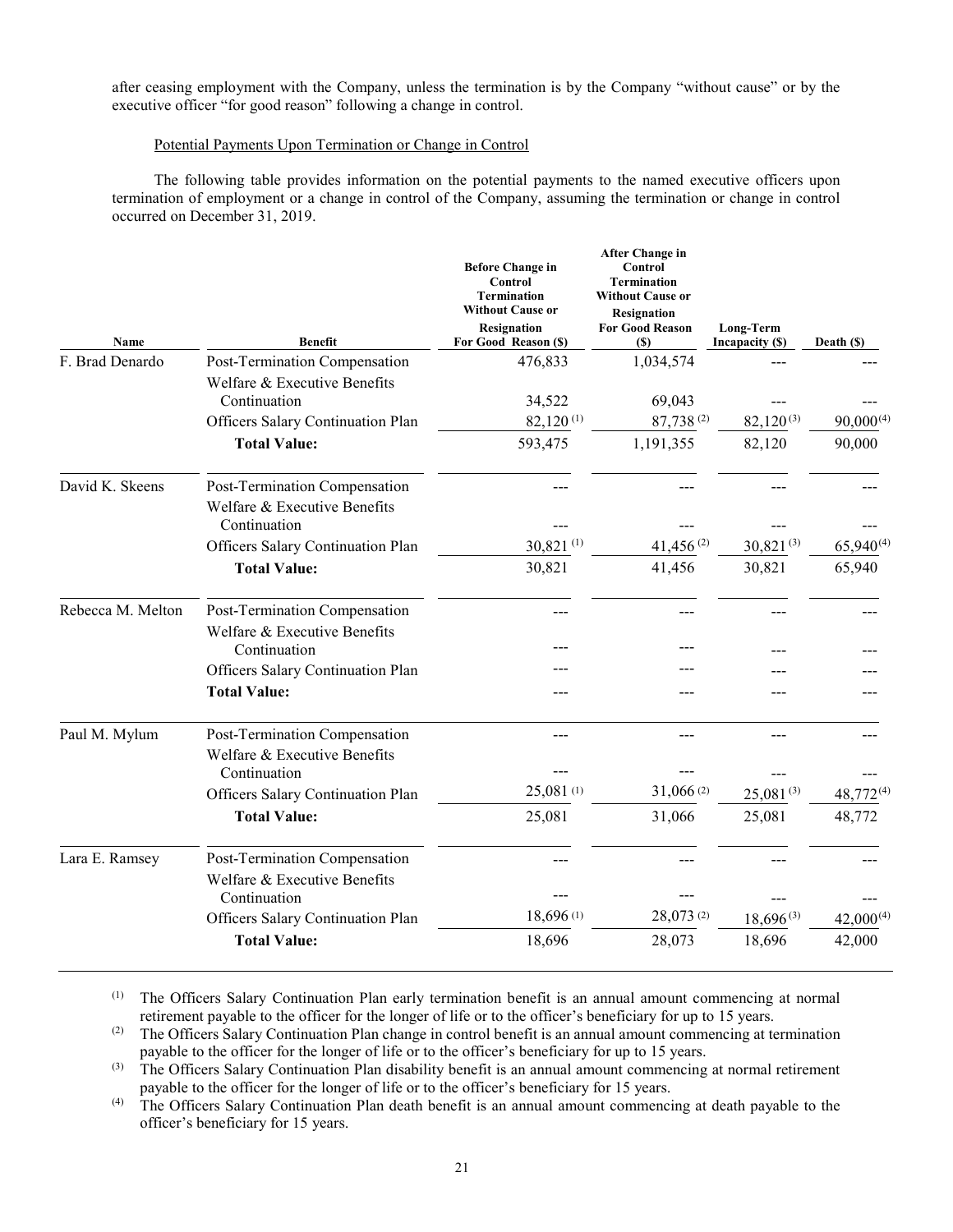The table above does not provide information on the present value of accumulated benefits for each officer under the National Bankshares, Inc. Retirement Income Plan. Such benefits are vested and are not effected upon termination of employment or a change in control of the Company. See "Pension Benefits Table" for more information.

# **Retirement Plans**

Bankshares maintains several qualified and nonqualified employee benefit plans for employees of participating employers in the plans. These benefit plans are described below.

#### **Qualified Retirement Plans**

**National Bankshares, Inc. Retirement Income Plan**. Until December 31, 2001, NBB maintained a taxqualified, noncontributory defined benefit retirement plan for qualified employees called the National Bank of Blacksburg Retirement Income Plan (the "NBB Plan"). Effective on December 31, 2001, the NBB Plan was amended; its name was changed to the National Bankshares, Inc. Retirement Income Plan (the "NBI Plan"); and the Bank of Tazewell County Employee Pension Plan (the "BTC Plan") was merged into the NBI Plan. The NBB (now NBI) Plan became effective on February 1, 1984, when NBB amended and restated its previous pension plan. This plan covers all officers and employees of NBI and its subsidiaries who have reached age 21 and have had one year of eligible service on the January 1 or July 1 enrollment dates. Employee benefits are fully vested after five years of service, with no partial vesting. Prior to the December 31, 2001 plan amendment, retirement benefits at the normal retirement age of 65 were calculated at 66% of the employee's average monthly compensation multiplied by the number of years of service, up to a maximum of 25 years. After December 31, 2001, retirement benefits at the normal retirement age are calculated at 1.75% of average monthly compensation multiplied by the number of years of service, up to 35 years. Added to this is .65% of "excess monthly average compensation" (defined in the NBI Plan as the amount of the average monthly compensation that is in excess of a participant's monthly Social Security covered compensation, generally the rounded average of the Social Security taxable wage bases) multiplied by the number of years of service, up to 35 years. The benefit formula was amended again in 2008 to reduce the benefit formula for future accruals to 1.00% of monthly compensation, multiplied by the number of years of service up to 35 years. Average monthly compensation is determined by averaging compensation over the five highest paid consecutive years in the employee's final 10 years of employment. Retirement benefits under the NBI Plan are normally payable in the form of a straight life annuity, with 10 years guaranteed; but other payment options may be elected. Benefits accrued by participants in the NBB Plan and in the BTC Plan prior to December 31, 2001, will be calculated based upon compensation and service under the old NBB and BTC Plan formulas. Benefits accrued by participants after January 1, 2002, are calculated under the NBI Plan formulas. The compensation covered by the NBI Plan includes the total of all amounts paid to a participant for personal services reported on the participant's federal income tax withholding statement (Form W-2), except that earnings were limited to \$200,000, indexed for the cost of living, until 1994. In 1994, the earnings limit was decreased to \$150,000, which is indexed for the cost of living after 1994. For 2019, the limit on compensation was \$280,000.

**National Bankshares, Inc. Employee Stock Ownership Plan**. Bankshares sponsors a non-contributory Employee Stock Ownership Plan (the "ESOP"), in which NBB and NBFS were participating employers for 2019. All full-time employees who are over the age of 21 and who have been employed for one year are eligible to participate. Contributions under the ESOP are discretionary for each participating employee and participants are not permitted to make contributions to the plan. Contributions are allocated to a participant's account based upon a participant's covered compensation, which is W-2 compensation. The contributions are fully vested after three years.

**National Bankshares, Inc. Retirement Accumulation Plan**. Bankshares sponsors the NBI Retirement Accumulation Plan which qualifies under IRS Code Section 401(k) (the "401(k) plan"). For 2019, NBB and NBFS were participating employers. All full-time employees who have six months of service and who are over the age of 21 are eligible to participate. Participants may contribute up to 100% of their total annual compensation to the plan, subject to IRS deferral annual dollar limits. Employee contributions are matched by the employer at 100% for the first 4% of salary contributed and at 50% of the next 2% of salary contributed. Employees are fully vested at all times in contributions and employer match sums.

# **Nonqualified Retirement Plans**

**Officers Salary Continuation Plan**. In early 2006, NBB entered into salary continuation agreements with a select group of subsidiary bank officers, including Mr. Denardo, Mr. Skeens and Ms. Ramsey. Effective May 24,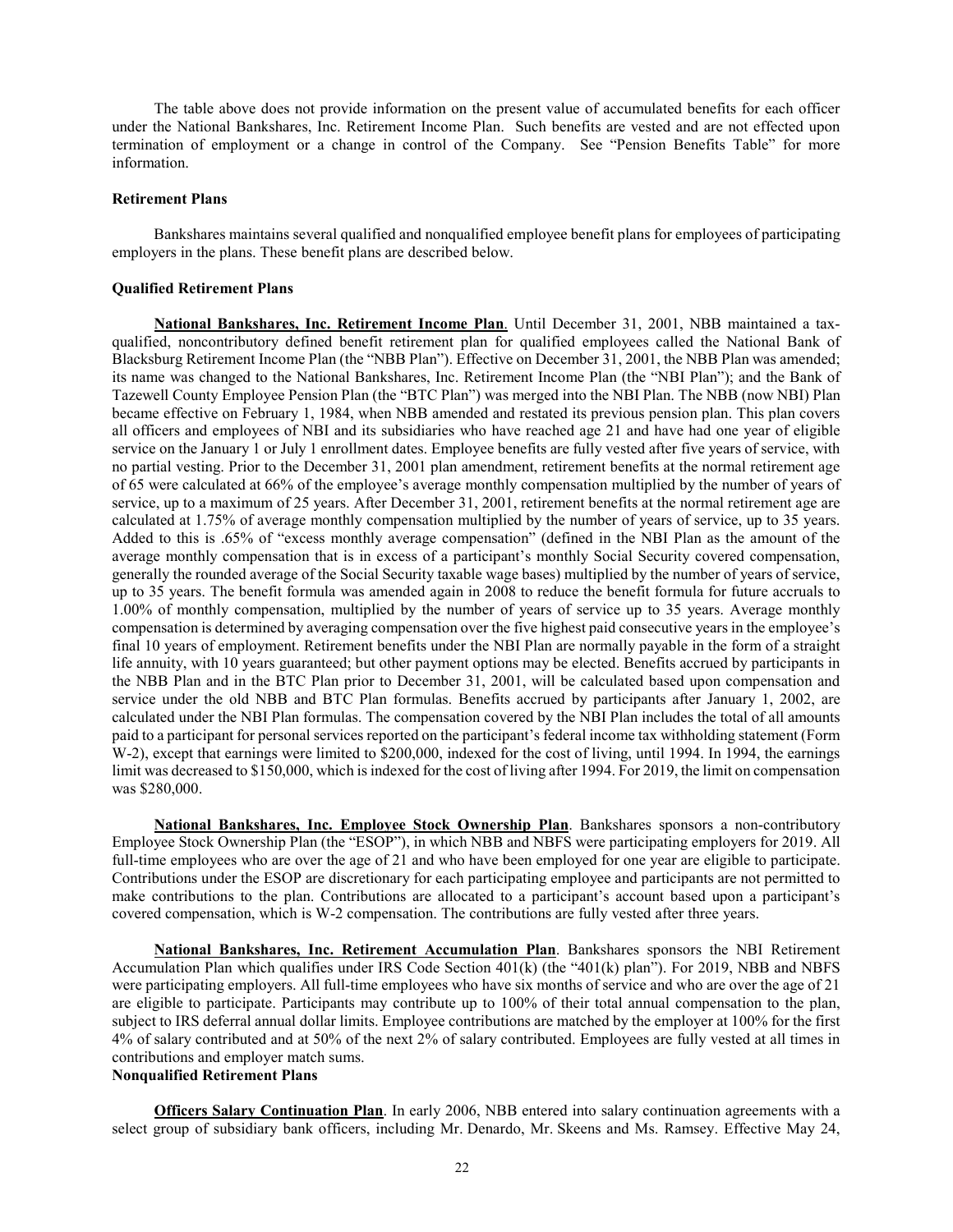2013, NBB entered into a salary continuation agreement with Mr. Mylum. The Salary Continuation Plan benefits are funded by investments in bank subsidiary-owned life insurance policies on the lives of the participating officers. The officers and their beneficiaries are unsecured creditors of NBI and of NBB with respect to the benefits under the Salary Continuation Plan.

Each of the salary continuation agreements provides an annual benefit for the participating officer at normal retirement age (defined as age 65) while in the active service of the Company. The salary continuation agreement benefits are equal to 25.0% of 2008 annual compensation adjusted for inflation, for Mr. Denardo; 25.0% of 2012 annual compensation, adjusted for inflation, for Mr. Skeens; 20.0% of 2012 annual compensation, adjusted for inflation, for Mr. Mylum, and 23.1% of 2016 annual compensation, adjusted for inflation, for Ms. Ramsey. The benefit is payable for the greater of 15 years or the officer's lifetime. If the officer dies before receiving the annual benefit for 15 years, the benefit is paid to his or her beneficiary for the remainder of that period. A reduced benefit is available upon the officer's early termination if he or she is 50 years of age or older, upon disability or upon a change in control of the officer's employer. "Early termination," "disability" and "change in control" are defined in the salary continuation agreements. A death benefit that is equal in amount to the annual retirement benefit is paid to the officer's beneficiary for 15 years in the event of the officer's death while an active employee. No benefit is payable if the officer is terminated for "cause", as that term is defined in the agreements.

Under his salary continuation agreement, in 2017, Mr. Denardo became entitled to receive annual payments of \$72,488 as a result of his achieving his normal retirement age. On August 1, 2017, at age 65, Mr. Denardo began receiving monthly payments of \$6,040.67 based on his agreement. Mr. Skeens' agreement provides that he will be paid \$65,940 annually at his normal retirement in 2031. Mr. Mylum will be paid \$48,772 annually at his normal retirement in 2031. Ms. Ramsey's agreement provides that she will be paid \$42,000 annually at her normal retirement in 2033.

In 2016, NBB entered into a new and additional salary continuation agreement with Mr. Denardo (the "2016 Agreement"). The 2016 Agreement provides an additional annual benefit for Mr. Denardo at normal retirement age (defined as age 70) that is payable for the greater of 15 years or the executive's lifetime and provides for similar provisions related to beneficiaries and reduced or elimination of benefits upon occurrence of certain events as his 2006 Agreement. The benefit is based on a percentage (3.8%) of his projected average five year final salary at age 70 and assumes a current salary of \$426,000 with 4.0% annual increases. The benefit vests 25% beginning at December 31, 2017 and then 15% for each of the five subsequent years. The 2016 Agreement with Mr. Denardo provides that he will receive an additional annual payment of \$17,512 beginning July 2, 2022.

# **Pension Benefits Table**

The following table provides additional information about the pension benefits from the National Bankshares, Inc. Retirement Income Plan and from the Officers Salary Continuation Plan for Mr. Denardo, Mr. Skeens, Ms. Melton, Mr. Mylum and Ms. Ramsey.

| <b>Pension Benefits Table</b> |                                     |                                                   |                                                                       |                                                           |  |  |
|-------------------------------|-------------------------------------|---------------------------------------------------|-----------------------------------------------------------------------|-----------------------------------------------------------|--|--|
| <b>Name</b>                   | <b>Plan Name</b>                    | <b>Number of Years of</b><br>Credited Service (#) | <b>Present Value of</b><br><b>Accumulated Benefits</b><br>$(S)^{(1)}$ | <b>Payments During</b><br><b>Last Fiscal Year</b><br>(\$) |  |  |
| F. Brad Denardo               | NBI Retirement Income               | 36                                                | 1,980,570                                                             |                                                           |  |  |
|                               | <b>Officers Salary Continuation</b> | n/a                                               | 814,883                                                               | 72,488                                                    |  |  |
| David K. Skeens               | NBI Retirement Income               | 29                                                | 594,805                                                               |                                                           |  |  |
|                               | <b>Officers Salary Continuation</b> | n/a                                               | 178,380                                                               |                                                           |  |  |
| Rebecca M. Melton             | <b>NBI</b> Retirement Income        |                                                   | 22,946                                                                |                                                           |  |  |
|                               | <b>Officers Salary Continuation</b> | n/a                                               |                                                                       |                                                           |  |  |
| Paul M. Mylum                 | NBI Retirement Income               | 13                                                | 348,203                                                               |                                                           |  |  |
|                               | <b>Officers Salary Continuation</b> | n/a                                               | 147,839                                                               |                                                           |  |  |
| Lara E. Ramsey                | NBI Retirement Income               | 23                                                | 359,070                                                               |                                                           |  |  |
|                               | <b>Officers Salary Continuation</b> | n/a                                               | 111,371                                                               |                                                           |  |  |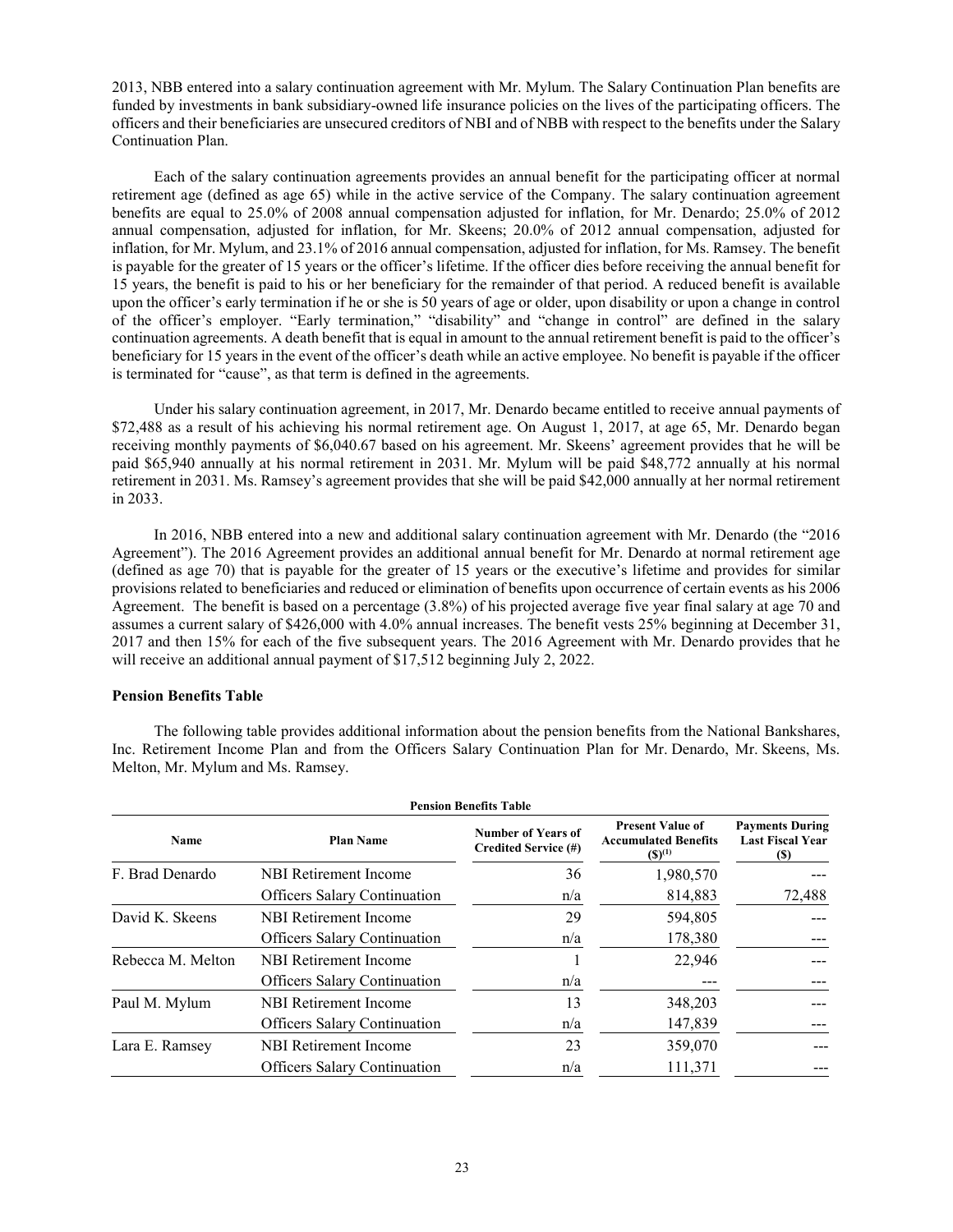#### **RISK FROM COMPENSATION POLICIES AND PRACTICES FOR ALL EMPLOYEES**

National Bankshares, Inc. has determined that its conservative compensation policies and practices for all employees are unlikely to create risks that are reasonably likely to have a materially adverse effect on the Company. The Company utilizes a formal salary administration structure that limits annual salary increases to predetermined percentages within salary ranges that are established for each position. The Board has determined that the Company's adoption of the Annual Incentive Plan, which may provide bonus compensation to the President & CEO and certain executive officers, does not encourage excessive or inappropriate risk taking and is not reasonably likely to have a material adverse effect on the Company, but rather will have a positive effect on the Company and enhance the Company's success.

# **NOMINATING COMMITTEE**

The Nominating Committee's sole function is to review and recommend nominees for the Board of Directors. A current copy of the committee's Charter is available on the Company's web site at [www.nationalbankshares.com](http://www.nationalbankshares.com/) under the "Corporate Governance" tab. The Nominating Committee does not have a specific policy with regard to the consideration of any director candidates recommended by stockholders, because the committee will evaluate all candidates for directors using the same criteria, regardless of the source of the referral. Stockholders wishing to refer director candidates to the Nominating Committee should do so in writing mailed by first class mail to the committee, c/o National Bankshares, Inc., P. O. Box 90002, Blacksburg, VA 24062-9002.

In considering candidates for director, the Nominating Committee seeks individuals who meet the following minimum criteria that are set forth in the committee's Charter. The candidate must be an individual of the highest character and integrity. He or she must be able to work well with others and must be free of any conflict of interest that would violate law or regulation or interfere with the proper performance of a director's responsibilities. The candidate should be willing to devote sufficient time to the business of the Board. Finally, he or she should have the capacity to represent the best interests of the stockholders as a whole in a balanced way. The Nominating Committee insures that the Board of Directors will have a sufficient number of independent directors to fill all Board and committee positions that require independent directors. In addition, the Nominating Committee seeks directors who have good business experience as well as directors who have experience in academia and public service. The committee looks for directors who are knowledgeable about and who reside in the locations in which the Company and its subsidiaries do business and who have the ability and willingness to refer new business to the Company. While there is no formal policy regarding consideration of diversity in identifying director nominees, the Nominating Committee seeks candidates who reflect the Company's belief that gender and ethnic diversity provide additional perspectives that are helpful to the Board of Directors. As a result, the Nominating Committee considers the additional diversity a candidate may add to the overall membership mix of the Board to be a positive factor in the selection of a nominee.

The Nominating Committee actively solicits the names of potential Board candidates from the directors and officers of Bankshares and, as stated here, will consider candidates suggested by stockholders. Information about potential candidates is sought from diverse sources, and the Nominating Committee compares the experience, expertise and personal qualities of the potential candidates with the experience, expertise and personal qualities that are identified as being desirable for the Board of Directors at any given time.

#### **AUDIT COMMITTEE REPORT**

The Audit Committee has a charter that reflects standards set forth in SEC regulations and Nasdaq Listing Rules, and it is posted on the Company's web site a[t www.nationalbankshares.com.](http://www.nationalbankshares.com/)

The Audit Committee monitors the integrity of Bankshares' financial reporting process and its systems of internal controls concerning finance, accounting and legal compliance. Each of the Audit Committee members satisfies the definition of an independent director under SEC rules and as established in the listing standards for The Nasdaq Stock Market. Although each member of the Audit Committee has extensive business experience, the committee has identified Mr. Ball as the "audit committee financial expert" because he has a background involving significant financial oversight responsibilities.

The Audit Committee is responsible for overseeing the Company's overall financial reporting process. In fulfilling its oversight responsibilities for the financial statements for fiscal year 2019, the Audit Committee: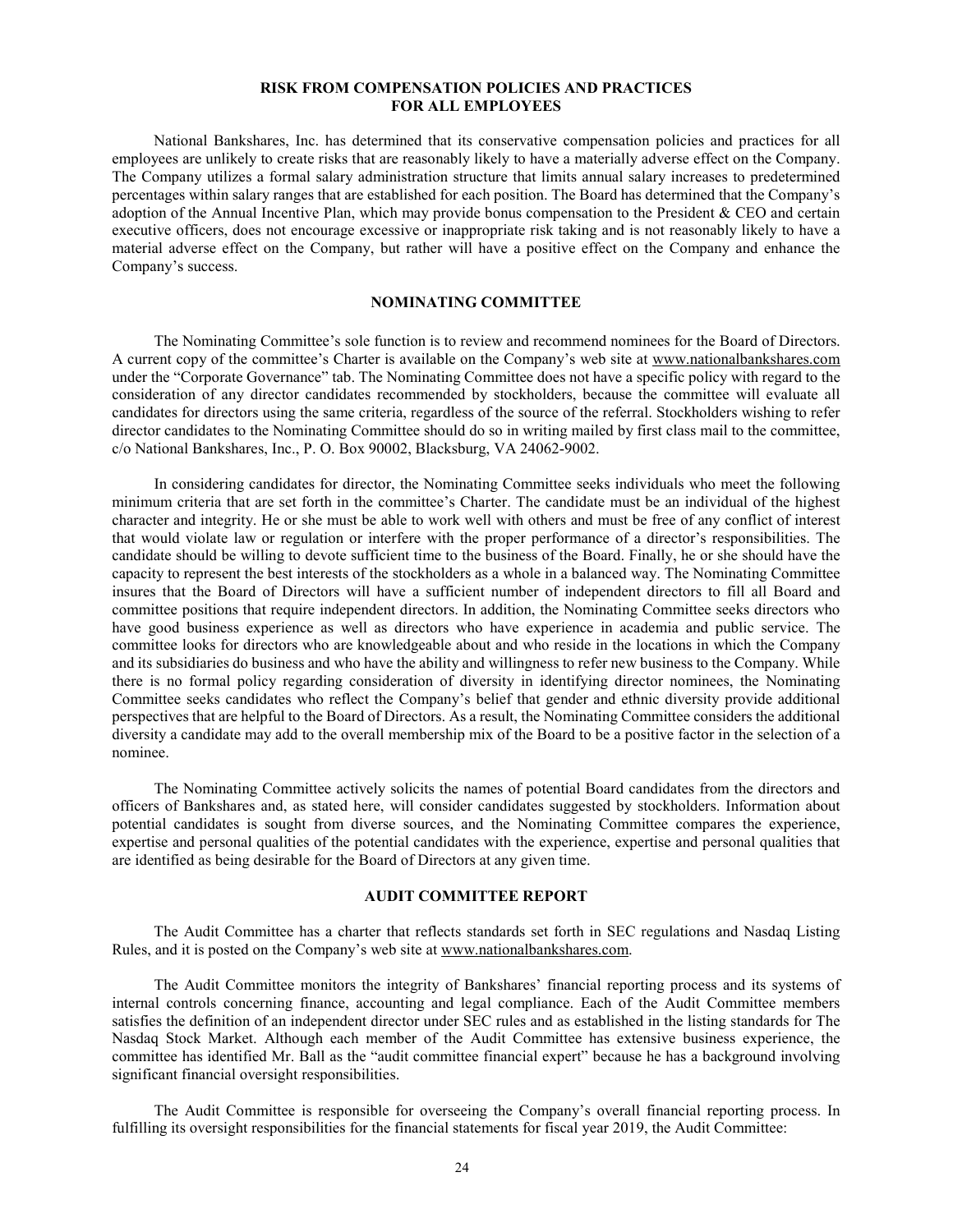- Monitored the preparation of quarterly and annual financial reports by the Company's management.
- Reviewed and discussed the annual audit process and the audited financial statements for the fiscal year ended December 31, 2019 with management and YHB, the Company's independent registered public accountant.
- Discussed with management, YHB and the Company's Corporate Auditor the adequacy of the system of internal controls.
- Discussed with YHB the matters required to be discussed by the applicable requirements of the Public Company Accounting Oversight Board (the "PCAOB") and the SEC.
- Received written disclosures and a letter from YHB as required by applicable requirements of the PCAOB regarding YHB's communications with the Audit Committee concerning independence. The Audit Committee discussed with YHB its independence.
- Conducted an assessment of the Company's relationship with YHB and evaluated YHB's performance and the quality of audits.

In reliance on the reviews and discussions referred to above, the Audit Committee recommended to the Board of Directors (and the Board has approved) that the Company's audited financial statements be included in the Annual Report on Form 10-K for the year ended December 31, 2019 for filing with the SEC.

This report was prepared by the following directors who compose the Audit Committee:

Lawrence J. Ball (Chair) John E. Dooley Norman V. Fitzwater, III Charles E. Green, III Dr. J. Lewis Webb, Jr.

# **Principal Accounting Fees and Services**

The following fees were paid to YHB for services provided to Bankshares for the years ended December 31, 2019 and December 31, 2018. The Audit Committee determined that the provision of non-audit services by YHB did not compromise the firm's ability to maintain its independence.

|                    | 2019       |            | 2018       |            |  |  |
|--------------------|------------|------------|------------|------------|--|--|
|                    | Fees $(S)$ | Percentage | Fees $(S)$ | Percentage |  |  |
| Audit fees         | 130,300    | 80%        | 127,825    | 80%        |  |  |
| Audit-related fees | 24,025     | 15%        | 23,550     | 14%        |  |  |
| Tax fees           | 9,100      | $5\%$      | 9.351      | 6%         |  |  |
|                    | 163,425    | 100%       | 160,726    | 100%       |  |  |

Audit fees: Audit and review services and review of documents filed with the SEC and the audit of the effectiveness of the Company's internal control over financial reporting.

Audit-related fees: Employee benefit plan audits and consultation concerning financial accounting and reporting standards.

Tax fees: Preparation of federal and state tax returns, review of quarterly estimated tax payments and consultation concerning tax compliance issues.

The Audit Committee meets and specifically approves in advance the provision of all services of YHB.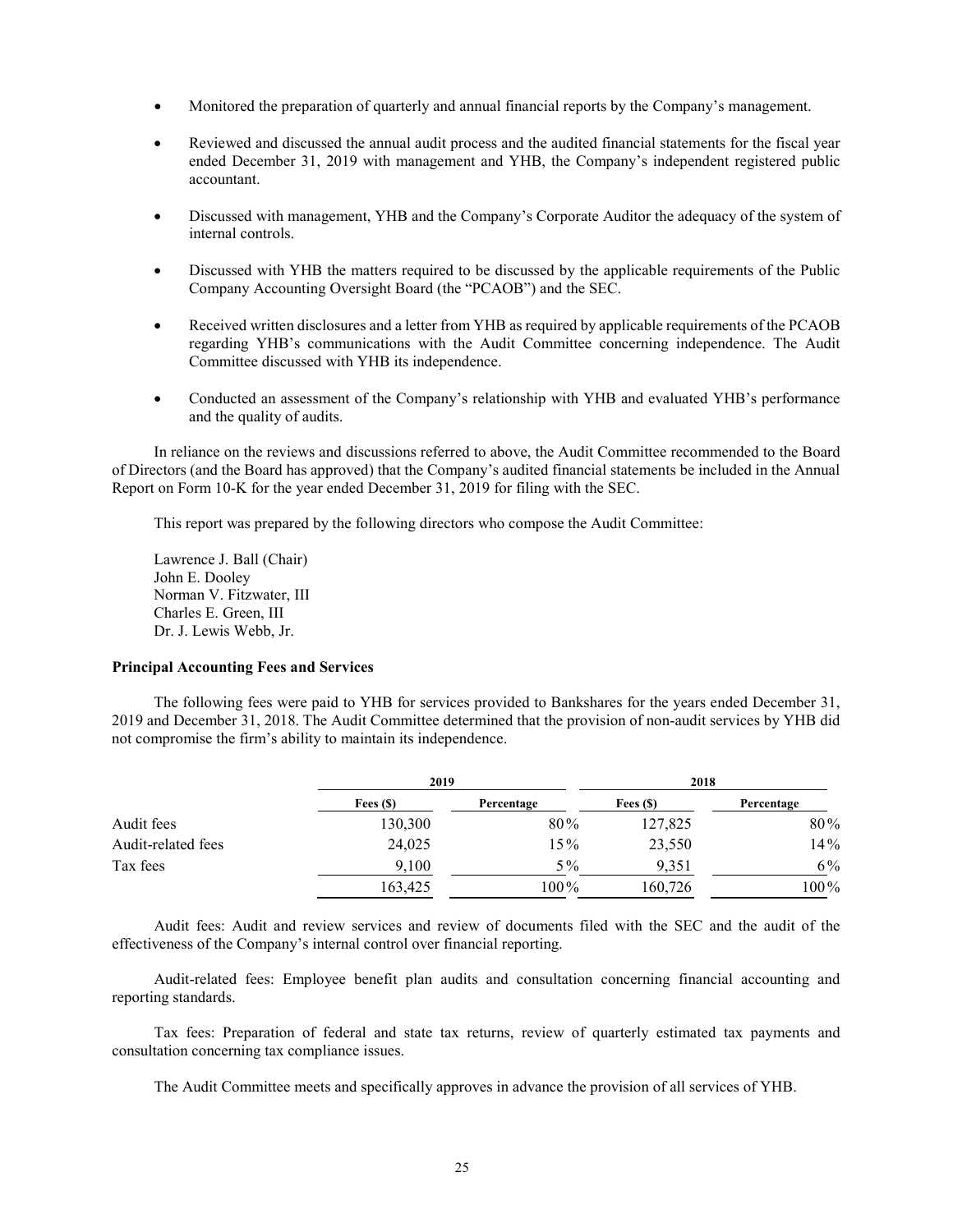# **EXPENSES OF SOLICITATION**

The cost of solicitation of proxies will be borne by the Company. In addition to solicitations by mail, directors, officers and regular employees of the Company, NBB and NBFS may solicit proxies personally or by telephone, facsimile, email or other electronic means without additional compensation. It is contemplated that brokerage houses and other nominees will be requested to forward proxy solicitation material to the beneficial owners of the stock held of record by such persons, and the Company may reimburse them for their charges and expenses in this connection.

# **STOCKHOLDER PROPOSALS**

To be considered for inclusion in the proxy materials of Bankshares for the 2021 Annual Meeting of Stockholders, a stockholder proposal, including a director nomination, intended to be presented at the meeting must be delivered to or received by mail at Bankshares' headquarters at 101 Hubbard Street, Blacksburg, Virginia, 24060 no later than November 30, 2020. Such proposal also must comply with the SEC's rules regarding stockholder proposals. In addition, the Company's bylaws provide that a stockholder must give timely advance notice in writing to the President in order to bring business before an annual meeting of stockholders, if the proposal is not to be included in the Company's proxy statement. To bring business before an annual meeting of stockholders, such notice must be delivered to or received by mail at Bankshares' headquarters at 101 Hubbard Street, Blacksburg, Virginia 24060 not less than 60 nor more than 90 days prior to the meeting (or not later than 10 days after a notice or public disclosure of such meeting date if such disclosure occurs less than 70 days prior to the date of the meeting). Other than the proposals contained in this proxy statement, the Board of Directors has not received timely notice of any other matter that may come before the 2020 Annual Meeting.

BY ORDER OF THE BOARD OF DIRECTORS

Lara E. Ramsey

Lara E. Ramsey Corporate Secretary

Blacksburg, Virginia March 30, 2020

BANKSHARES IS PROVIDING STOCKHOLDERS WITH A COPY OF THE ITS ANNUAL REPORT ON FORM 10-K FOR THE YEAR ENDED DECEMBER 31, 2019, INCLUDING FINANCIAL STATEMENTS (BUT NOT INCLUDING EXHIBITS), FREE OF CHARGE, WITH THIS PROXY STATEMENT. STOCKHOLDERS AS OF THE RECORD DATE MAY OBTAIN ADDITIONAL COPIES OF THE FORM 10-K AND COPIES OF EXHIBITS TO THE FORM 10-K BY MAKING A WRITTEN REQUEST TO: LARA E. RAMSEY, CORPORATE SECRETARY, NATIONAL BANKSHARES, INC., P.O. BOX 90002, BLACKSBURG, VIRGINIA 24062-9002.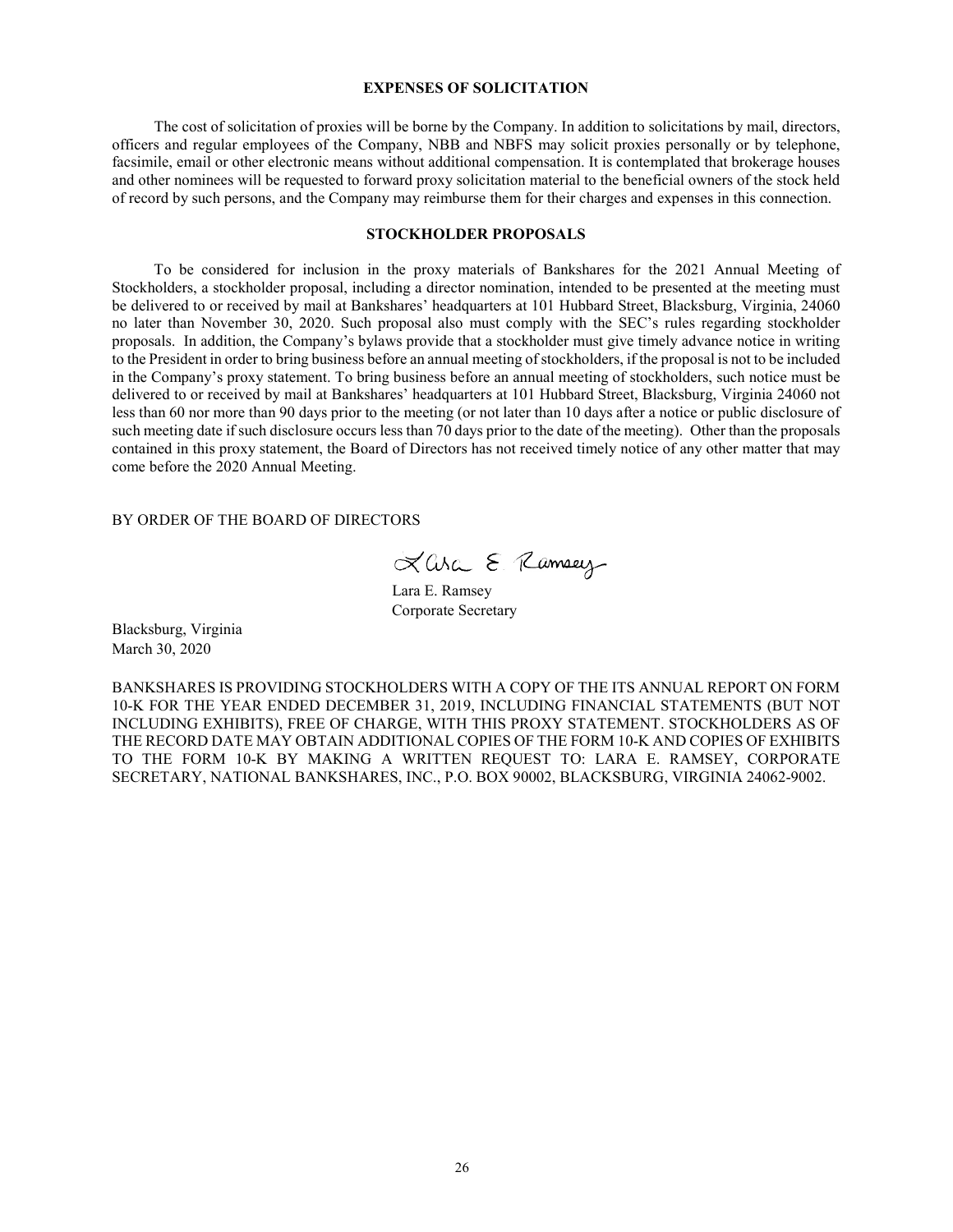



# **National Bankshares**

000004

ENDORSEMENT\_LINE\_\_\_\_\_\_\_\_\_\_\_\_\_\_\_\_ SACKPACK ՍիիրկրնորդորդըիլեվիկՍՍիիկեվիկՍիրիկելՍերաննե

| MR A SAMPI F                |
|-----------------------------|
| <b>DESIGNATION (IF ANY)</b> |
| ADD 1                       |
| ADD <sub>2</sub>            |
| ADD 3                       |
| ADD 4                       |
| ADD <sub>5</sub>            |

# MMMMMMMMMMMM

# M<br>MMMMMMMMMMMMMMMMMMMMMMMMMMMMMM C123456789

000000000.000000 ext 000000000.000000 ext 000000000.000000 ext 000000000.000000 ext 000000000.000000 ext 000000000.000000 ext

# Your vote matters – here's how to vote!

You may vote online or by phone instead of mailing this card.



#### Go to www.investorvote.com/NKSH or scan  $\sigma$  community star factor  $\sigma$ the QR code  $-$  login details are located in the shaded bar below.

# Phone

Online

Call toll free 1-800-652-VOTE (8683) within the USA, US territories and Canada



Save paper, time and money! Sign up for electronic delivery at www.investorvote.com/NKSH

**1234 5678 9012 345**

# 2020 Annual Meeting Proxy Card

Please do not write outside the designated areas.

ADD 6

 $\equiv$  $\equiv$  $\equiv$  $\equiv$  $\equiv$  $\equiv$  $\equiv$  $\equiv$  $\equiv$ 

Using a **black ink** pen, mark your votes with an **X** as shown in this example.

 $\blacktriangledown$  if voting by Mail, sign, detach and return the bottom portion in the enclosed envelope.  $\blacktriangledown$ 

Mark here to vote FOR all nominees 01 - Charles E. Green, III 02 - Mildred R. Johnson 03 - William A. Peery 04 - James C. Thompson Mark here to WITHHOLD vote from all nominees For All **EXCEPT** - To withhold authority to vote for any nominee(s), write the name(s) of such nominee(s) below. + Proposals — The Board of Directors of National Bankshares, Inc. (the "Company") recommends a vote FOR all the nominees listed in Proposal 1 and FOR Proposals 2 & 3. The proposals are as follows: A 2. Non-binding advisory vote to approve the compensation of the Company's named executive officers. 3. Ratification of the appointment of Yount, Hyde & Barbour P.C. as the Company's independent registered public accounting firm for the year ending December 31, 2020. 1. Election of Four Class 3 Directors to serve a term of three years each until the 2023 Annual Meeting. For Against Abstain For Against Abstain

B Authorized Signatures — This section must be completed for your vote to count. Please date and sign below.

Please sign exactly as name(s) appears hereon. Joint owners should each sign. When signing as attorney, executor, administrator, corporate officer, trustee, guardian, or custodian, please give full title.

MMMMMMM

Date (mm/dd/yyyy) – Please print date below. Signature 1 – Please keep signature within the box. Signature 2 – Please keep signature within the box.

1 U P X 4 4 9 7 2 6 C 1234567890 J N T

MR A SAMPLE (THIS AREA IS SET UP TO ACCOMMODATE 140 CHARACTERS) MR A SAMPLE AND MR A SAMPLE AND MR A SAMPLE AND MR A SAMPLE AND MR A SAMPLE AND MR A SAMPLE AND MR A SAMPLE AND MR A SAMPLE AND

+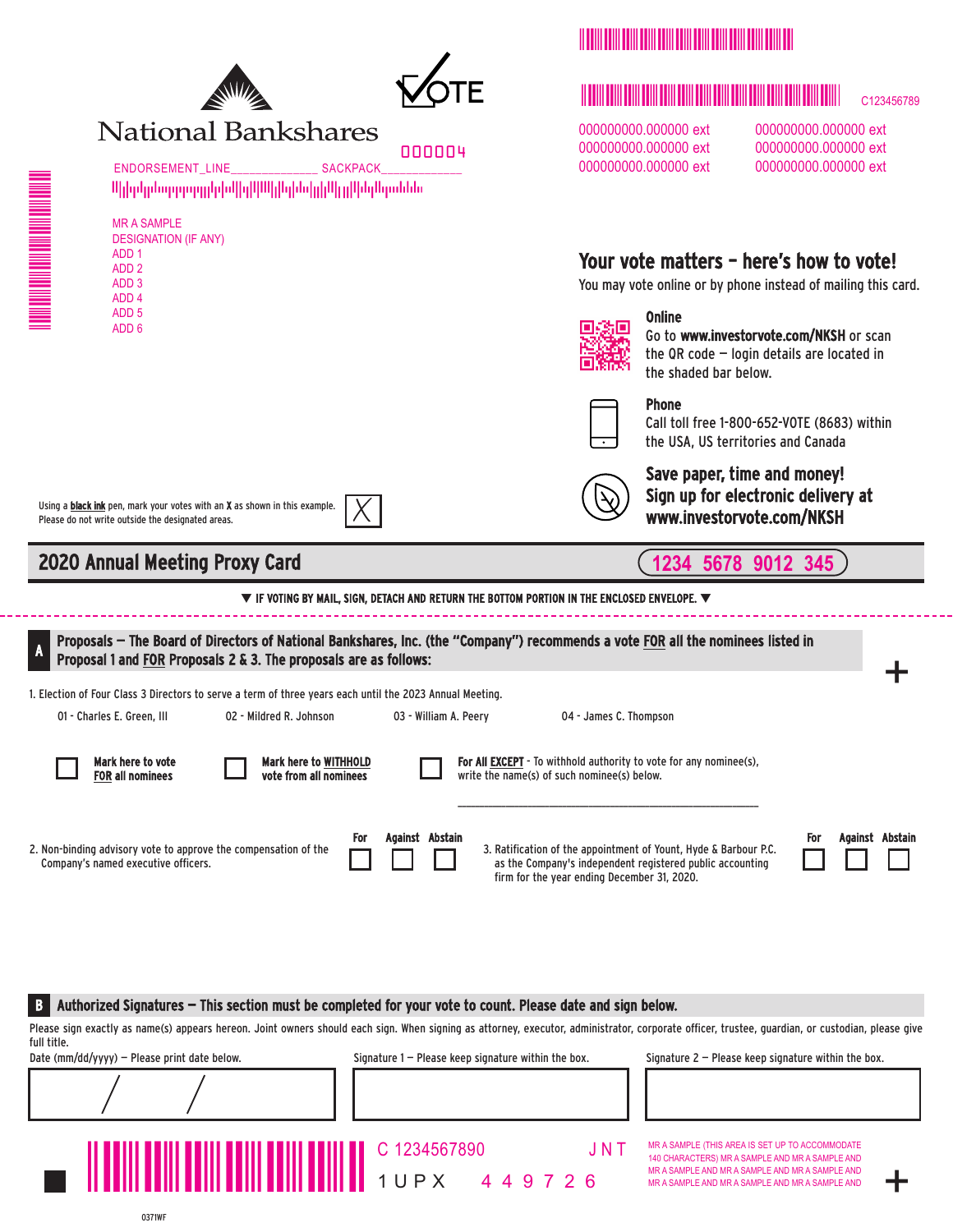The 2020 Annual Meeting of Stockholders of National Bankshares, Inc. will be held on May 12, 2020, 3:00 pm Eastern Time, virtually via the internet at www.meetingcenter.io/221471900

To access the virtual meeting you must have the number printed in the shaded bar on the reverse side of this form. The password for the meeting is – NKSH2020

# Important notice regarding the Internet availability of proxy materials for the Annual Meeting of Stockholders. The material is available at: www.investorvote.com/NKSH



Small steps make an impact.

Help the environment by consenting to receive electronic delivery, sign up at www.investorvote.com/NKSH



 $\blacktriangledown$  if voting by Mail, sign, detach and return the bottom portion in the enclosed envelope.  $\blacktriangledown$ 

# PROXY-NATIONAL BANKSHARES, INC.



# This Proxy is Solicited on Behalf of the Board of Directors

Lindsay Coleman and L. Allen Bowman or either of them (each, a "Proxy"), each with the power of substitution, are hereby appointed and authorized to represent and vote the shares of the undersigned, with all the powers which the undersigned would possess if personally present, at the Annual Meeting of Stockholders of National Bankshares, Inc. to be held on May 12, 2020 3:00pm Eastern or at any postponement or adjournment thereof.

Shares represented by this proxy will be voted as directed on the reverse side by the stockholder. If no such directions are indicated, the Proxies will have authority to vote FOR all nominees listed in Proposal 1 and FOR Proposals 2 and 3.

In their discretion, the Proxies are authorized to vote upon such other business as may properly come before the meeting or at any postponement or adjournment thereof.

(Proposals to be voted upon appear on reverse side)

# C Non-Voting Items

Change of Address – Please print new address below. Comments – Comments – Please print your comments below.

+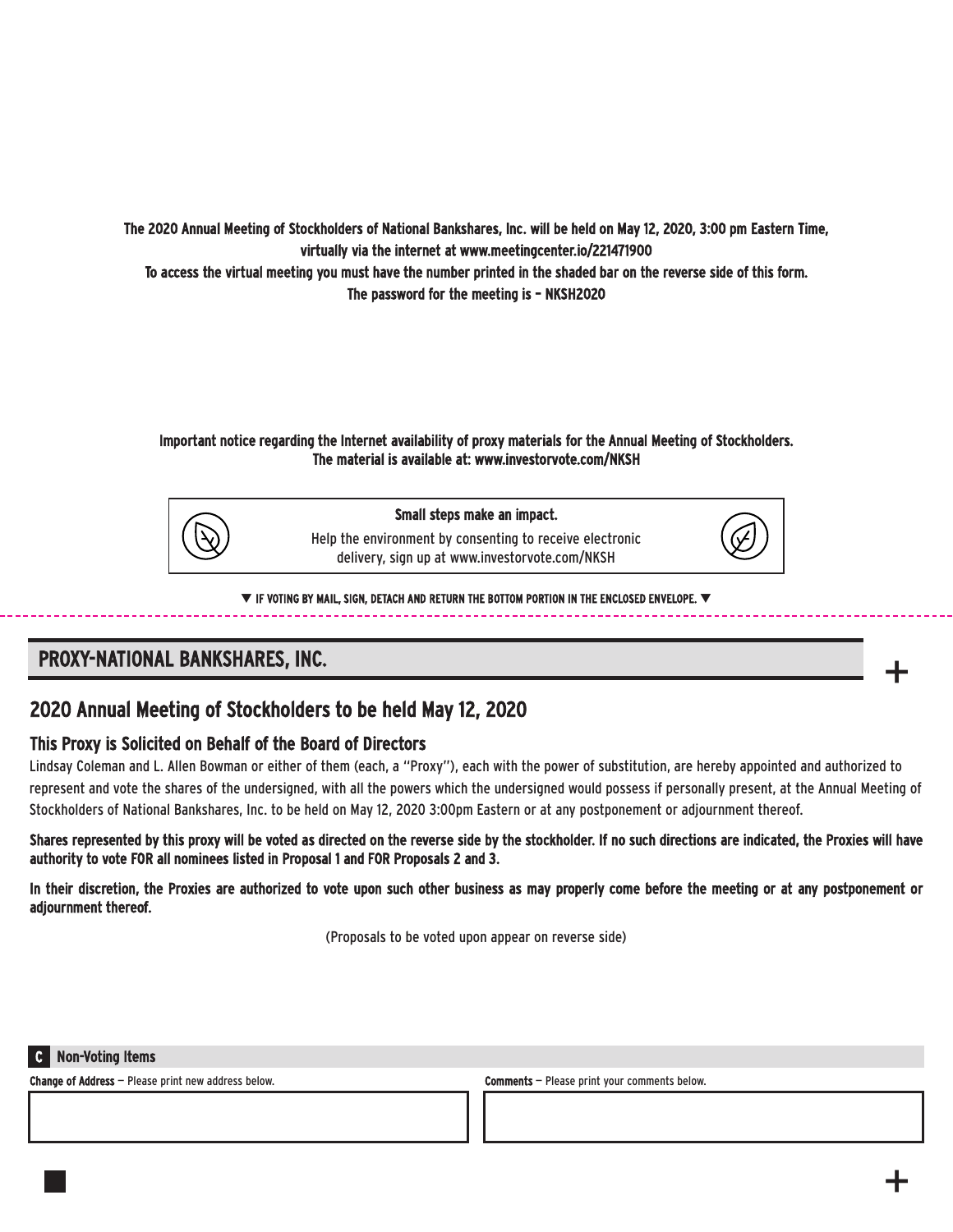MAMMMMMMMMMMMMMMMMMMM





| H |  |
|---|--|

# 2020 Annual Meeting Proxy Card

 $\equiv$  $\equiv$  $\equiv$  $\equiv$  $\equiv$  $\equiv$  $\equiv$  $\equiv$  $\equiv$ 

### $\blacktriangledown$  IF VOTING BY MAIL, SIGN, DETACH AND RETURN THE BOTTOM PORTION IN THE ENCLOSED ENVELOPE.  $\blacktriangledown$

| Proposals – The Board of Directors of National Bankshares, Inc. (the "Company") recommends a vote FOR all the nominees listed in<br>$\overline{A}$<br>Proposal 1 and FOR Proposals 2 & 3. The proposals are as follows:     |  |                         |     |                       |  |  |                        |                                             |                                                                                                                               |     |                 |  |
|-----------------------------------------------------------------------------------------------------------------------------------------------------------------------------------------------------------------------------|--|-------------------------|-----|-----------------------|--|--|------------------------|---------------------------------------------|-------------------------------------------------------------------------------------------------------------------------------|-----|-----------------|--|
| 1. Election of Four Class 3 Directors to serve a term of three years each until the 2023 Annual Meeting.                                                                                                                    |  |                         |     |                       |  |  |                        |                                             |                                                                                                                               |     |                 |  |
| 01 - Charles E. Green. III                                                                                                                                                                                                  |  | 02 - Mildred R. Johnson |     | 03 - William A. Peerv |  |  | 04 - James C. Thompson |                                             |                                                                                                                               |     |                 |  |
| Mark here to vote<br>Mark here to WITHHOLD<br><b>For All EXCEPT</b> - To withhold authority to vote for any nominee(s),<br><b>FOR all nominees</b><br>vote from all nominees<br>write the name(s) of such nominee(s) below. |  |                         |     |                       |  |  |                        |                                             |                                                                                                                               |     |                 |  |
| 2. Non-binding advisory vote to approve the compensation of the<br>Company's named executive officers.                                                                                                                      |  |                         | For | Against Abstain       |  |  |                        | firm for the year ending December 31, 2020. | 3. Ratification of the appointment of Yount, Hyde & Barbour P.C.<br>as the Company's independent registered public accounting | For | Against Abstain |  |

#### B Authorized Signatures — This section must be completed for your vote to count. Please date and sign below.

Please sign exactly as name(s) appears hereon. Joint owners should each sign. When signing as attorney, executor, administrator, corporate officer, trustee, guardian, or custodian, please give full title.

Date (mm/dd/yyyy) – Please print date below. Signature 1 – Please keep signature within the box. Signature 2 – Please keep signature within the box.

1 U P X 4 4 9 7 2 6